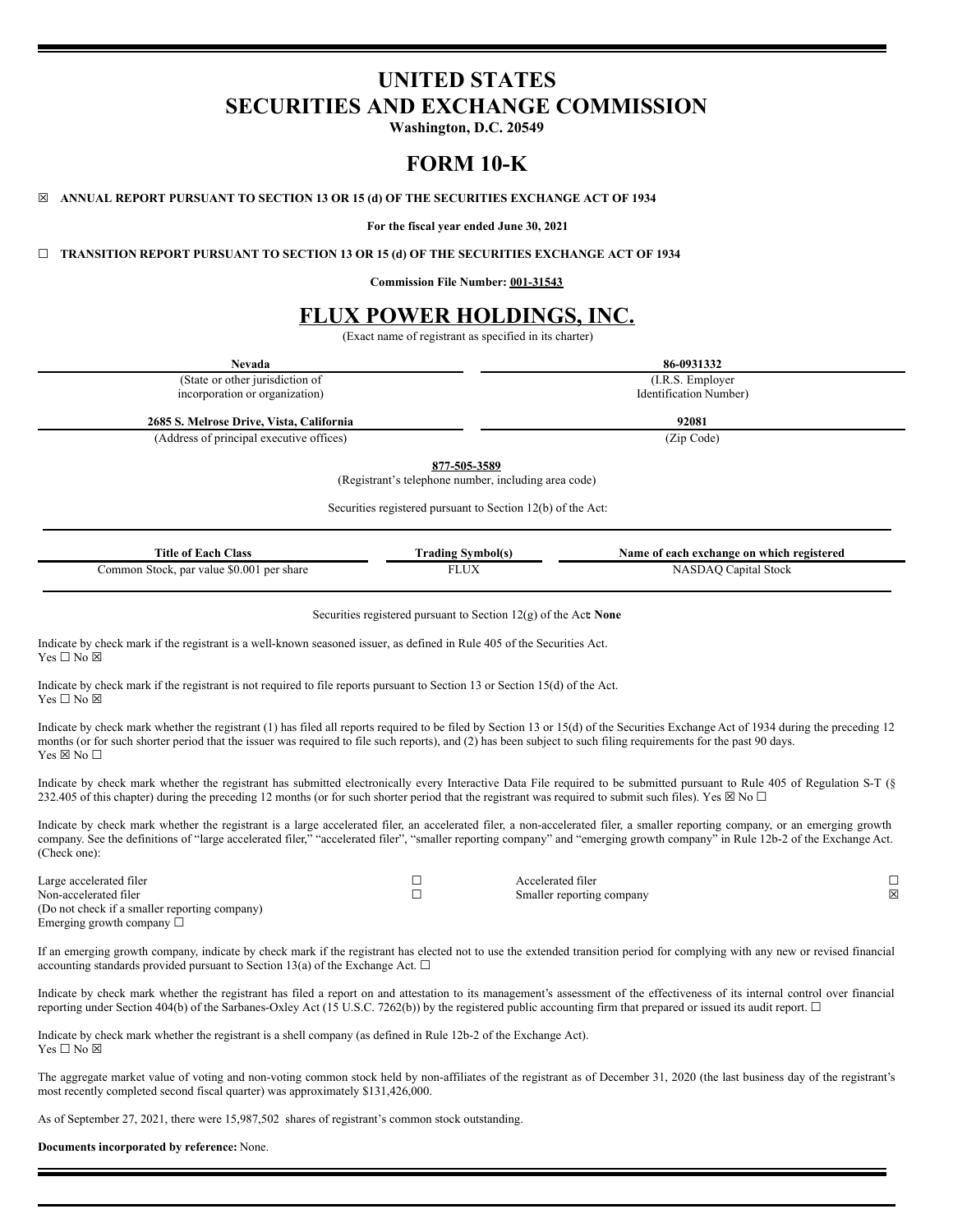### **FLUX POWER HOLDINGS, INC.**

### **FORM 10-K ANNUAL REPORT For the Fiscal Year Ended June 30, 2021**

#### **Table of Contents**

| <b>PART I</b>   |                                                                                                         |                |
|-----------------|---------------------------------------------------------------------------------------------------------|----------------|
|                 |                                                                                                         |                |
| ITEM 1.         | <b>BUSINESS</b>                                                                                         | $\overline{4}$ |
|                 | <b>ITEM 1A. RISK FACTORS</b>                                                                            | 11             |
|                 | ITEM 1B. UNRESOLVED STAFF COMMENTS                                                                      | 20             |
| ITEM 2.         | <b>PROPERTIES</b>                                                                                       | 20             |
| ITEM 3.         | <b>LEGAL PROCEEDINGS</b>                                                                                | 20             |
|                 | ITEM 4. MINE SAFETY DISCLOSURES                                                                         | 20             |
|                 |                                                                                                         |                |
| <b>PART II</b>  |                                                                                                         |                |
|                 |                                                                                                         |                |
| ITEM 5.         | MARKET FOR REGISTRANT'S COMMON EOUITY, RELATED STOCKHOLDER MATTERS AND ISSUER PURCHASES OF EOUITY       | 20             |
|                 | <b>SECURITIES</b>                                                                                       |                |
| ITEM 6.         | <b>SELECTED FINANCIAL DATA</b>                                                                          | 21             |
| ITEM 7.         | MANAGEMENT'S DISCUSSION AND ANALYSIS OF FINANCIAL CONDITION AND RESULTS OF OPERATIONS                   | 22             |
|                 | ITEM 7A. OUANTITATIVE AND OUALITATIVE DISCLOSURES ABOUT MARKET RISK                                     | 28             |
| ITEM 8.         | FINANCIAL STATEMENTS AND SUPPLEMENTARY DATA                                                             | 28             |
| ITEM 9.         | CHANGES IN AND DISAGREEMENTS WITH ACCOUNTANTS ON ACCOUNTING AND FINANCIAL DISCLOSURE                    | 28             |
|                 | ITEM 9A CONTROLS AND PROCEDURES                                                                         | 29             |
|                 | <b>ITEM 9B. OTHER INFORMATION</b>                                                                       | 29             |
|                 | ITEM 9C. DISCLOSURE REGARDING FOREIGN JURISDICTION THAT PREVENTS INSPECTIONS                            | 29             |
|                 |                                                                                                         |                |
| <b>PART III</b> |                                                                                                         |                |
|                 |                                                                                                         |                |
| ITEM 10.        | DIRECTORS, EXECUTIVE OFFICERS AND CORPORATE GOVERNANCE                                                  | 30             |
|                 | ITEM 11. EXECUTIVE COMPENSATION                                                                         | 35             |
|                 | ITEM 12. SECURITY OWNERSHIP OF CERTAIN BENEFICIAL OWNERS AND MANAGEMENT AND RELATED STOCKHOLDER MATTERS | 41             |
|                 | ITEM 13. CERTAIN RELATIONSHIPS AND RELATED TRANSACTIONS AND DIRECTOR INDEPENDENCE                       | 42             |
|                 | ITEM 14. PRINCIPAL ACCOUNTANT FEES AND SERVICES                                                         | 44             |
|                 |                                                                                                         |                |
| <b>PART IV</b>  |                                                                                                         |                |
|                 |                                                                                                         |                |

| 4:                                                                                                                                    |
|---------------------------------------------------------------------------------------------------------------------------------------|
| 46                                                                                                                                    |
|                                                                                                                                       |
|                                                                                                                                       |
|                                                                                                                                       |
| $F-1$                                                                                                                                 |
|                                                                                                                                       |
| ITEM 15. EXHIBITS AND FINANCIAL STATEMENT SCHEDULES<br>ITEM 16. FORM 10-K SUMMARY<br><b>SIGNATURES</b><br><b>FINANCIAL STATEMENTS</b> |

### **SPECIAL NOTE REGARDING FORWARD-LOOKING STATEMENTS**

2

This report contains forward-looking statements. The forward-looking statements are contained principally in the sections entitled "Description of Business," "Risk Factors," and "Management's Discussion and Analysis of Financial Condition and Results of Operations." These statements involve known and unknown risks, uncertainties and other factors which may cause our actual results, performance or achievements to be materially different from any future results, performances or achievements expressed or implied by the forward-looking statements. These risks and uncertainties include, but are not limited to, the factors described in the section captioned "Risk Factors" below. In some cases, you can identify forward-looking statements by terms such as "anticipates," "believes," "could," "estimates," "expects," "intends," "may," "plans," "potential," "predicts," "projects," "should," "would," and similar expressions intended to identify forward-looking statements. Forward-looking statements reflect our current views with respect to future events and are based on assumptions and subject to risks and uncertainties. You should read these factors and the other cautionary statements made in this report and in the documents we incorporate by reference into this report as being applicable to all related forward-looking statements wherever they appear in this report or the documents we incorporate by reference into this report. If one or more of these factors materialize, or if any underlying assumptions prove incorrect, our actual results, performance or achievements may vary materially from any future results, performance or achievements expressed or implied by these forward-looking statements.

Given these uncertainties, you should not place undue reliance on these forward-looking statements. These forward-looking statements include, among other things, statements relating to :

- our ability to continue as a going concern;
- our ability to secure sufficient funding to support our current and proposed operations, which could be more difficult in light of the negative impact of the COVID-19 pandemic on our operations, customer demand and supply chain as well as investor sentiment regarding our industry and our stock;
- our anticipated growth strategies and our ability to manage the expansion of our business operations effectively;
- our ability to maintain or increase our market share in the competitive markets in which we do business;
- our ability to grow net revenue and increase our gross profit margin;
- our ability to keep up with rapidly changing technologies and evolving industry standards, including our ability to achieve technological advances;
- our dependence on the growth in demand for our products;
- our ability to compete with larger companies with far greater resources than we have;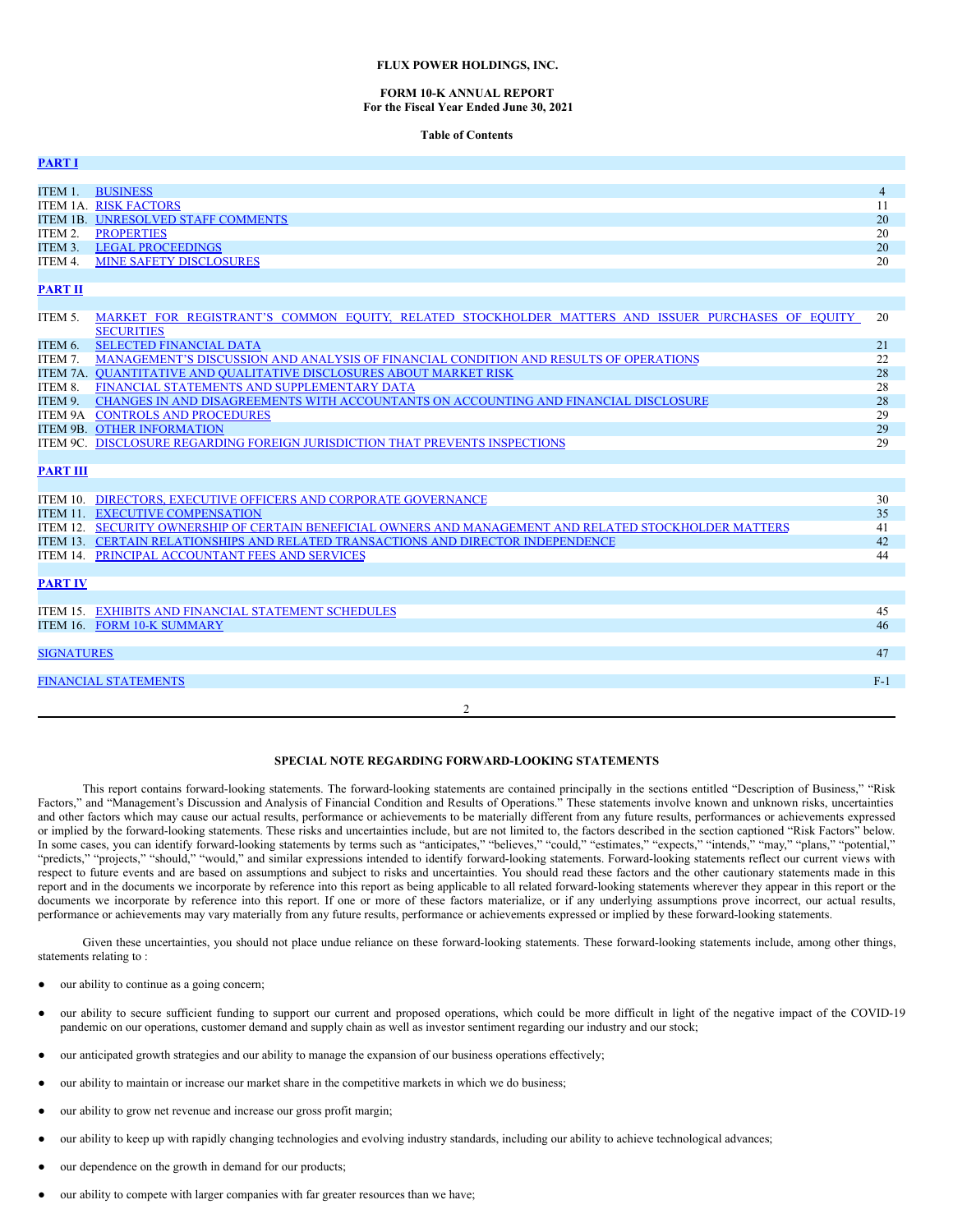- our continued ability to obtain raw materials and other supplies for our products at competitive prices and on a timely basis, particularly in light of the potential impact of the COVID-19 pandemic on our suppliers and supply chain;
- our ability to shift to new suppliers and incorporate new components in a manner that is not disruptive to our business;
- our ability to obtain and maintain UL Listings and OEM approvals for our energy storage solutions;
- our ability to diversify our product offerings and capture new market opportunities;
- our ability to source our needs for skilled labor, machinery, parts, and raw materials economically;
- our ability to retain key members of our senior management;
- our ability to continue to operate safely and effectively during the COVID-19 pandemic; and
- our dependence on our major customers.

Also, forward-looking statements represent our estimates and assumptions only as of the date of this report. You should read this report and the documents that we reference, and file as exhibits to this report completely and with the understanding that our actual future results may be materially different from what we expect. Except as required by law, we assume no obligation to update any forward-looking statements publicly, or to update the reasons actual results could differ materially from those anticipated in any forward-looking statements, even if new information becomes available in the future.

### **Use of Certain Defined Terms**

Except where the context otherwise requires and for the purposes of this report only:

- the "Company," "Flux," "we," "us," and "our" refer to the combined business of Flux Power Holdings, Inc., a Nevada corporation and its wholly-owned subsidiary, Flux Power, Inc., a California corporation (Flux Power).
- "Exchange Act" refers the Securities Exchange Act of 1934, as amended;
- "SEC" refers to the Securities and Exchange Commission; and
- "Securities Act" refers to the Securities Act of 1933, as amended.

3

### <span id="page-2-0"></span>**PART I**

### <span id="page-2-1"></span>**ITEM 1 – BUSINESS**

#### **Overview**

We design, develop, manufacture, and sell advanced lithium-ion energy storage solutions for the material handling sector which includes lift trucks, airport ground support equipment ("GSE"), and other industrial and commercial applications. We believe our mobile and stationary energy storage solutions provide customers with a reliable, high performing, cost effective, and more environmentally friendly alternative as compared to traditional lead acid and propane-based solutions. Our modular and scalable design allows different configurations of lithium-ion battery packs to be paired with our proprietary wireless battery management system ("SkyBMS") to provide the level of energy storage required and "state of the art" real time monitoring of pack performance. We believe that the increasing demand for lithium-ion battery packs in the material handling sector continues to drive our current revenue growth.

#### **Our Strategy**

Our business strategy is to meet the rapidly growing demand for lithium-ion energy storage solutions and to be the supplier of choice, targeting large fleets of forklifts and GSEs as a priority. We intend to reach this goal by investing in research and development to expand our product mix, expanding our sales and marketing efforts, improving our customer support efforts and continuing our efforts to improve production capacity and efficiencies. Our research and development efforts will continue to focus on providing adaptable, reliable and cost effective energy storage solutions for customers. In addition, our strategy includes obtaining Underwriters Laboratory ("UL") Listing on most of our products. We believe that a UL Listing demonstrates the safety, reliability and durability of our products and gives us an important competitive advantage over other lithium-ion energy suppliers. Many of our LiFT Packs have been approved for use by leading industrial motive manufacturers, including Toyota Material Handling USA, Inc., Crown Equipment Corporation, and The Raymond Corporation.

Within our industrial market segments, we believe that our lithium-ion LiFT Pack solutions provide cost, performance and environmental benefits over existing lead acid batteries and propane-based power solutions including:

- longer operation and multiple shifts with fewer batteries;
- reduced energy and maintenance costs;
- faster recharging; and
- longer lifespan.

Additionally, the toxic nature of lead acid batteries presents significant safety and environmental issues as they are subject to Environmental Protection Agency lead acid battery reporting requirements, may create an environmental hazard in the event of a cell breach, and emit combustible gases during charging.

As a result of the advantages lithium-ion battery technology provide over lead acid batteries, we have experienced significant growth in our business. We believe the industry is gaining strong momentum of a trend toward the adoption of lithium-ion technology to displace lead acid and propane-based energy storage solutions, and based on North American sales data from the Industrial Truck Association ("ITA"), we estimate the market to be a multi-billion dollar per year opportunity.

Critical to our success is our innovative and proprietary versatile BMS that optimizes the performance of our lithium-ion energy solutions and provides a platform for adding new battery pack features, including customized telemetry (pack data and reports available anytime, anywhere) for customers. The BMS serves as the brain of the battery pack, managing cell balancing, charging, discharging, monitoring and communication between the pack and the forklift.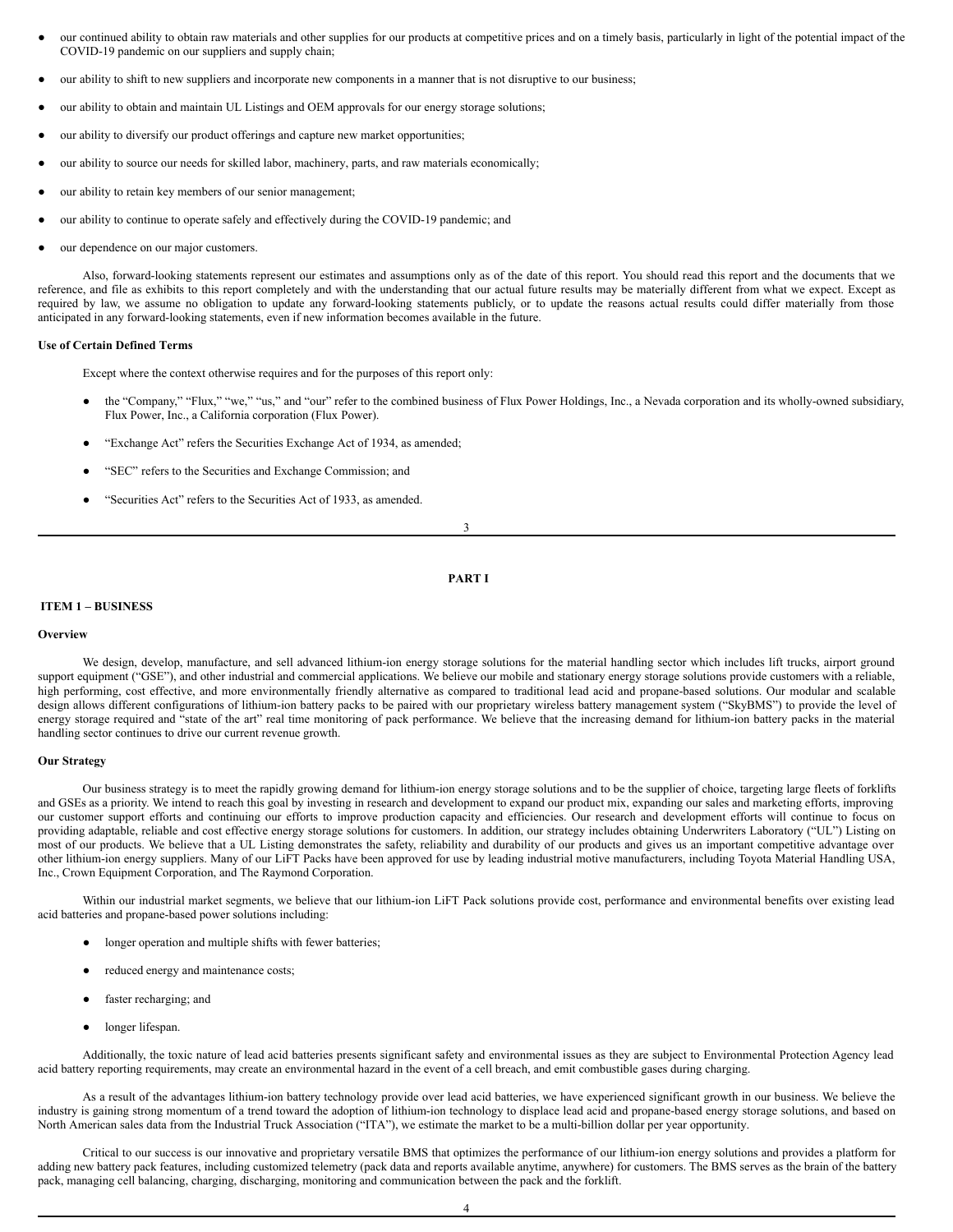Our engineers design, develop, test, and service our products. We source our battery cells from limited number of suppliers in China and the remainder of the components primarily from vendors in the United States. Final assembly, testing and shipping of our products is done from our ISO 9001 certified facility in Vista, California, which includes three assembly lines.

#### **Recent Developments**

On September 22, 2021, the Company entered into a securities purchase agreement (the "Purchase Agreement") with several institutional and accredited investors (the "Purchasers"), pursuant to which the Company agreed to sell in a registered direct offering an aggregate of 2,142,860 shares of Common Stock of the Company (the "Shares") and warrants to purchase up to 1,071,430 shares of its common stock (the "Warrants"), at a combined purchase price of \$7.00 per share and related Warrant, for aggregate gross proceeds to the Company of approximately \$15 million, before deducting placement agent fees and offering expenses payable by the Company (the "Registered Offering"). Subject to certain ownership limitations, the Warrants will be exercisable immediately from the date of issuance, will expire on the five (5) year anniversary of the date of issuance and will have an exercise price of \$7.00 per share. The exercise price of the Warrants is subject to certain adjustments, including stock dividends, stock splits, combinations and reclassifications of the Company's common stock.

The Registered Offering closed on September 27, 2021.

Pursuant to an engagement letter, dated as of September 22, 2021, we have engaged H.C. Wainwright & Co., LLC ("HCW" or the "Placement Agent") to act as our exclusive Placement Agent in connection with the Registered Offering. As compensation in connection with the Registered Offering, the Company paid HCW a cash fee equal to 6.0% of the gross proceeds of the Registered Offering.

The net proceeds from the Registered Offering, after deducting placement agent fees and offering expenses, are approximately \$14 million.

The Shares and the Warrants and the shares issuable upon exercise of the Warrants were offered and are being sold by the Company pursuant to an effective shelf registration statements on Form S-3 (File No. 333-249521), which was originally filed with the SEC on October 16, 2020 and declared effective on October 26, 2020.

### **DESCRIPTION OF OUR BUSINESS**

### **Our Business**

We have leveraged our experience in lithium-ion technology to design and develop a suite of LiFT Pack and related industrial and commercial product lines that we believe provide attractive solutions to customers seeking an alternative to lead acid and propane-based power products. We believe that the following attributes are significant contributors to our success:

*Engineering and integration experience in lithium-ion for motive applications:*We have been developing lithium-ion applications for the advanced energy storage market since 2010, starting with products for automotive electric vehicle manufacturers. We believe our experience enables us to develop superior solutions as we have sold over 10,000 packs in the field to customers.

*UL Listing:* We launched our Class 3 Walkie LiFT Pack product line in 2014 and obtained UL Listing for all three different power configurations. We have also obtained UL Listing for our Class 1 LiFT Packs and our Class 2 LiFT Packs, and our Class 3 End Rider. In addition, we have recently completed the process for obtaining UL Listings for our new source of battery cells. We believe this UL Listing provides us a significant competitive advantage and provides assurance to customers that our technology has been rigorously tested by an independent third party and determined to be safe, durable and reliable.

*Original equipment manufacturer (OEM) approvals:* Many of our LiFT Packs have been tested and approved for use by Toyota Material Handling USA, Inc., Crown Equipment Corporation, and The Raymond Corporation, among the top global lift truck manufacturers by revenue according to Material Handling & Logistics. We also provide a "private label" Class 3 Walkie LiFT Pack to a major forklift OEM.

*Broad product of ering and scalable design:* We offer LiFT Packs for use in a variety of industrial motive applications. We believe that our modular and scalable design enables us to optimize design, inventory, and part count to accommodate natural product extensions of our products to meet customer requirements. We have leveraged our Class 3 Walkie LiFT Pack design to develop larger LiFT Packs for larger forklifts, GSE Packs, and other industrial equipment applications. Natural product extensions, based on our modular, scalable designs, include solar backup power for electric vehicle ("EV") mobile charging stations and robotic warehouse equipment.

*Significant advantages over lead acid and propane-based solutions:* We believe that lithium-ion battery systems have significant advantages over existing technologies and will displace lead acid batteries and propane-based solutions, in most applications. Relative to lead acid batteries, such advantages include environmental benefits, no water maintenance, faster charge times, greater cycle life, longer run times, and less energy used that provide operational and financial benefits to customers. When compared to lead acid solutions, our energy storage solutions do not discharge carbon dioxide in the atmosphere due to lithium chemistry efficiencies In addition, when compared to propane-based solutions, lithium-ion systems avoid the generation of exhaust emissions and associated odor and environmental contaminates, and maintenance of an internal combustion engine, which has substantially more parts subject to wear than an electric motor.

| I<br>I<br>$\sim$ |  |
|------------------|--|

*Proprietary Battery Management System:* We have developed our "next generation" versatile BMS that is currently being rolled out into our full product lines and which provides significant product features for improved customer productivity. Our BMS serves as the brain of the battery pack, managing cell balancing, charging, discharging, monitoring and communication between the pack and the forklift. Our BMS is specifically designed for the industrial motive application environment and is adaptable to meet custom requirements. Our BMS also enables ongoing feature development for reduced cost and higher performance. We have introduced our proprietary telemetry solution, branded "SkyBMS" which provides real time reports on pack performance, health, and remaining useful life.

#### **Our Products**

We have developed, tested, and sold our LiFT Packs for use in a broad range of lift trucks, including Class 3 Walkie and End Riders, Class 2 Narrow Aisle, and Class 1 Ride-on, as well as for industrial equipment including airport ground support equipment ("GSE"), energy storage for solar applications, and other commercial applications. Within each of these product segments, there is a range of power and equipment variations. Our LiFT Packs fit most of these variations, with only minor modifications needed to fit the remaining low volume applications. This equipment is described in more detail below.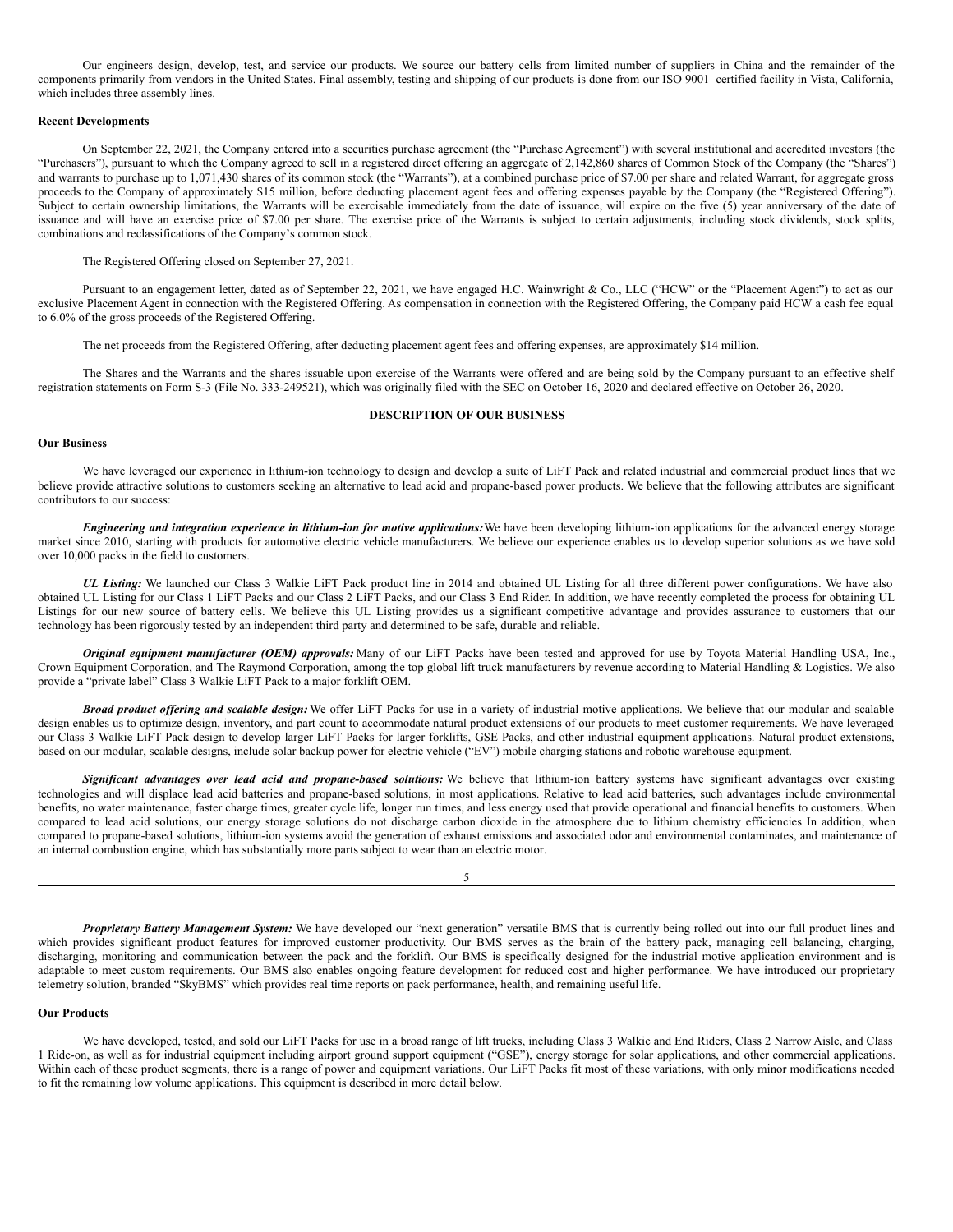|   | Product  | Usage                                     | <b>OSHA</b> Class | Application                                                                                                                                             | <b>UL Listed</b> | Power             |
|---|----------|-------------------------------------------|-------------------|---------------------------------------------------------------------------------------------------------------------------------------------------------|------------------|-------------------|
|   | S\$      | Walkie Pallet Jack                        | Class 3           | Used in food and beverage delivery business, where the<br>"walkie" often rides on-board a truck for deliveries in a very<br>rugged environment          | Y                | $1.8 - 5.3$ kWh   |
|   | S24      | Walkie Pallet Jack                        | Class 3           | Used in food and beverage delivery business, where the<br>"wallae" often rides on-board a truck for deliveries in a very<br>rugged environment          | Y                | $2.5$ kWh         |
| ë | M24      | Rider Pallet Jack                         | Class 3           | Equipment and battery packs designed for use in high<br>volume distribution centers (DC)                                                                | Y                | 10.1 kWh          |
|   | M36      | Narrow Aisle                              | Class 2           | Popular in new facilities focused on high efficiency<br>operations                                                                                      | Y                | 22.7 kWh          |
|   | L-Series | 3 Wheel Counterbalanced Fork58            | Class 1           | Used in high-velocity warehouses and production facilities,<br>typically with reduced rack spacing requiring greater<br>maneuverability in tight spaces | $\mathbf N$      | 19.2 kWh          |
|   | X-Series | 4 Wheel Counterbalanced Forklift          | Class 1           | Used in warehouses and production facilities, for demanding<br>requirements, especially multi-shift operations                                          | Y                | 21.6 - 32.0 kW    |
|   |          | GSE Pack Airport Ground Support Equipment |                   | Used to power baggage and cargo trucks, scissor lifts,<br>pushback tractors, and belt loaders, all used at airports                                     |                  | $16.0 - 48.0$ kW1 |
|   | C-Series | Industrial Equipment                      |                   | Used for solar power electric vehicle (EV) charging stations                                                                                            |                  | 9.6 kWh           |

Our battery pack system design is modular with three core design modules used in our entire family of small, medium, and large pack forklift products. The design of each core module is driven by power requirements and physical space sizing. We utilize our three core design modules to develop packs for other industrial and commercial applications, to meet power and space requirements. We offer varying chemistries and configurations based on the specific application. Currently, our LiFT Packs use lithium iron phosphate (LiFePO4) battery cells, which we source from a variety of overseas suppliers that meet our power, reliability, safety and other specifications. Our BMS works with a number of battery chemistries providing us with the flexibility to use battery cells developed and manufactured by other suppliers. We believe we can readily adapt our LiFT Packs to incorporate new chemistries as they become available in the future in order to meet changing customer preferences and to reduce the cost of our products.

We also offer 24-volt onboard chargers for our Class 3 Walkie LiFT Packs, and smart "wall mounted" chargers for larger applications. Our smart charging solutions are designed to interface with our BMS and integrate easily into most all major chargers in the market.

#### **Industry Overview**

Historically, lithium-ion battery solutions were unable to compete with lead acid and propane-based solutions in industrial applications on the basis of cost. However, the supply of lithium-ion batteries has rapidly expanded, leading to price declines of eighty-five percent (85%) since 2010 according to BloombergNEF. BloombergNEF also estimates that lithium-ion battery prices, which averaged \$1,160 per kilowatt hour in 2010, were \$156 per kWh in 2019 and could drop below \$100 per kWh in 2024.

6

The sharp decline in the price of lithium-ion batteries has made these energy solutions more cost competitive. Affordability has in turn enabled customers to shift away from lead acid and propane-based solutions for power lift equipment to lithium-ion based solutions with more favorable environmental and performance characteristics. We believe our position as a pioneer in the field and our extensive experience providing lithium-ion based energy storage solutions makes us uniquely positioned to take advantage of this shift in customer preferences.

#### *Lift Equipment - Material Handling Equipment*

We focus on energy storage solutions for lift equipment and related industrial applications because we believe they represent large and growing markets that are just beginning to adopt lithium-ion based technology. We apply our scalable, modular designs to natural product extensions in the industrial equipment market. These markets include not only the sale of lithium-ion battery solutions for new equipment but also a replacement market for existing lead acid battery packs.

According to Modern Materials Handling, worldwide new lift truck orders reached approximately 1.4 million units in 2017. The Industrial Truck Association has estimated that approximately 200,000 lift trucks had been sold yearly since 2013 in North America (Canada, the United States and Mexico), with sales relatively evenly distributed between electric rider (Class 1 and Class 2), motorized hand (Class 3), and internal combustion engine powered lift trucks (Class 4 and Class 5). The ITA estimates that electric products represented approximately sixty-nine percent (69%) of the North American shipments in 2020, reflecting the long term trend of increasing mix of electric products versus internal combustion (propane) engines. Driven by growth in global manufacturing, e-commerce and construction, Research and Markets expects that the global lift truck market will grow at a compound annual growth rate of six and four-tenths percent (6.4%) through 2024.

#### *Customers*

Our customers include OEMs, lift equipment dealers, battery distributors and end users. Our customers vary from small companies to Fortune 500 companies.

During the year ended June 30, 2021, we had three (3) major customers that each represented more than 10% of our revenues on an individual basis, and together represented approximately \$16,004,000 or 61% of our total revenues. During the year ended June 30, 2020, we had three (3) major customers that each represented more than 10% of our revenues on an individual basis, and together represented approximately \$10,045,000 or 60% of our total revenues.

#### **Shift Toward Lithium-ion Battery Technologies**

The lithium-ion battery value proposition of higher performance, environmental benefit, and lower life cycle cost is driving an increase in demand for safe and efficient alternatives to lead acid and propane-based power products. The lithium-ion value proposition includes a number of factors impacting customer preferences:

*Duration of Charge/Run Times*: Lithium-based energy storage systems can perform for a longer duration compared to lead acid batteries. Lithium-ion batteries provide up to 50% longer run times than lead acid batteries of comparable capacity, or amps-per-hour rating, allowing equipment to be operated over a long period of time between charges.

*High/Sustained Power*: Lithium-ion batteries are better suited to deliver high power versus legacy lead acid. For example, a 100Ah lead acid battery will only deliver 80Ah if discharged over a four-hour period. In contrast, a 100Ah lithium-ion system will achieve over 92Ah even during a 30-minute discharge. Additionally, during discharge, the LiFT Pack sustains its initial voltage, maximizing the performance of the forklift truck, whereas, lead acid voltages, and hence power, decline over the working shift.

*Charging Time*: Lead acid batteries are limited to one shift a day, as they discharge for eight hours, need eight hours for charging, and another eight hours for cooling.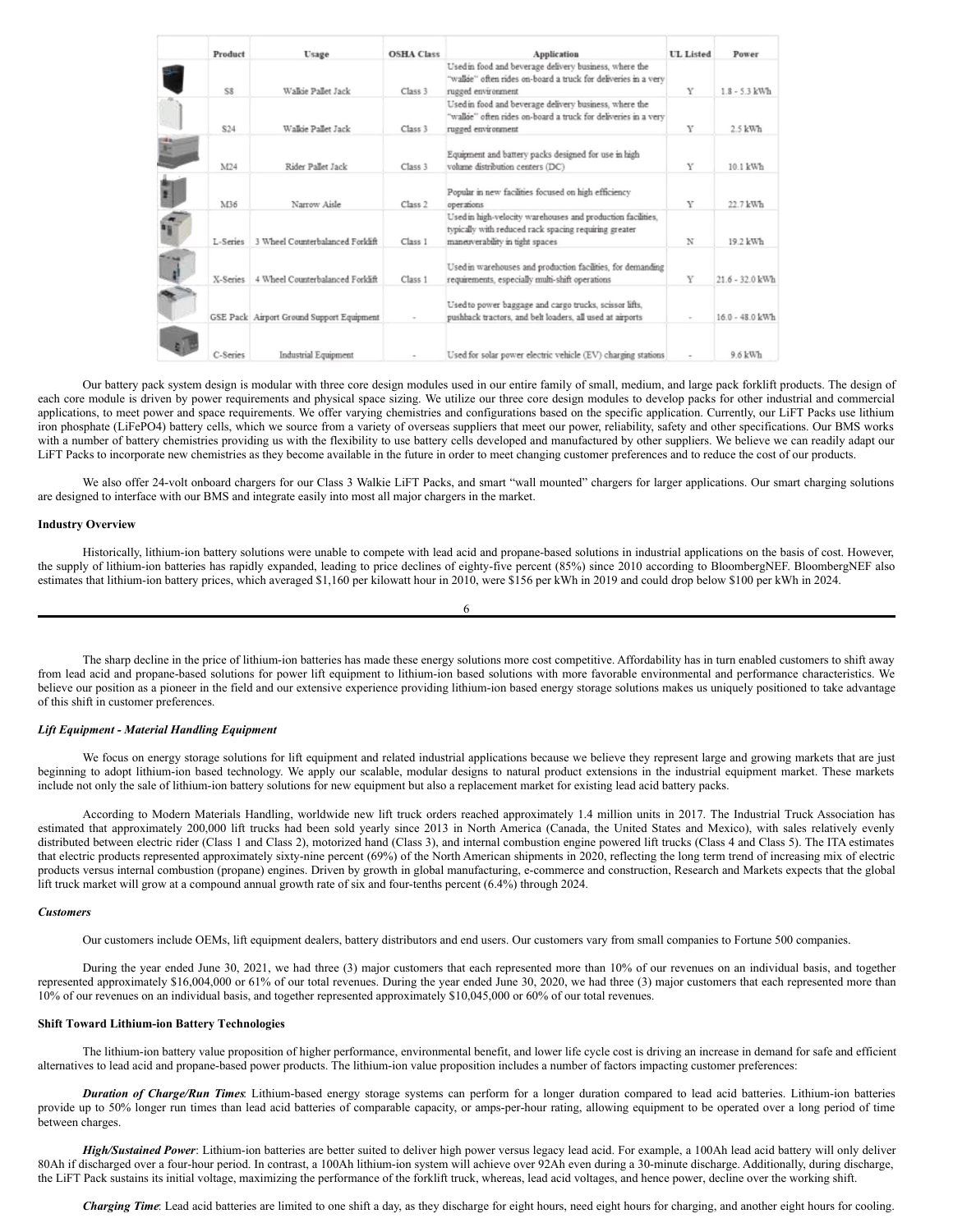For multi-shift operations, this typically requires battery changeout for the equipment. Because lithium batteries can be recharged in as little as one hour and do not degrade when subjected to opportunity charging, hence, battery changeout is unnecessary.

7

**Safe Operation**: The toxic nature of lead acid batteries presents significant safety and environmental issues in the event of a cell breach. During charging, lead acid batteries emit combustible gases and increase in temperature. Lithium-ion (particularly LFP) batteries do not get as hot and avoid many of the safety and environmental issues associated with lead acid batteries.

*Extended Life*: The performance of lead acid batteries degrades after approximately 500 charging cycles in industrial equipment applications. In comparison, lithiumion batteries last up to five times longer in the same application.

Size and Weight: Lithium is about one-third the weight of lead acid for comparable power ratings. Lower weight enables forklift OEMs the ability to optimize the design of the truck based on a smaller footprint for lithium-ion instead of lead acid.

*Lower Cost*: Lithium-ion batteries provide power dense solutions with extended cycle life, reduced maintenance and improved operational performance, resulting in lower total cost of ownership.

*Less Energy Used*: we believe our lithium-ion batteries use 20-50% less energy based on our internal studies comparing lithium-ion to lead acid.

### **Marketing and Sales**

We sell our products through a number of different channels including OEMs, lift equipment dealers and battery distributors as well as directly to end users. In the industrial motive market, OEMs sell their lift products through dealer networks and directly to end customers. Because of environmental issues associated with lead acid batteries and to preserve customer choice, industrial lift products are typically sold without a battery pack. Equipment dealers source battery packs from battery distributors and battery pack suppliers based on demand or in response to customer specifications. End customers may specify a specific type and manufacturer of battery pack to the equipment dealer or may purchase battery packs from battery distributors or directly from battery suppliers.

Our direct sales staff is assigned to major geographies throughout North America to collaborate with our sales partners who have an established customer base. We plan to hire additional sales staff to support our expected sales growth. In addition, we have developed a nation-wide sales network of relationships with equipment OEMs, their dealers, and battery distributors. To support our products, we have a nation-wide network of service providers, typically forklift equipment dealers and battery distributors, who provide local customer service to large customers. We also maintain a call center and provide Tech Bulletins and training to our service and sales network out of our corporate headquarters. We have partnered with an experienced GSE distributor, to market our lithium-ion battery packs for airport GSE. We have typically experienced seasonality in our customers' orders, often with lower sales in July, August and December.

### **Manufacturing and Assembly**

Rather than manufacture our own battery cells and be limited to a single chemistry, our battery cells are sourced from a limited number of manufacturers located in China. We source the remainder of the components primarily from vendors in the United States. We developed our BMS to be agnostic to a battery's lithium-ion chemistry and cell manufacturer. Despite such flexibility, we have experienced occasional supply interruptions in the past, and more recently, we have been forced to navigate supply chain and transportation issues stemming from the global pandemic. We are continuing to monitor and test potential new cell technologies on an ongoing basis to help mitigate our supply chain risks. Final assembly, testing and shipping of our products is done from our ISO 9001 certified facility in Vista, California, which includes three assembly lines.

We design our BMS modules/boards and have two granted patents: (i) a 12-volt battery design; and (ii) a battery display design. Component acquisition and assembly of the BMS modules/boards are outsourced to two local, Southern California board houses, both of whom meet our quality and other specifications.

We buy chargers from several sources, including a U.S. based supplier. Additionally, we are a qualified dealer for a well-known manufacturer of "high capacity, modular, smart chargers" which support our larger packs.

#### **Research and Development**

Our engineers design, develop, test, and service our advanced lithium-ion energy storage solutions at our company headquarters in Vista, California. We believe our strengths include our core competencies and capabilities in designing and developing proprietary technology for our BMS, lean manufacturing processes, systems engineering, engineering application, and software engineering for both battery packs and telemetry. We believe that our ability to develop new features and technology for our BMS is essential to our growth strategy.

Research and development expenses for the fiscal years ended June 30, 2021 and 2020 were approximately \$6.7 million and \$5.0 million, respectively. Such expenses consisted primarily of materials, supplies, salaries and personnel related expenses, stock-based compensation expense, consulting costs and other expenses. Research and development expenses in the year ended June 30, 2021 were higher than the year ended June 30, 2020, primarily due to new product development activities.

As we continue to develop and expand our product offerings, we anticipate that research and development will continue to be a substantial part of our strategic priorities in the future. We seek to develop innovative new and improved products for cell and system management along with associated communication, display, current sensing and charging tools. Our research and development efforts are focused on improving performance, reliability and durability of our energy storage solutions for our customers and on lowering our costs of production.

#### **Competition**

Our competitors in the lift equipment market are primarily major lead acid battery manufacturers, including Stryten Energy, East Penn Manufacturing Company, EnerSys Corporation, and Crown Battery Corporation. Although several of these competitors offer a lithium-ion battery, we do not believe that these suppliers offer lithiumbased products for lift equipment in any significant volume to end users, equipment dealers, OEMs or battery distributors. Several OEMs offer lithium-ion battery packs on Class 3 forklifts for sale only with their own new forklifts. Some OEMs also offer forklift models designed with an integrated lithium-ion battery. As the demand for lithium-ion battery packs has increased, several small lithium battery pack providers have entered the market, most of whom we believe are suppliers of other power products and have simply added a lithium product to their product lines.

The key competitive factors in this market are performance, reliability, durability, safety and price. We believe we compete effectively in all of these categories in light of our experience with lithium-ion technology, including our development capabilities and the performance of our proprietary BMS. We believe that the UL Listing covering many of our core products is a significant differentiating competitive advantage and we intend to extend that advantage by seeking to obtain UL Listings for our other LiFT pack products in the coming months. In addition, because our BMS is not reliant on any specific battery cell chemistry, we believe we can adapt rapidly to changes in advanced battery technology or customer preferences.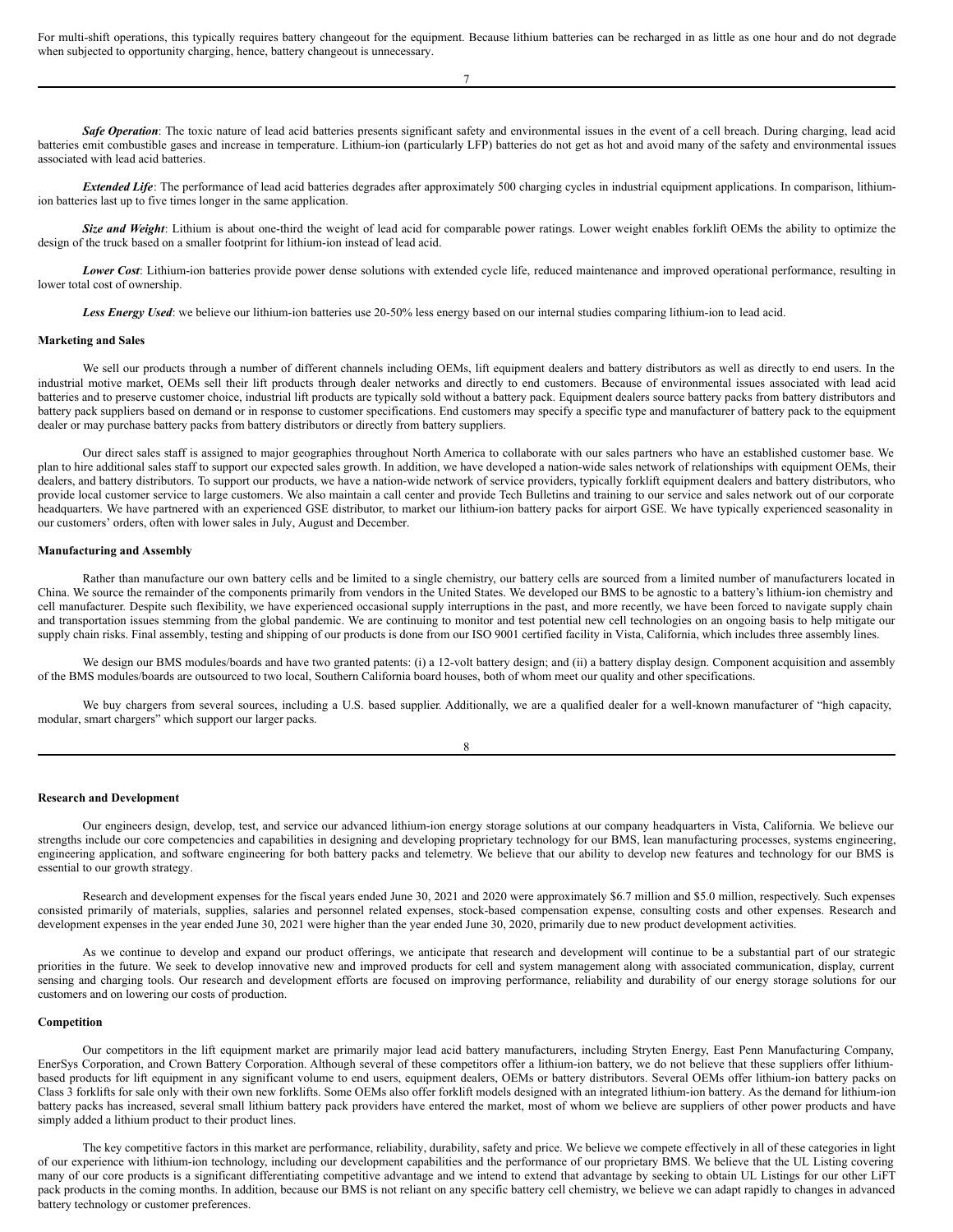#### **Intellectual Property**

Our success depends, at least in part, on our ability to protect our core technology and intellectual property. To accomplish this, we rely on a combination of patents pending, patent applications, trade secrets, including know-how, employee and third-party nondisclosure agreements, copyright laws, trademarks, intellectual property licenses and other contractual rights to establish and protect our proprietary rights in our technology. In addition to such factors as innovation, technological expertise and experienced personnel, we believe that a strong patent position is important to remain competitive.

As of June 30, 2021, we have two issued patents and three trademark registrations protecting the Flux Power name and logo. We are currently working to file three additional patent applications with respect to our technology, including our next generation BMS 2.0, which is now being rolled into production. We do not know whether any of our efforts will result in the issuance of patents or whether the examination process will require us to narrow our claims. Even if granted, there can be no assurance that these pending patent applications will provide us with protection. Our two issued patents include: (i) a 12-volt battery design and (ii) a battery display design.

#### **Suppliers**

We obtain a limited number of components and supplies included in our products from a small group of suppliers. During the year ended June 30, 2021, we had two (2) suppliers who accounted for more than 10% of our total purchases, on an individual basis, and together represented approximately \$9,260,000 or 27% of our total purchases.

During the year ended June 30, 2020, we had two (2) suppliers who accounted for more than 10% of our total purchases, on an individual basis, and together represented approximately \$6,598,000 or 35% of our total purchases.

#### 9

### **Government Regulations**

*Product Safety Regulations*. Our products are subject to product safety regulations by Federal, state, and local organizations. Accordingly, we may be required, or may voluntarily determine to obtain approval of our products from one or more of the organizations engaged in regulating product safety. These approvals could require significant time and resources from our technical staff and, if redesign were necessary, could result in a delay in the introduction of our products in various markets and applications.

*Environmental Regulations*. Federal, state, and local regulations impose significant environmental requirements on the manufacture, storage, transportation, and disposal of various components of advanced energy storage systems. Although we believe that our operations are in material compliance with current applicable environmental regulations, there can be no assurance that changes in such laws and regulations will not impose costly compliance requirements on us or otherwise subject us to future liabilities.

Moreover, Federal, state, and local governments may enact additional regulations relating to the manufacture, storage, transportation, and disposal of components of advanced energy storage systems. Compliance with such additional regulations could require us to devote significant time and resources and could adversely affect demand for our products. There can be no assurance that additional or modified regulations relating to the manufacture, storage, transportation, and disposal of components of advanced energy systems will not be imposed.

*Occupational Safety and Health Regulations*. The California Division of Occupational Safety and Health (Cal/OSHA) and other regulatory agencies have jurisdiction over the operations of our Vista, California facility. Because of the risks generally associated with the assembly of advanced energy storage systems we expect rigorous enforcement of applicable health and safety regulations. Frequent audits by, or changes, in the regulations issued by Cal/OSHA, or other regulatory agencies with jurisdiction over our operations, may cause unforeseen delays and require significant time and resources from our technical staff.

#### **Employees**

As of June 30, 2021, we had 121 employees. We engage outside consultants for business development, operations and other functions from time to time. None of our employees is currently represented by a trade union.

#### **Other Information**

Our Internet address is www.fluxpower.com. We make available on our website our annual reports on Form 10-K, quarterly reports on Form 10-Q, current reports on Form 8-K, and amendments to those reports filed or furnished pursuant to Section 13(a) or 15(d) of the Exchange Act as soon as reasonably practicable after we electronically file such material with, or furnish it to, the Securities and Exchange Commission (SEC). Other than the information expressly set forth in this annual report, the information contained, or referred to, on our website is not part of this annual report.

The public may also read and copy any materials we file with the SEC at the SEC's Public Reference Room at 100 F Street, NE, Washington, DC 20549. The public may obtain information on the operation of the Public Reference Room by calling the SEC at 1-800-SEC-0330. The SEC also maintains a website at www.sec.gov that contains reports, proxy and information statements, and other information regarding issuers, such as us, that file electronically with the SEC.

Our corporate headquarters and production facility totals approximately 63,200 square feet and is located in Vista, California. Our production facility is ISO 9001 certified. The telephone number at our principal executive office is (760)-741-FLUX or (760)-741-3589. In June 2019 we moved to our current facility, noted above, where we initially leased approximately 45,600 square feet of industrial space, and in April 2020, we leased an additional 17,600 rentable space under a lease which terminates concurrently with the term of the original lease, which expires on November 20, 2026. Rent for the corporate headquarters and production facility is approximately \$60,500 per month and escalates approximately 3% per year through the end of the lease term. Total rent expense was approximately \$841,000 and \$673,000 for the years ended June 30, 2021 and 2020, respectively.

#### <span id="page-6-0"></span>**ITEM 1A - RISK FACTORS**

An investment in our common stock involves a high degree of risk. You should carefully consider the summary of risk factors described below, together with all of the other information included in this report, before making an investment decision. If any of the following risks actually occur, our business, financial condition or results of operations could suffer. In that case, the trading price of our common stock could decline, and you may lose all or part of your investment. You also should read the section entitled "Special Note Regarding Forward Looking Statements" above for a discussion of what types of statements are forward-looking statements, as well as the significance of such statements in the context of this report. The risk factors below do not address all the risks relating to securities, business and operations, and financial condition.

### **Risk Factors Relating to Our Business**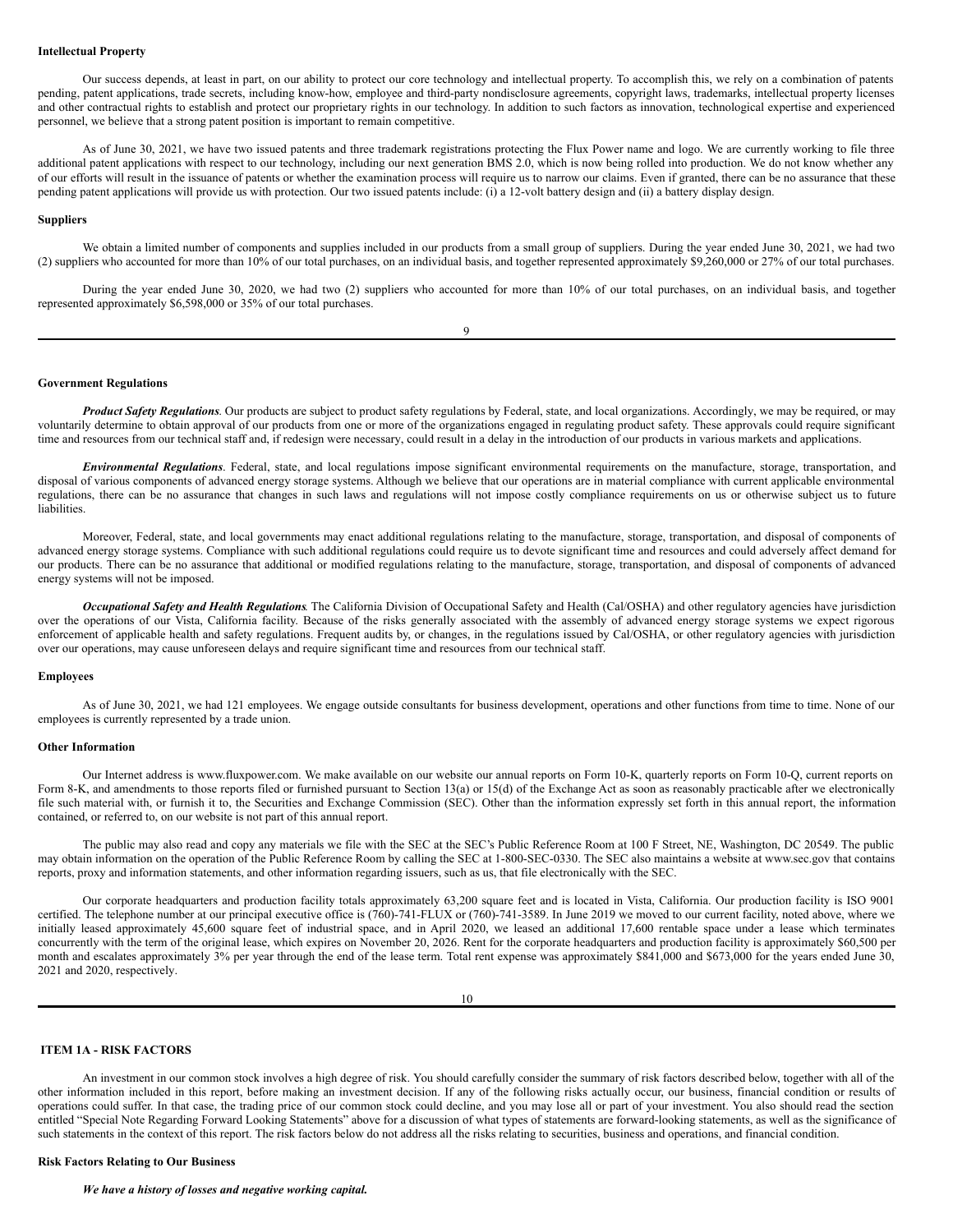For the fiscal years ended June 30, 2021 and 2020, we had net losses of \$12,793,000 and \$14,336,000, respectively. We have historically experienced net losses and until we generate sufficient revenue, we anticipate to continue to experience losses in the near future.

As of June 30, 2021 and 2020, we had a cash balance of \$4,713,000 and \$726,000, respectively. We expect that our existing cash balances, credit facilities, and the net proceeds from our recent public offering will be sufficient to fund our existing and planned operations for the next twelve months. Until such time as we generate sufficient cash to fund our operations, we will need additional capital to continue our operations thereafter.

We have relied on equity financings, borrowings under short-term loans with related parties, our credit facilities and/or previous cash flows from operating activities to fund our operations. However, there is no guarantee we will be able to obtain additional funds in the future or that funds will be available on terms acceptable to us, if at all.

Any future financing may result in dilution of the ownership interests of our stockholders. If such funds are not available on acceptable terms, we may be required to curtail our operations or take other actions to preserve our cash, which may have a material adverse effect on our future cash flows and results of operations.

#### *We will need to raise additional capital or financing to continue to execute and expand our business.*

While we expect that our available cash, the existing revolving line of credit with a bank, and the expected net proceeds from our authorized At-The-Market offering will be sufficient to sustain our operations for the next twelve months, we will likely need to raise additional capital to support our expanded operations and execute on our business plan. In order to support our anticipated growth, we may be required to pursue sources of additional capital through various means, including joint venture projects, sale and leasing arrangements, and debt or equity financings. Any new securities that we may issue in the future may be sold on terms more favourable for our new investors than the terms in which our stockholders acquired their securities. Newly issued securities may include preferences, superior voting rights, and the issuance of warrants or other convertible securities that will have additional dilutive effects. We cannot assure that additional funds will be available when needed from any source or, if available, will be available on terms that are acceptable to us. Further, we may incur substantial costs in pursuing future capital and/or financing. We may also be required to recognize non-cash expenses in connection with certain securities we may issue, such as convertible notes and warrants, which will adversely impact our financial condition and results of operations. Our ability to obtain needed financing may be impaired by such factors as the weakness of capital markets, and the fact that we have not been profitable, which could impact the availability and cost of future financings. If the amount of capital we are able to raise from financing activities, together with our revenues from operations, is not sufficient to satisfy our capital needs, we may have to reduce our operations accordingly.

11

### Economic conditions may adversely affect consumer spending and the overall general health of our retail customers, which, in turn, may adversely affect our *financial condition, results of operations and cash resources.*

Uncertainty about the current and future global economic conditions may cause our customers to defer purchases or cancel purchase orders for our products in response to tighter credit, decreased cash availability and weakened consumer confidence. Our financial success is sensitive to changes in general economic conditions, both globally and nationally. Recessionary economic cycles, higher interest borrowing rates, higher fuel and other energy costs, inflation, increases in commodity prices, higher levels of unemployment, higher consumer debt levels, higher tax rates and other changes in tax laws or other economic factors that may affect consumer spending or buying habits could continue to adversely affect the demand for our products. If credit pressures or other financial difficulties result in insolvency for our customers, it could adversely impact our financial results. There can be no assurances that government and consumer responses to the disruptions in the financial markets will restore consumer confidence.

### We are dependent on a few customers for the majority of our net revenues, and our success depends on demand from OEMs and other users of our battery *products.*

Historically a majority of our product sales have been generated from a small number of OEMs and customers, including three (3) customers who, on an aggregate basis, made up 61% of our sales for the year ended June 30, 2021, and three (3) customers who, on an aggregate basis, made up 60% of our sales for the year ended June 30, 2020. As a result, our success depends on continued demand from this small group of customers and their willingness to incorporate our battery products in their equipment. The loss of a significant customer would have an adverse effect on our revenues. There is no assurance that we will be successful in our efforts to convince end users to accept our products. Our failure to gain acceptance of our products could have a material adverse effect on our financial condition and results of operations.

Additionally, OEMs, their dealers and battery distributors may be subject to changes in demand for their equipment which could significantly affect our business, financial condition and results of operations.

### Our business is vulnerable to a near-term severe impact from the COVID-19 outbreak, and the continuation of the pandemic could have a material adverse impact *on our operations and financial condition.*

The COVID-19 pandemic has spread across the globe and is impacting worldwide economic activity. COVID-19 and another public health epidemic/pandemic could pose the risk that we or our employees, contractors, customers, suppliers, third party shipping carriers, government and other partners may be prevented from or limited in their ability to conduct business activities for an indefinite period of time, including due to the spread of the disease within these groups or due to shutdowns that may be requested or mandated by governmental authorities. While it is not possible at this time to estimate the impact that COVID-19 could have on our business, the continued spread of COVID-19 and the measures taken by the governments of states and countries affected could disrupt, among other things, the supply chain and the manufacture or shipment of our products. On March 19, 2020, the governor of California, the state where our facility is located, issued state-wide stay-at-home orders for non-essential workers to help combat the spread of COVID-19. The Company was deemed to be an essential business consistent with announcements by Forklift OEMs and related supply chain, who support the logistics industry, critical to delivering food and supplies during COVID-19 crisis and we have instituted processes, policies and workplace procedures in an effort to keep our workers safe while productive. However, in the future, our manufacturing operations may be subject to closure or shut down for a variety of reasons. While the Company implemented COVID-19 measures in March 2020 as recommended by the CDC and governmental authorities, since the start of the pandemic the Company has been notified that a few employees had tested positive for COVID-19. While manufacturing operations were not materially impacted, future operations could be affected by the COVID-19 pandemic. Any substantial disruption in our manufacturing operations from COVID-19, or its related impacts, would have a material adverse effect on our business and would impede our ability to manufacture and ship products to our customers in a timely manner, or at all.

The effect of the COVID-19 pandemic and its associated restrictions may adversely impact many aspects of our business, including customer demand, the length of our sales cycles, disruptions in our supply chain, lower the operating efficiencies at our facility, worker shortages and declining staff morale, and other unforeseen disruptions. The demand for our products may significantly decline if the COVID-19 pandemic continues, restrictions are implemented or re-implemented, or the virus resurges and spreads and our customers suffer losses in their businesses. The supply of our raw materials and our supply chain may be disrupted and adversely impacted by the pandemic. The occurrence of any of the foregoing events and their adverse effect on capital markets and investor sentiment may adversely impact our ability to raise capital when needed or on terms favourable to us and our stockholders to fund our operations, which could have a material adverse effect on our business, financial condition and results of operations. The extent to which the COVID-19 outbreak impacts our results, its effect on near or long-term value of our share price will depend on future developments that are highly uncertain and cannot be predicted, including new information that may emerge concerning the severity of the virus and the actions to contain its impact.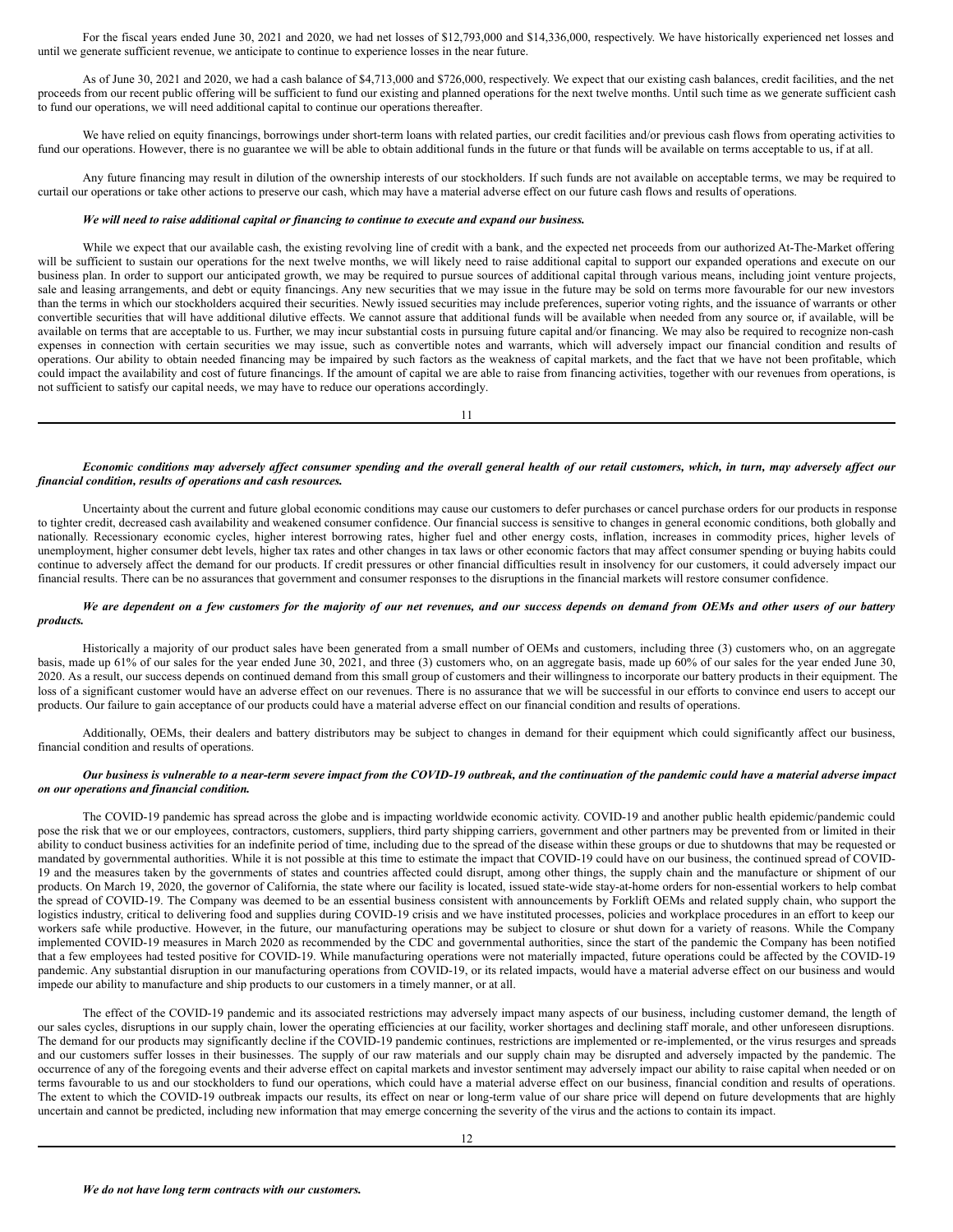We do not have long-term contracts with our customers. Future agreements with respect to pricing, returns, promotions, among other things, are subject to periodic negotiation with each customer. No assurance can be given that our customers will continue to do business with us. The loss of any of our significant customers will have a material adverse effect on our business, results of operations, financial condition and liquidity. In addition, the uncertainty of product orders can make it difficult to forecast our sales and allocate our resources in a manner consistent with actual sales, and our expense levels are based in part on our expectations of future sales. If our expectations regarding future sales are inaccurate, we may be unable to reduce costs in a timely manner to adjust for sales shortfalls.

#### *Real or perceived hazards associated with Lithium-ion battery technology may af ect demand for our products.*

Press reports have highlighted situations in which lithium-ion batteries in automobiles and consumer products have caught fire or exploded. In response, the use and transportation of lithium-ion batteries has been prohibited or restricted in certain circumstances. This publicity has resulted in a public perception that lithium-ion batteries are dangerous and unpredictable. Although we believe our battery packs are safe, these perceived hazards may result in customer reluctance to adopt our lithium-ion based technology.

### Our products may experience quality problems from time to time that could result in negative publicity, litigation, product recalls and warranty claims, which *could result in decreased revenues and harm to our brands.*

A catastrophic failure of our battery modules could cause personal or property damages for which we would be potentially liable. Damage to or the failure of our battery packs to perform to customer specifications could result in unexpected warranty expenses or result in a product recall, which would be time consuming and expensive. Such circumstances could result in negative publicity or lawsuits filed against us related to the perceived quality of our products which could harm our brand and decrease demand for our products.

### *We may be subject to product liability claims*.

If one of our products were to cause injury to someone or cause property damage, including as a result of product malfunctions, defects, or improper installation, then we could be exposed to product liability claims. We could incur significant costs and liabilities if we are sued and if damages are awarded against us. Further, any product liability claim we face could be expensive to defend and could divert management's attention. The successful assertion of a product liability claim against us could result in potentially significant monetary damages, penalties or fines, subject us to adverse publicity, damage our reputation and competitive position, and adversely affect sales of our products. In addition, product liability claims, injuries, defects, or other problems experienced by other companies in the solar industry could lead to unfavorable market conditions for the industry as a whole, and may have an adverse effect on our ability to attract new customers, thus harming our growth and financial performance. Although we carry product liability insurance, it may be insufficient in amount to cover our claims.

### Tariffs could be imposed on lithium-ion batteries or on any other component parts by the United States government or a resulting trade war could have a material *adverse ef ect on our results of operations.*

In 2018, the United States government announced tariffs on certain steel and aluminum products imported into the United States, which led to reciprocal tariffs being imposed by the European Union and other governments on products imported from the United States. The United States government has implemented tariffs on goods imported from China, and additional tariffs on goods imported from China are under consideration.

The lithium-ion battery industry has been subjected to tariffs implemented by the United States government on goods imported from China. There is an ongoing risk of new or additional tariffs being put in place on lithium-ion batteries or related part. Since all of our lithium-ion batteries are manufactured in China, current and potential tariffs on lithium-ion batteries imported by us from China could increase our costs, require us to increase prices to our customers or, if we are unable to do so, result in lower gross margins on the products sold by us. China has already imposed tariffs on a wide range of American products in retaliation for the American tariffs on steel and aluminum. Additional tariffs could be imposed by China in response to actual or threatened tariffs on products imported from China. The imposition of additional tariffs by the United States could trigger the adoption of tariffs by other countries as well. Any resulting escalation of trade tensions, including a "trade war," could have a significant adverse effect on world trade and the world economy, as well as on our results of operations. At this time, we cannot predict how such enacted tariffs will impact our business. Tariffs on components imported by us from China could have a material adverse effect on our business and results of operations.

13

### We are dependent on a limited number of suppliers for our battery cells, and the inability of these suppliers to continue to deliver, or their refusal to deliver, our battery cells at prices and volumes acceptable to us would have a material adverse effect on our business, prospects and operating results.

We do not manufacture the battery cells used in our LiFT Packs. Our battery cells, which are an integral part of our battery products and systems, are sourced from a limited number of manufacturers located in China. While we obtain components for our products and systems from multiple sources whenever possible, we have spent a great deal of time in developing and testing our battery cells that we receive from our suppliers. We refer to the battery cell suppliers as our "limited source suppliers." Additionally, our operations are materially dependent upon the continued market acceptance and quality of these manufacturers' products and their ability to continue to manufacture products that are competitive and that comply with laws relating to environmental and efficiency standards. Our inability to obtain products from one or more of these suppliers or a decline in market acceptance of these suppliers' products could have a material adverse effect on our business, results of operations and financial condition. From time to time we have experienced shortages, allocations and discontinuances of certain components and products, resulting in delays in filling orders. Qualifying new suppliers to compensate for such shortages may be time-consuming and costly. In addition, we may have to recertify our UL Listings for the battery cells from new suppliers, which in turn has led to delays in product acceptance. Similar delays may occur in the future. Furthermore, the performance of the components from our suppliers as incorporated in our products may not meet the quality requirements of our customers.

To date, we have no qualified alternative sources for our battery cells although we research and assess cells from other suppliers on an ongoing basis. We generally do not maintain long-term agreements with our limited source suppliers. While we believe that we will be able to establish additional supplier relationships for our battery cells, we may be unable to do so in the short term or at all at prices, quality or costs that are favorable to us.

Changes in business conditions, wars, regulatory requirements, economic conditions and cycles, governmental changes, pandemic, and other factors beyond our control could also affect our suppliers' ability to deliver components to us on a timely basis or cause us to terminate our relationship with them and require us to find replacements, which we may have difficulty doing. Furthermore, if we experience significant increased demand, or need to replace our existing suppliers, there can be no assurance that additional supplies of component parts will be available when required on terms that are favorable to us, at all, or that any supplier would allocate sufficient supplies to us in order to meet our requirements or fill our orders in a timely manner. In the past, we have replaced certain suppliers because of their failure to provide components that met our quality control standards. The loss of any limited source supplier or the disruption in the supply of components from these suppliers could lead to delays in the deliveries of our battery products and systems to our customers, which could hurt our relationships with our customers and also materially adversely affect our business, prospects and operating results.

#### Increases in costs, disruption of supply or shortage of raw materials, in particular lithium-ion phosphate cells, could harm our business.

We may experience increases in the costs, or a sustained interruption in the supply or shortage, of raw materials. Any such cost increase or supply interruption could materially negatively impact our business, prospects, financial condition and operating results. For instance, we are exposed to multiple risks relating to price fluctuations for lithium-iron phosphate cells.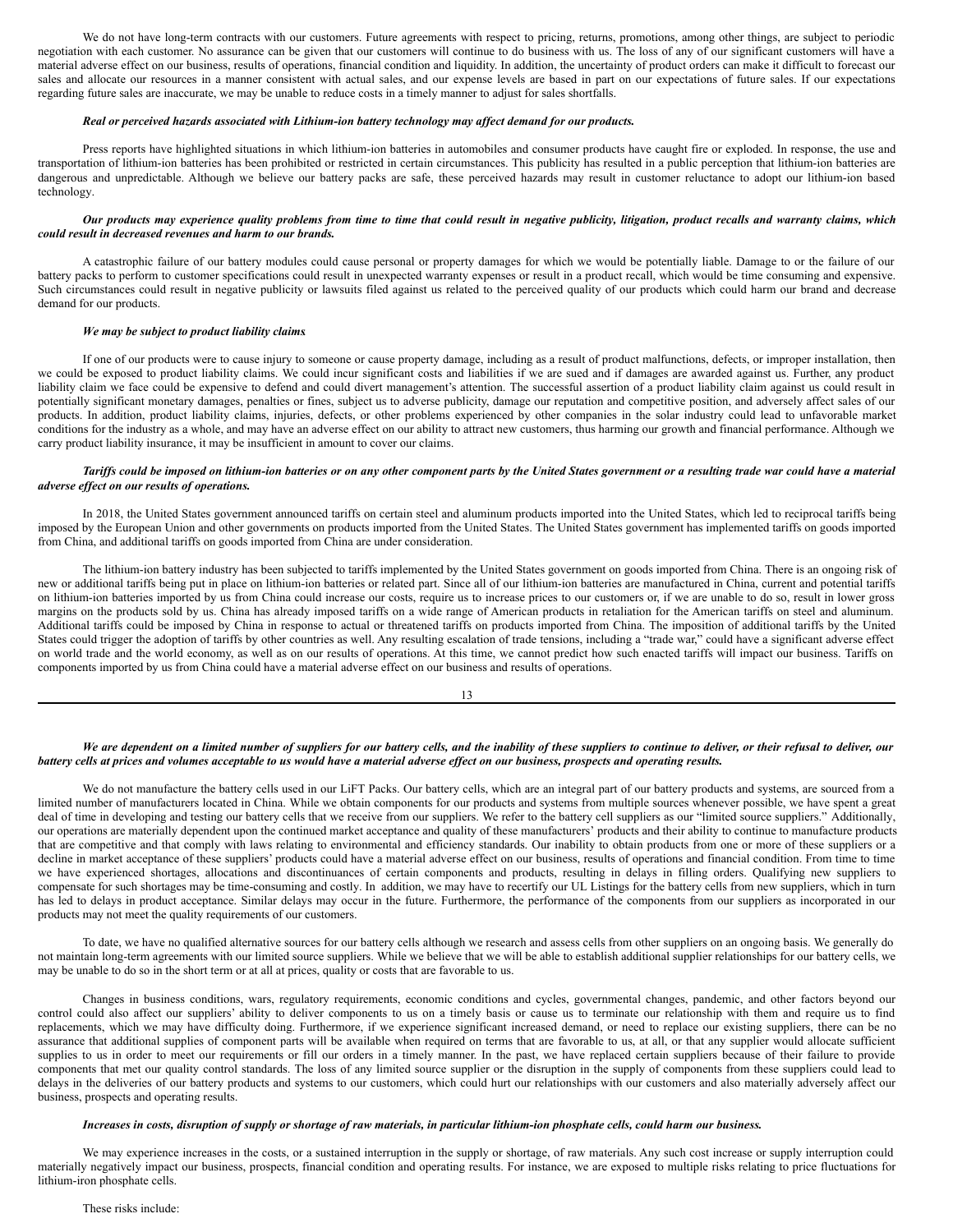the inability or unwillingness of battery manufacturers to supply the number of lithium-iron phosphate cells required to support our sales as demand for such rechargeable battery cells increases;

- disruption in the supply of cells due to quality issues or recalls by the battery cell manufacturers; and
- an increase in the cost of raw materials, such as iron and phosphate, used in lithium-iron phosphate cells.

### Our success depends on our ability to develop new products and capabilities that respond to customer demand, industry trends or actions by our competitors and failure to do so may cause us to lose our competitiveness in the battery industry and may cause our profits to decline.

Our success will depend on our ability to develop new products and capabilities that respond to customer demand, industry trends or actions by our competitors. There is no assurance that we will be able to successfully develop new products and capabilities that adequately respond to these forces. In addition, changes in legislative, regulatory or industry requirements or in competitive technologies may render certain of our products obsolete or less attractive. If we are unable to offer products and capabilities that satisfy customer demand, respond adequately to changes in industry trends or legislative changes and maintain our competitive position in our markets, our financial condition and results of operations would be materially and adversely affected*.*

The research and development of new products and technologies is costly and time consuming, and there are no assurances that our research and development efforts will be either successful or completed within anticipated timeframes, if at all. Our failure to technologically evolve and/or develop new or enhanced products may cause us to lose competitiveness in the battery market. In addition, in order to compete effectively in the renewable battery industry, we must be able to launch new products to meet our customers' demands in a timely manner. However, we cannot provide assurance that we will be able to install and certify any equipment needed to produce new products in a timely manner, or that the transitioning of our manufacturing facility and resources to full production under any new product programs will not impact production rates or other operational efficiency measures at our manufacturing facility. In addition, new product introductions and applications are risky, and may suffer from a lack of market acceptance, delays in related product development and failure of new products to operate properly. Any failure by us to successfully launch new products, or a failure by us to meet our customers criteria in order to accept such products, could adversely affect our results.

### Our business will be adversely affected if we are unable to protect our intellectual property rights from unauthorized use or infringement by third parties.

Any failure to protect our intellectual proprietary rights could result in our competitors offering similar products, potentially resulting in the loss of some of our competitive advantage and a decrease in our revenue, which would adversely affect our business, prospects, financial condition and operating results. Our success depends, at least in part, on our ability to protect our core technology and intellectual property. To accomplish this, we rely on a combination of patents (two issued patents), patent applications, trade secrets, including know-how, employee and third-party nondisclosure agreements, copyright laws, trademarks, intellectual property licenses and other contractual rights to establish and protect our proprietary rights in our technology.

The protections provided by patent laws will be important to our future opportunities. However, such patents and agreements and various other measures we take to protect our intellectual property from use by others may not be effective for various reasons, including the following:

- the patents we have been granted may be challenged, invalidated or circumvented because of the pre-existence of similar patented or unpatented intellectual property rights or for other reasons;
- the costs associated with enforcing patents, confidentiality and invention agreements or other intellectual property rights may make aggressive enforcement impracticable; and
- existing and future competitors may independently develop similar technology and/or duplicate our systems in a way that circumvents our patents.

15

### Our patent applications may not result in issued patents, which may have a material adverse effect on our ability to prevent others from commercially exploiting *products similar to ours.*

We cannot be certain that we are the first creator of inventions covered by pending patent applications or the first to file patent applications on these inventions, nor can we be certain that our pending patent applications will result in issued patents or that any of our issued patents will afford protection against a competitor. In addition, patent applications that we intend to file in foreign countries are subject to laws, rules and procedures that differ from those of the United States, and thus we cannot be certain that foreign patent applications related to issue United States patents will be issued. Furthermore, if these patent applications issue, some foreign countries provide significantly less effective patent enforcement than in the United States.

The status of patents involves complex legal and factual questions and the breadth of claims allowed is uncertain. As a result, we cannot be certain that the patent applications that we file will result in patents being issued, or that our patents and any patents that may be issued to us in the near future will afford protection against competitors with similar technology. In addition, patents issued to us may be infringed upon or designed around by others and others may obtain patents that we need to license or design around, either of which would increase costs and may adversely affect our business, prospects, financial condition and operating results.

### We rely on trade secret protections through confidentiality agreements with our employees, customers and other parties; the breach of such agreements could *adversely af ect our business and results of operations.*

We rely on trade secrets, which we seek to protect, in part, through confidentiality and non-disclosure agreements with our employees, customers and other parties. There can be no assurance that these agreements will not be breached, that we would have adequate remedies for any such breach or that our trade secrets will not otherwise become known to or independently developed by competitors. To the extent that consultants, key employees or other third parties apply technological information independently developed by them or by others to our proposed projects, disputes may arise as to the proprietary rights to such information that may not be resolved in our favor. We may be involved from time to time in litigation to determine the enforceability, scope and validity of our proprietary rights. Any such litigation could result in substantial cost and diversion of effort by our management and technical personnel.

### Our business depends substantially on the continuing efforts of the members of our senior management team, and our business may be severely disrupted if we *lose their services.*

We believe that our success is largely dependent upon the continued service of the members of our senior management team, who are critical to establishing our corporate strategies and focus, overseeing the execution of our business strategy and ensuring our continued growth. Our continued success will depend on our ability to attract and retain a qualified and competent management team in order to manage our existing operations and support our expansion plans. Although we are not aware of any change, if any of the members of our senior management team are unable or unwilling to continue in their present positions, we may not be able to replace them readily. Therefore, our business may be severely disrupted, and we may incur additional expenses to recruit and retain their replacement. In addition, if any of the members of our senior management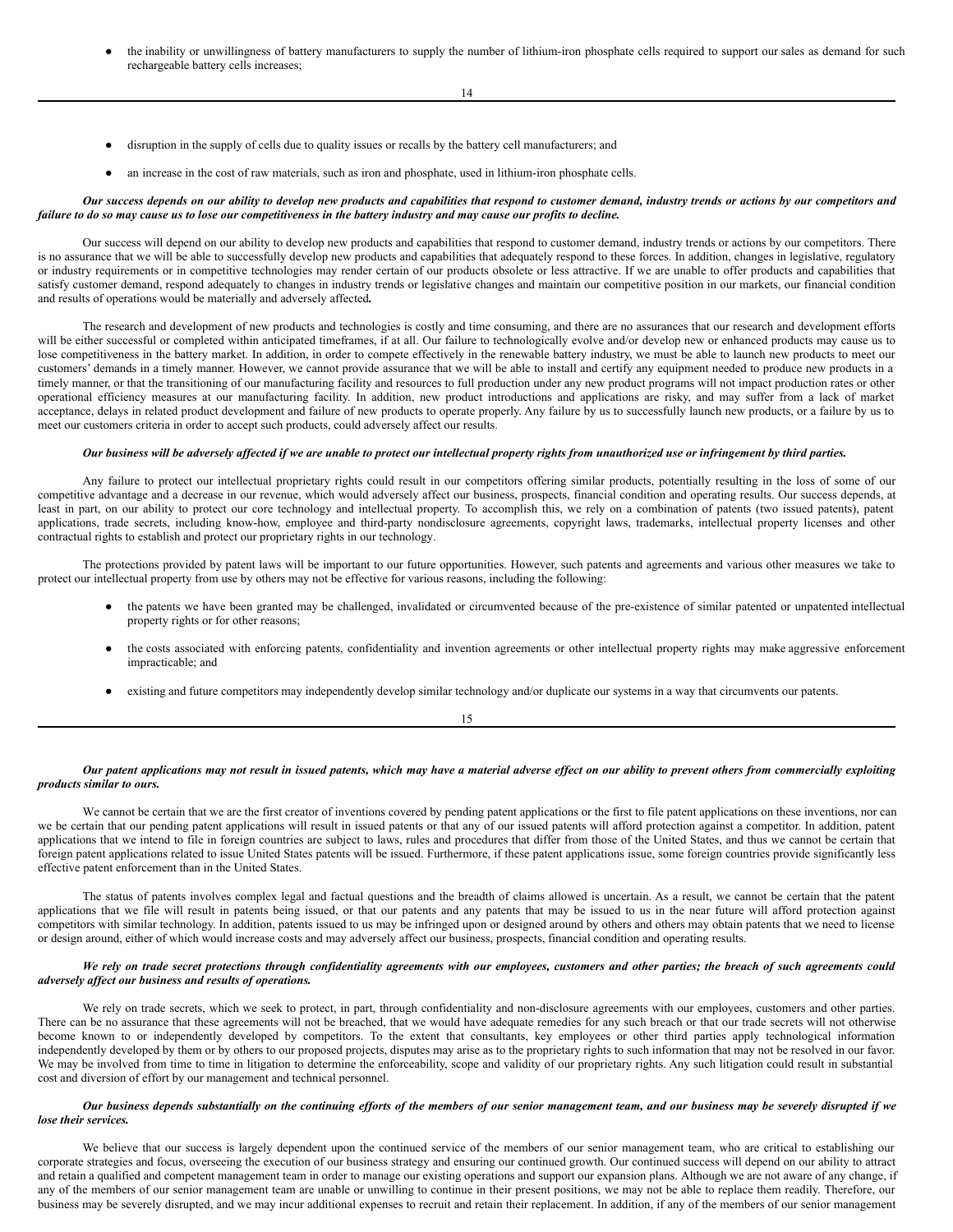team joins a competitor or forms a competing company, we may lose some of our customers.

### If we are forced to implement workforce reductions, our staff resources will be stretched making our ability to comply with legal and regulatory requirements as a *Public Company dif icult.*

There can be no assurance that our management team will be able to implement and affect programs and policies in an effective and timely manner especially if subject to workforce reductions, that adequately respond to increased legal, regulatory compliance and reporting requirements imposed by such laws and regulations. Our failure to comply with such laws and regulations could lead to the imposition of fines and penalties and further result in the deterioration of our business.

#### Compliance with changing regulations concerning corporate governance and public disclosure may result in additional expenses.

There have been changing laws, regulations and standards relating to corporate governance and public disclosure, including the (Sarbanes-Oxley) Act of 2002, new regulations promulgated by the SEC and rules promulgated by the national securities exchanges. These new or changed laws, regulations and standards are subject to varying interpretations in many cases due to their lack of specificity, and, as a result, their application in practice may evolve over time as new guidance is provided by regulatory and governing bodies, which could result in continuing uncertainty regarding compliance matters and higher costs necessitated by ongoing revisions to disclosure and governance practices. As a result, our efforts to comply with evolving laws, regulations and standards are likely to continue to result in increased general and administrative expenses and a diversion of management time and attention from revenue-generating activities to compliance activities. Members of our Board of Directors and our chief executive officer and chief financial officer could face an increased risk of personal liability in connection with the performance of their duties. As a result, we may have difficulty attracting and retaining qualified directors and executive officers, which could harm our business. If the actions we take in our efforts to comply with new or changed laws, regulations and standards differ from the actions intended by regulatory or governing bodies, we could be subject to liability under applicable laws or our reputation may be harmed.

In addition, Sarbanes-Oxley specifically requires, among other things, that we maintain effective internal controls for financial reporting and disclosure of controls and procedures. In particular, we must perform system and process evaluation and testing of our internal controls over financial reporting to allow management to report on the effectiveness of our internal controls over financial reporting, as required by Section 404 of Sarbanes-Oxley. Our testing, or the subsequent testing by our independent registered public accounting firm, when required, may reveal deficiencies in our internal controls over financial reporting that are deemed to be material weaknesses. Our compliance with Section 404 will require that we incur substantial accounting expense and expend significant management efforts. We currently do not have an internal audit group, and we may need to hire additional accounting and financial staff with appropriate public company experience and technical accounting knowledge. Moreover, if we are not able to comply with the requirements of Section 404 in a timely manner, or if we or our independent registered public accounting firm identifies deficiencies in our internal controls over financial reporting that are deemed to be material weaknesses, the market price of our stock could decline, and we could be subject to sanctions or investigations by the SEC or other regulatory authorities, which would require additional financial and management resources.

#### We may face significant costs relating to environmental regulations for the storage and shipment of our lithium-ion battery packs.

Federal, state, and local regulations impose significant environmental requirements on the manufacture, storage, transportation, and disposal of various components of advanced energy storage systems. Although we believe that our operations are in material compliance with applicable environmental regulations, there can be no assurance that changes in such laws and regulations will not impose costly compliance requirements on us or otherwise subject us to future liabilities. Moreover, Federal, state, and local governments may enact additional regulations relating to the manufacture, storage, transportation, and disposal of components of advanced energy storage systems. Compliance with such additional regulations could require us to devote significant time and resources and could adversely affect demand for our products. There can be no assurance that additional or modified regulations relating to the manufacture, storage, transportation, and disposal of components of advanced energy systems will not be imposed.

### Natural disasters, public health crises, political crises and other catastrophic events or other events outside of our control may damage our sole facility or the *facilities of third parties on which we depend, and could impact consumer spending.*

Our sole production facility is located in southern California near major geologic faults that have experienced earthquakes in the past. An earthquake or other natural disaster or power shortages or outages could disrupt our operations or impair critical systems. Any of these disruptions or other events outside of our control could affect our business negatively, harming our operating results. In addition, if our sole facility, or the facilities of our suppliers, third-party service providers or customers, is affected by natural disasters, such as earthquakes, tsunamis, power shortages or outages, floods or monsoons, public health crises, such as pandemics and epidemics, political crises, such as terrorism, war, political instability or other conflict, or other events outside of our control, our business and operating results could suffer. Moreover, these types of events could negatively impact consumer spending in the impacted regions or, depending upon the severity, globally, which could adversely impact our operating results. Similar disasters occurring at our vendors' manufacturing facilities could impact our reputation and our consumers' perception of our brands.

17

### Security breaches, loss of data and other disruptions could compromise sensitive information related to our business, prevent us from accessing critical *information or expose us to liability, which could adversely af ect our business and our reputation.*

We utilize information technology systems and networks to process, transmit and store electronic information in connection with our business activities. As the use of digital technologies has increased, cyber incidents, including deliberate attacks and attempts to gain unauthorized access to computer systems and networks and divert financial resources, have increased in frequency and sophistication. These threats pose a risk to the security of our systems and networks and the confidentiality, availability and integrity of our data, all of which are vital to our operations and business strategy. There can be no assurance we will succeed in preventing cyber-attacks or successfully mitigating their effects.

Despite implementing security measures, any of the internal computer systems belonging to us or our suppliers are vulnerable to damage from computer viruses, unauthorized access, natural disasters, terrorism, war, and telecommunication and electrical failure. Any system failure, accident, security breach or data breach that causes interruptions could result in a material disruption of our product development programs. Further, our information technology and other internal infrastructure systems, including firewalls, servers, leased lines and connection to the Internet, face the risk of systemic failure, which could disrupt our operations. If any disruption or security breach results in a loss or damage to our data or applications, or inappropriate disclosure of confidential or proprietary information, we may incur resulting liability, and competitive position may be adversely affected, and the further development of our products may be delayed. Furthermore, we may incur additional costs to remedy the damage caused by these disruptions or security breaches.

### **Risks Related to Our Common Stock and Market**

### The market price of our common stock could become volatile or our trading volume become weak, either of which could lead to the price of our stock being *depressed at a time when you may want to sell.*

On August 14, 2020, our common stock commenced trading on The NASDAQ Capital Market under the symbol "FLUX." We cannot predict the extent to which investor interest in our common stock will lead to the development of an active trading market on that stock exchange or any other exchange in the future. An active market for our common stock may never develop. We cannot assure you that the volume of trading in shares of our common stock will increase in the future. The trading price of our common stock has experienced volatility and is likely to continue to be highly volatile in response to numerous factors, many of which are beyond our control, including,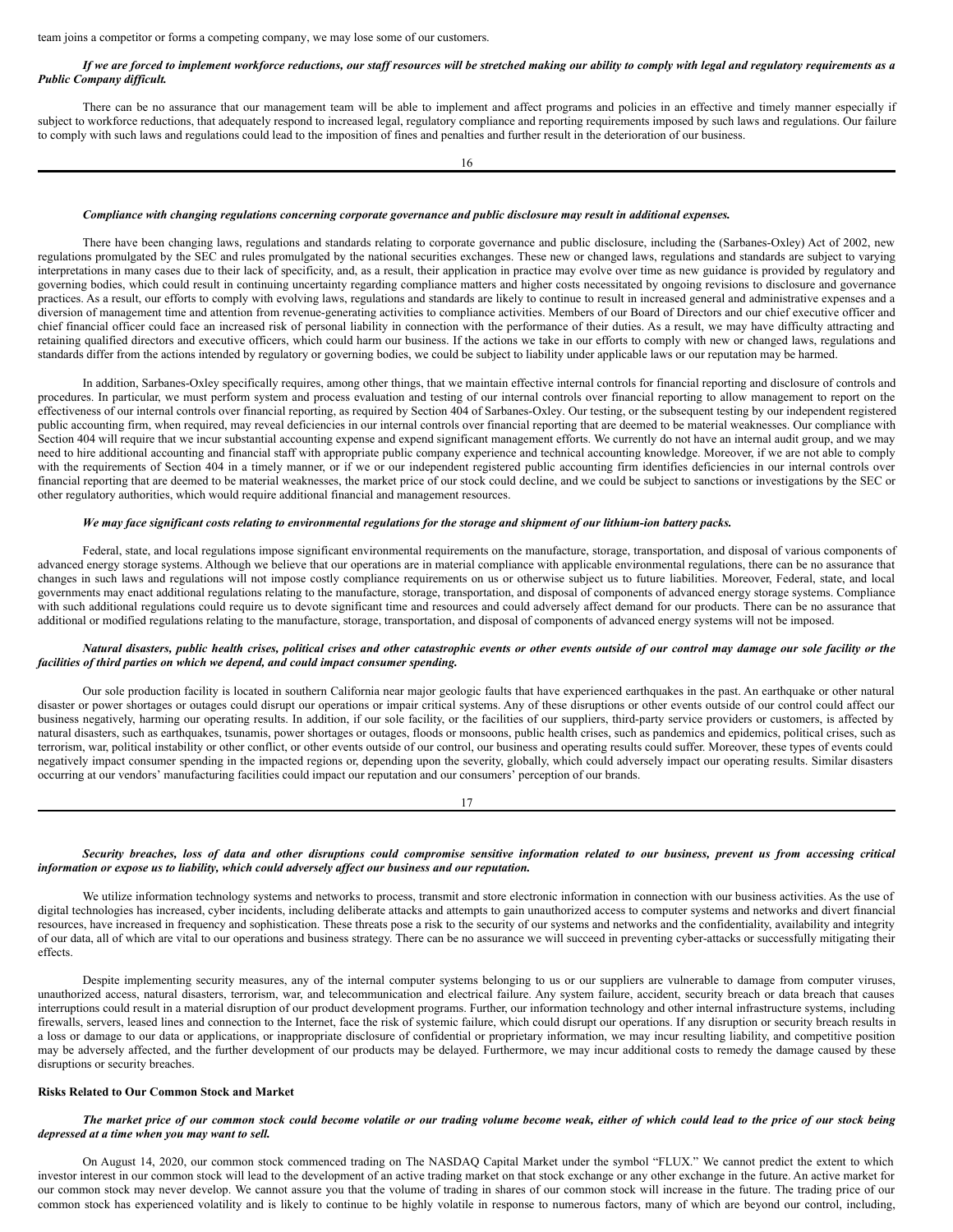- our earnings releases, actual or anticipated changes in our earnings, fluctuations in our operating results or our failure to meet the expectations of financial market analysts and investors;
- changes in financial estimates by securities analysts, if any, who might cover our stock;
- speculation about our business in the press or the investment community;
- significant developments relating to our relationships with our customers or suppliers;
- stock market price and volume fluctuations of other publicly traded companies and, in particular, those that are in our industry;
- customer demand for our products;
- investor perceptions of our industry in general and our Company in particular;
- general economic conditions and trends;
- announcements by us or our competitors of new products, significant acquisitions, strategic partnerships or divestitures;
- changes in accounting standards, policies, guidance, interpretation or principles;
- loss of external funding sources;
- sales of our common stock, including sales by our directors, officers or significant stockholders; and
- additions or departures of key personnel.

18

The volatility of the trading price of our common stock may impact your ability to sell your shares of common stock at an acceptable price, if at all.

### The ownership of our stock is highly concentrated in our management, and we have one controlling stockholder.

As of September 10, 2021, our directors and executive officers, and their respective affiliates beneficially owned approximately 34.8% of our outstanding common stock, including common stock underlying options, and warrants that were exercisable or convertible or which would become exercisable or convertible within 60 days. Michael Johnson, our director and beneficial owner of Esenjay, beneficially owns approximately 32.5% of such outstanding common stock. As a result of their ownership, our directors and executive officers and their respective affiliates collectively, and Esenjay, individually, are able to significantly influence all matters requiring stockholder approval, including the election of directors and approval of significant corporate transactions. This concentration of ownership may also have the effect of delaying or preventing a change in control.

#### *We do not intend to pay dividends on shares of our common stock for the foreseeable future.*

We have never declared or paid any cash dividends on shares of our common stock. We intend to retain any future earnings to fund the operation and expansion of our business and, therefore, we do not anticipate paying cash dividends on shares of our common stock in the foreseeable future.

### Although our common stock is listed on The NASDAQ Capital Market, there can be no assurance that we will be able to comply with continued listing standards *of The NASDAQ Capital Market.*

Although our common stock is listed on The NASDAQ Capital Market, we cannot assure you that we will be able to continue to comply with the minimum bid price requirement, stockholder equity requirement and the other standards that we are required to meet in order to maintain a listing of our common stock on The NASDAQ Capital Market. Our failure to continue to meet these requirements may result in our common stock being delisted from The NASDAQ Capital Market. There can be no assurance that our common stock will continue to trade on The Nasdaq Capital Market or trade on the over-the counter markets or any public market in the future. In the event our common stock is delisted, our stock price and market liquidity of our stock will be adversely affected which will impact your ability to sell your securities in the market.

### Preferred Stock may be issued under our Articles of Incorporation which may have superior rights to our common stock.

Our Articles of Incorporation authorize the issuance of up to 500,000 shares of preferred stock. The preferred stock may be issued in one or more series, the terms of which may be determined at the time of issuance. These terms may include voting rights including the right to vote as a series on particular matters, preferences as to dividends and liquidation, conversion rights, redemption rights and sinking fund provisions. In addition, these voting, conversion and exchange rights of preferred stock could negatively affect the voting power or other rights of our common stockholders. The issuance of any preferred stock could diminish the rights of holders of our common stock, or delay or prevent a change of control of our Company, and therefore could reduce the value of such common stock.

19

### <span id="page-11-0"></span>**ITEM 1B - UNRESOLVED STAFF COMMENTS**

None.

#### <span id="page-11-1"></span>**ITEM 2 - PROPERTIES**

Our corporate headquarters and production facility consist of approximately 63,200 square feet and is located in Vista, California. Our production facility is ISO 9001 certified . We lease the property. Monthly rent for the total space is approximately \$60,500 per month and escalates approximately 3% per year through the end of the lease term on November 20, 2026. Total rent expense was approximately \$841,000 and \$673,000 for the years ended June 30, 2021 and 2020, respectively.

We believe that our leased property is in good condition and suitable for the conduct of our business.

### <span id="page-11-2"></span>**ITEM 3 - LEGAL PROCEEDINGS**

From time to time, we may become involved in various lawsuits and legal proceedings which arise in the ordinary course of business. However, litigation is subject to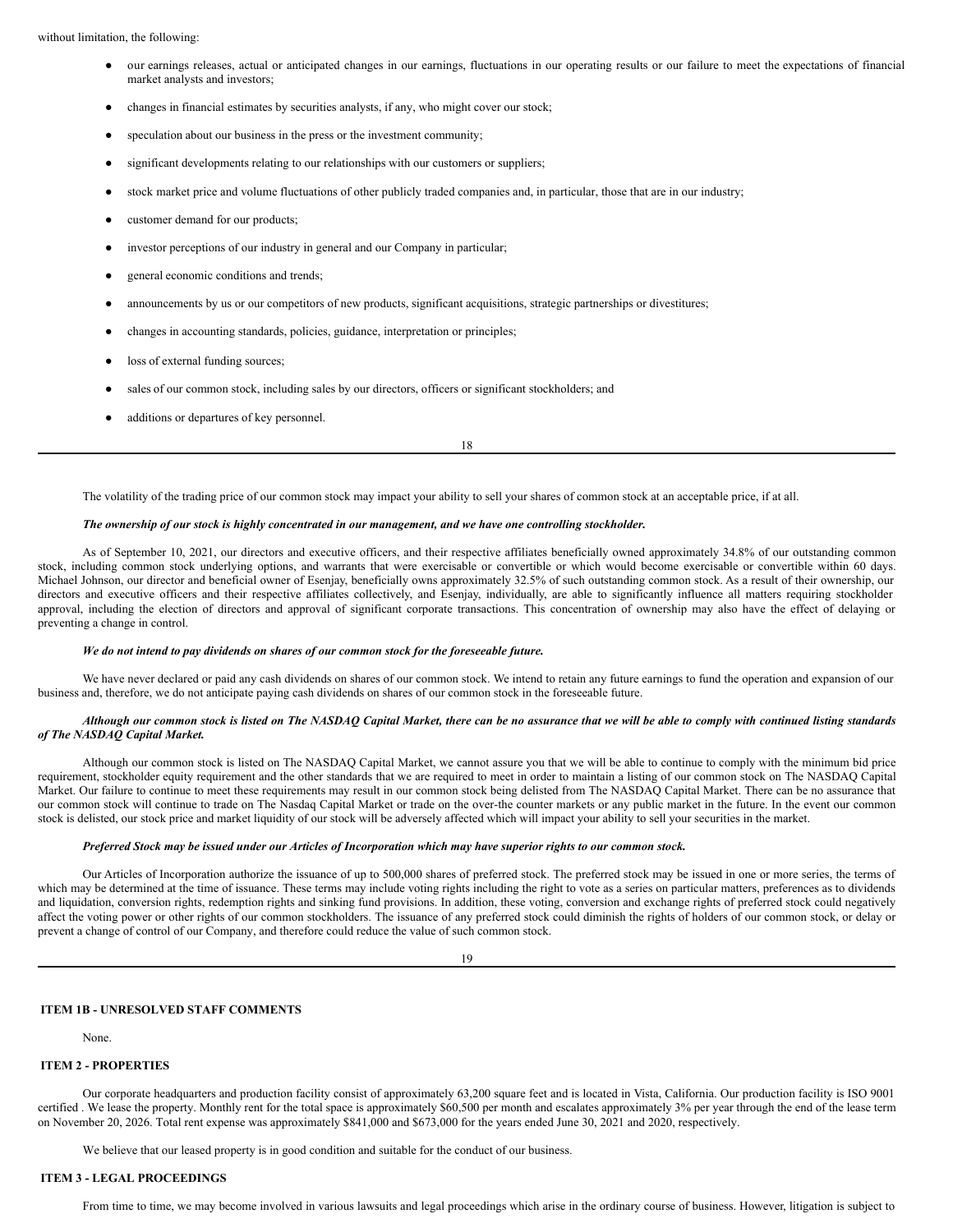inherent uncertainties and an adverse result in these or other matters may arise from time to time that may harm our business. To the best knowledge of management, there are no material legal proceedings pending against us.

### <span id="page-12-0"></span>**ITEM 4 - MINE SAFETY DISCLOSURES**

Not applicable.

### <span id="page-12-1"></span>**PART II**

### <span id="page-12-2"></span>**ITEM 5 - MARKET FOR REGISTRANT'S COMMON EQUITY, RELATED STOCKHOLDER MATTERS AND ISSUER PURCHASES OF EQUITY SECURITIES**

### **Market for Common Stock**

Our common stock is traded on The NASDAQ Capital Market under the symbol "FLUX."

#### **Holders of Record of Common Stock**

As of September 10, 2021, we had approximately 1,454 stockholders of record for our common stock. The foregoing number of stockholders of record does not include an unknown number of stockholders who hold their stock in "street name."

### **Dividend Policy**

We have never declared or paid cash dividends on our common stock. We presently do not expect to declare or pay such dividends in the foreseeable future and expect to reinvest all undistributed earnings to expand our operations, which the management believes would be of the most benefit to our stockholders. The declaration of dividends, if any, will be subject to the discretion of our Board of Directors, which may consider such factors as our results of operations, financial condition, capital needs and acquisition strategy, among others.

#### **Recent Sales of Unregistered Securities**

Unregistered securities sold by the Company during the period covered by this report have been previously reported in a Quarterly Report on Form 10-Q or Current Report on Form 8-K.

#### **Purchases of Equity Securities**

None.

20

### **Equity Compensation Plan Information**

The following table provides certain information with respect to our equity compensation plans in effect as of June 30, 2021:

|                                                                           | Number of securities to<br>be issued upon exercise<br>of outstanding options,<br>and settlement of RSUs<br>(a) |               | Weighted-average<br>exercise price of<br>outstanding options, and<br>issuance price of RSUs<br>(b) | <b>Number of securities</b><br>remaining available for<br>future issuance under<br>equity compensation<br>plans (excluding<br>securities reflected in<br>column a)<br>(c) |
|---------------------------------------------------------------------------|----------------------------------------------------------------------------------------------------------------|---------------|----------------------------------------------------------------------------------------------------|---------------------------------------------------------------------------------------------------------------------------------------------------------------------------|
| Equity compensation plans approved by security holders $(1)$              | 508,669                                                                                                        |               | 11.04                                                                                              | 328,670                                                                                                                                                                   |
| Equity compensation plans approved by security holders <sup>(2)</sup>     |                                                                                                                |               |                                                                                                    | 2,000,000                                                                                                                                                                 |
| Equity compensation plans not approved by security holders <sup>(3)</sup> | 22,536                                                                                                         | $\mathcal{S}$ | 10.55                                                                                              |                                                                                                                                                                           |
|                                                                           |                                                                                                                |               |                                                                                                    |                                                                                                                                                                           |
| <b>Total</b>                                                              | 531,205                                                                                                        |               | 11.02                                                                                              | 2,328,670                                                                                                                                                                 |

(1) 211,800 incentive stock options ("ISO") and 80,700 non-qualified stock options ("NQSO") of our common stock were granted under the 2014 Option Plan during the year ended June 30, 2018. We granted 147,411 incentive stock options and 97,616 non-qualified stock options under the 2014 Option Plan during Fiscal 2019. We granted 15,324 incentive stock options and 3,948 non-qualified stock options under the 2014 Option Plan during Fiscal 2020. We granted 153,177 restricted stock units under the 2014 Option Plan during Fiscal 2021. The 2014 Option Plan was approved February 17, 2015, and was amended on October 25, 2017.

(2) Consists of 2,000,000 shares of common stock reserved for issuance under the 2021 Equity Incentive Plan which was approved by our shareholders on April 29, 2021.

(3) Consists of 7,200 options granted under the 2010 Stock Option Plan ("2010 Option Plan") and assumed by us in the reverse acquisition. An additional 30,700 non-qualified options were issued. At June 30, 2021, there was 22 ,536 options outstanding.

### <span id="page-12-3"></span>**ITEM 6 - SELECTED FINANCIAL DATA**

As a smaller reporting company as defined by Rule12b-2 of the Exchange Act and in item  $10(f)(1)$  of Regulation S-K, we are electing scaled disclosure reporting obligations and therefore are not required to provide the information requested by this Item.

|--|

#### <span id="page-12-4"></span>**ITEM 7 - MANAGEMENT'S DISCUSSION AND ANALYSIS OF FINANCIAL CONDITION AND RESULTS OF OPERATIONS**

The discussion should be read in conjunction with the Consolidated Financial Statements and Notes thereto contained in this Annual Report on Form 10-K. Some of the statements contained in the following discussion of the Company's financial condition and results of operations refer to future expectations or include other "forward-looking" information. Those statements are subject to known and unknown risks, uncertainties and other factors that could cause the actual results to differ materially from those contemplated, including, but not limited to, those discussed in Part I, Item 1A of this report under the heading "Risk Factors," which are incorporated herein by reference. See "Special Note regarding Forward-Looking Statements" included in this Report on Form 10-K for a discussion of factors to be considered when evaluating forward-looking information detailed below. These factors could cause our actual results to differ materially from the forward-looking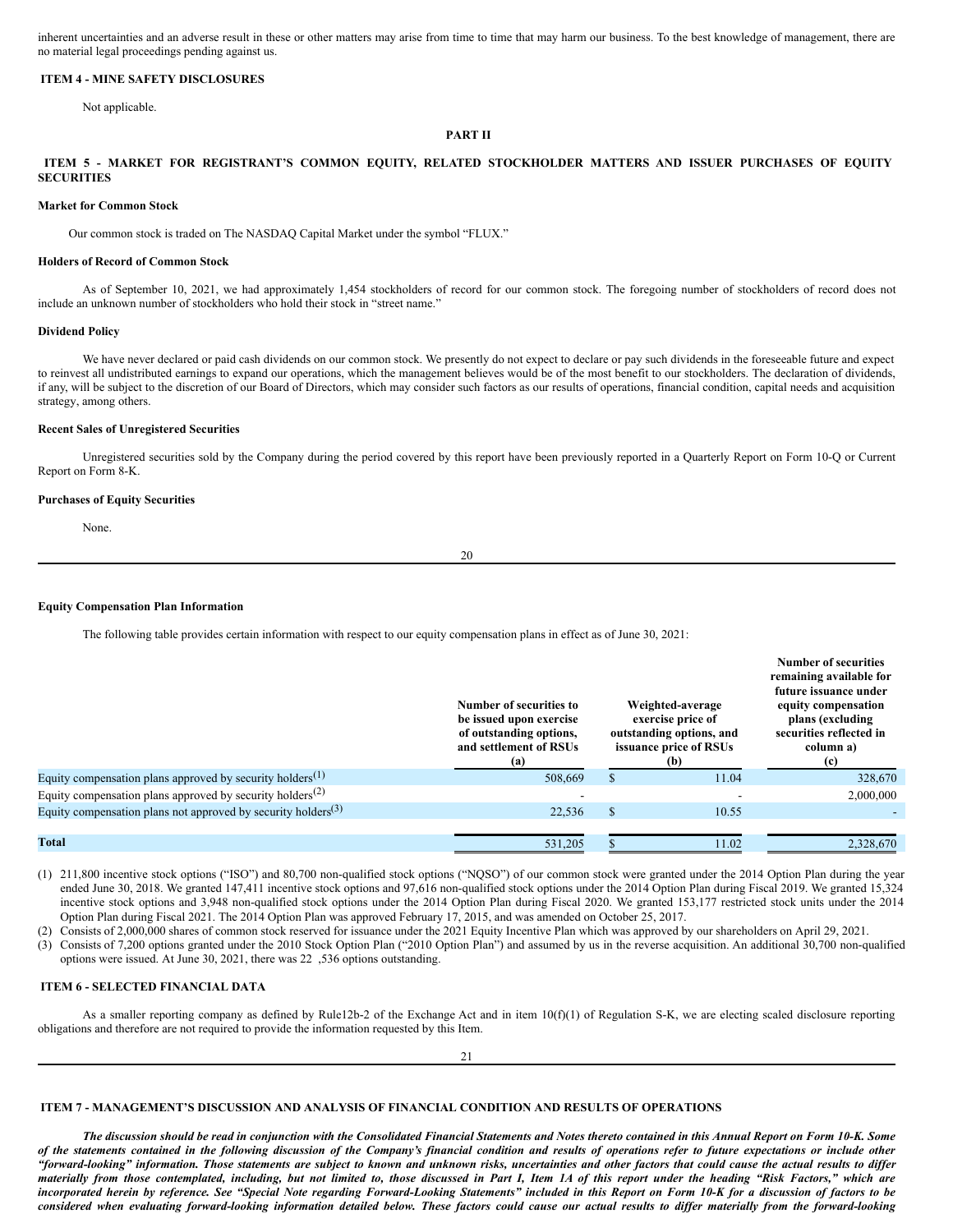### **Business Overview**

We design, develop, manufacture, and sell a portfolio of advanced lithium-ion energy storage solutions for the material handling sector which includes lift trucks, airport ground support equipment ("GSE"), and other industrial and commercial applications. We believe our mobile and stationary energy storage solutions provide customers with a reliable, high performing, cost effective, and more environmentally friendly alternative as compared to traditional lead acid and propane-based solutions. Our modular and scalable design allows different configurations of lithium-ion battery packs to be paired with our proprietary wireless battery management system ("SkyBMS") to provide the level of energy storage required and "state of the art" real time monitoring of pack performance. We believe that the increasing demand for lithium-ion battery packs in the material handling sector continues to drive our current revenue growth.

Our long-term strategy is to meet the rapidly growing demand for lithium-ion energy solutions and to be the supplier of choice, targeting large fleets of forklifts and GSEs as a priority. We intend to reach this goal by investing in research and development to expand our product mix, and by expanding our sales and marketing efforts, improving our customer support efforts and continuing our efforts to improve production capacity and efficiencies. Our research and development efforts will continue to focus on providing adaptable, reliable and cost effective energy storage solutions for customers. We recently filed three new patents on advanced technology related to lithium-ion battery packs. The technology behind these pending patents are designed to:

- increase battery life by optimizing the charging cycle,
- give users a better understanding of the health of their battery in use, and
- apply artificial intelligence ("AI") to predictively balance the cells for optimal performance.

We currently focus on the material handling sector which we believe is a multi-billion dollar addressable market. We believe the sector will provide us with an opportunity to grow our business as we enhance our product mix and service levels, and grow our sales to large fleets. Applications of our modular packs for other industrial and commercial uses, such as solar energy storage, provide further growth opportunities. We intend to continue to expand our supply chain and customer partnerships and seek further partnerships and/or acquisitions that provide synergy to meeting our growth and "building scale" objectives. Our recent business growth reflects our expanded product line, additional OEM relationships and supply contracts, production capacity increases, and an expanded nation-wide service footprint. Our strategy for sales growth places a high priority on growing relationships with the national account sales forces of the equipment OEMs, expanding relationships with major equipment dealers and distributors, and leveraging our brand reputation of trust and reliability.

To achieve our long-term strategy, we will need to manage our growth in a thoughtful manner, improve the profitability of our business and continue to take steps to enhance our financial strength.

 $22$ 

### *Financing Activities*

During fiscal 2021, we directed our efforts to reduce our outstanding debt through a combination of debt service and debt conversion to equity. During the quarter ended March 31, 2021, the remaining outstanding balance of approximately \$2,632,000 in principal and accrued interest under the Credit Facility was converted into 658,103 shares of common stock, which resulted in elimination of the entire outstanding debt by end of Fiscal 2021.Accordingly, on June 10, 2021, the Third Amended and Restated Credit Facility Agreement and the related Second Amended and Restated Security Agreement dated August 31, 2020 by and among the Company and the Lenders (the "Security Agreement") were terminated. Under the Credit Facility, the Company could borrow up to \$12 million under a revolving line of credit, with such advance subject to discretion of the Lenders. Pursuant to the Security Agreement, advances and obligations under the Credit Facility were secured by a security interest in collateral of the Company. As of the termination date, all payments due under the related notes have been made in full and all obligations under such notes and the Credit Facility have been paid or discharged in full. In addition, the Company did not incur any early termination penalties in connection with the termination of the Third Amended and Restated Credit Agreement or Security Agreement.

On August 18, 2020, we closed an underwritten public offering of our common stock at a public offering and issued 3,099,250 shares of our common stock at \$4.00 per share for gross proceeds of approximately \$12.4 million, which included the full exercise of the underwriters' over-allotment option to purchase additional shares, prior to deducting underwriting discounts and commissions and offering expenses. Concurrent with the announcement of our public offering, on August 14, 2020, our common stock commenced trading on The NASDAQ Capital Market under the symbol "FLUX."

### *At-The-Market Of ering*

On October 16, 2020, we filed a shelf registration on Form S-3 for up to \$50 million to support our ability to raise capital to support our business growth. In connection with the shelf registration statement, in December 2020, we entered into a Sales Agreement with H.C. Wainwright & Co., LLC enabling us to sell shares of our common stock in "At-The-Market" offerings from time to time. On May 27, 2021 we filed an amendment to the prospectus supplement dated December 21, 2020 allowing us to sell up to \$20 million of shares under the "at-the-market offering" program ("ATM Offering"). From December 2020 to June 30, 2021, we sold an aggregate of 978,782 shares of common stock at an average price of \$12.93 per share for gross proceeds of approximately \$12.7 million in the ATM Offering, prior to deducting commissions and other offering related expenses.

#### *Borrowing under the Revolving Line of Credit*

We also put in place a revolving line of credit for up to \$4 million with Silicon Valley Bank ("SVB"). On November 9, 2020, we entered into a certain Loan and Security Agreement ("Agreement") with SVB for a senior secured revolving credit facility for up to \$4.0 million available on a revolving basis ("SVB Credit Facility"). The Company has utilized the SVB Credit Facility from-time-to-time, however as of June 30, 2021, the outstanding balance of the line of credit was \$0 and the entire \$4.0 million of the facility is available for future draws through November 8, 2021, unless the credit facility is renewed and its term is extended prior to its expiration.

#### **Recent Accounting Pronouncements**

Management has considered all recent accounting pronouncements issued since the last audit of the Company's consolidated financial statements, and believes that these recent pronouncements will not have a material effect on the Company's condensed consolidated financial statements.

#### **Critical Accounting Policies and Estimates**

Our discussion and analysis of our financial condition and results of operations are based upon our Financial Statements, which have been prepared in accordance with accounting principles generally accepted in the United States of America ("GAAP"). The preparation of these financial statements requires us to make estimates and judgments that affect the reported amounts of assets, liabilities, revenues, and expenses, and the related disclosure of contingent assets and liabilities. On an ongoing basis, we evaluate our estimates based on its historical experience and on various other assumptions that are believed to be reasonable under the circumstances, the results of which form the basis for making judgments about the carrying values of assets and liabilities that are not readily apparent from other sources. Actual results may differ from these estimates under different assumptions or conditions.

We believe the following critical accounting policies and estimates affect the preparation of our financial statements: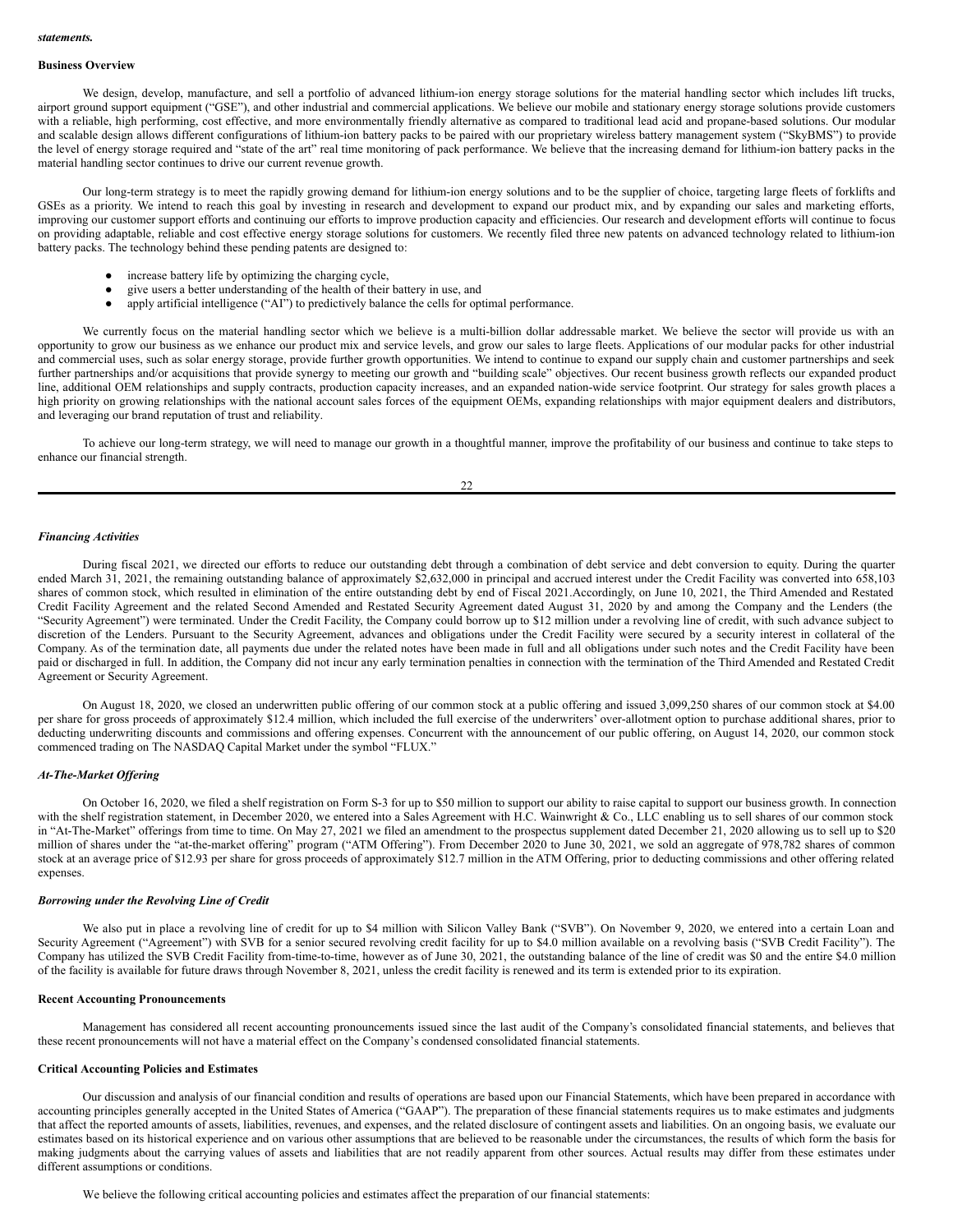### *Accounts Receivable*

Accounts receivable are carried at their estimated collectible amounts. The Company has not experienced collections issues related to its accounts receivable and has not recorded an allowance for doubtful accounts during the years ended June 30, 2021 and 2020.

#### *Inventories*

Inventories consist primarily of battery management systems and the related subcomponents, and are stated at the lower of cost (first-in, first-out) or net realizable value. The Company evaluates inventories to determine if write-downs are necessary due to obsolescence or if the inventory levels are in excess of anticipated demand at market value based on consideration of historical sales and product development plans. The Company recorded an adjustment related to obsolete inventory in the amount of approximately \$15,000 during the year ended June 30, 2020. The Company has no adjustment related to obsolete inventory during the year ended June 30, 2021.

### *Revenue Recognition*

The Company recognizes revenue in accordance to the Accounting Standards Codification ("ASC") Topic 606, Revenue from Contracts with Customers ("ASC 606") for all contracts. The Company derives its revenue from the sale of products to customers. The Company sells its products primarily through a distribution network of equipment dealers, OEMs and battery distributors in primarily North America. The Company recognizes revenue for the products when all significant risks and rewards have been transferred to the customer, there is no continuing managerial involvement associated with ownership of the goods sold is retained, no effective control over the goods sold is retained, the amount of revenue can be measured reliably, it is probable that the economic benefits associated with the transactions will flow to the Company and the costs incurred or to be incurred with respect to the transaction can be measured reliably.

Product revenue is recognized as a distinct single performance obligation which represents the point in time that our customer receives delivery of the products. Our customers do have a right to return product but our returns have historically been minimal.

#### *Product Warranties*

The Company evaluates its exposure to product warranty obligations based on historical experience. Our products, primarily lift equipment packs, are warrantied for five years unless modified by a separate agreement. As of June 30, 2021 and 2020, the Company carried warranty liability of approximately \$895,000 and \$726,000, respectively, which is included in accrued expenses on the Company's consolidated balance sheets.

#### *Stock-based Compensation*

Pursuant to the provisions of the Financial Accounting Standards Board ("FASB") Accounting Standards Codification ("ASC") Topic No. 718-10,*Compensation-Stock Compensation*, which establishes accounting for equity instruments exchanged for employee service, we utilize the Black-Scholes option pricing model to estimate the fair value of employee stock option awards at the date of grant, which requires the input of highly subjective assumptions, including expected volatility and expected life. Changes in these inputs and assumptions can materially affect the measure of estimated fair value of our share-based compensation. These assumptions are subjective and generally require significant analysis and judgment to develop. When estimating fair value, some of the assumptions will be based on, or determined from, external data and other assumptions may be derived from our historical experience with stock-based payment arrangements. The appropriate weight to place on historical experience is a matter of judgment, based on relevant facts and circumstances.

Common stock or equity instruments such as warrants issued for services to non-employees are valued at their estimated fair value at the measurement date (the date when a firm commitment for performance of the services is reached, typically the date of issuance, or when performance is complete). If the total value exceeds the par value of the stock issued, the value in excess of the par value is added to the additional paid-in-capital.

### **Segment and Related Information**

We operate as a single reportable segment.

24

### **Comparison of Results of Operations of the Years ended June 30, 2021 and 2020**

The following discussion should be read in conjunction with our financial statements and the related notes that appear elsewhere in this Annual Report.

The following table represents our statement of operations for the years ended June 30, 2021 ("Fiscal 2021") and June 30, 2020 ("Fiscal 2020").

|                            | Year Ended June 30,<br>2021 |               | Year Ended June 30,<br>2020 |               |  |
|----------------------------|-----------------------------|---------------|-----------------------------|---------------|--|
|                            |                             | % of Revenues |                             | % of Revenues |  |
| Revenues                   | 26,257,000                  | $100\%$       | 16,842,000                  | 100%          |  |
| Cost of sales              | 20,467,000                  | 78%           | 14,656,000                  | 87%           |  |
| Gross profit               | 5,790,000                   | 22%           | 2,186,000                   | 13%           |  |
| Operating expenses:        |                             |               |                             |               |  |
| Selling and administrative | 12,599,000                  | 48%           | 9,761,000                   | 58%           |  |
| Research and development   | 6,669,000                   | 25%           | 4,973,000                   | 29%           |  |
| Total operating expenses   | 19,268,000                  | 73%           | 14,734,000                  | 87%           |  |
| Operating loss             | (13, 478, 000)              | $-51\%$       | (12,548,000)                | $-74%$        |  |
| Other income (expense):    |                             |               |                             |               |  |
| Other income               | 1,307,000                   | 4%            |                             | $-1/2$        |  |
| Interest expense           | (622,000)                   | $-2\%$        | (1,788,000)                 | $-11\%$       |  |
| Net loss                   | (12,793,000)                | $-49%$        | (14,336,000)                | $-85%$        |  |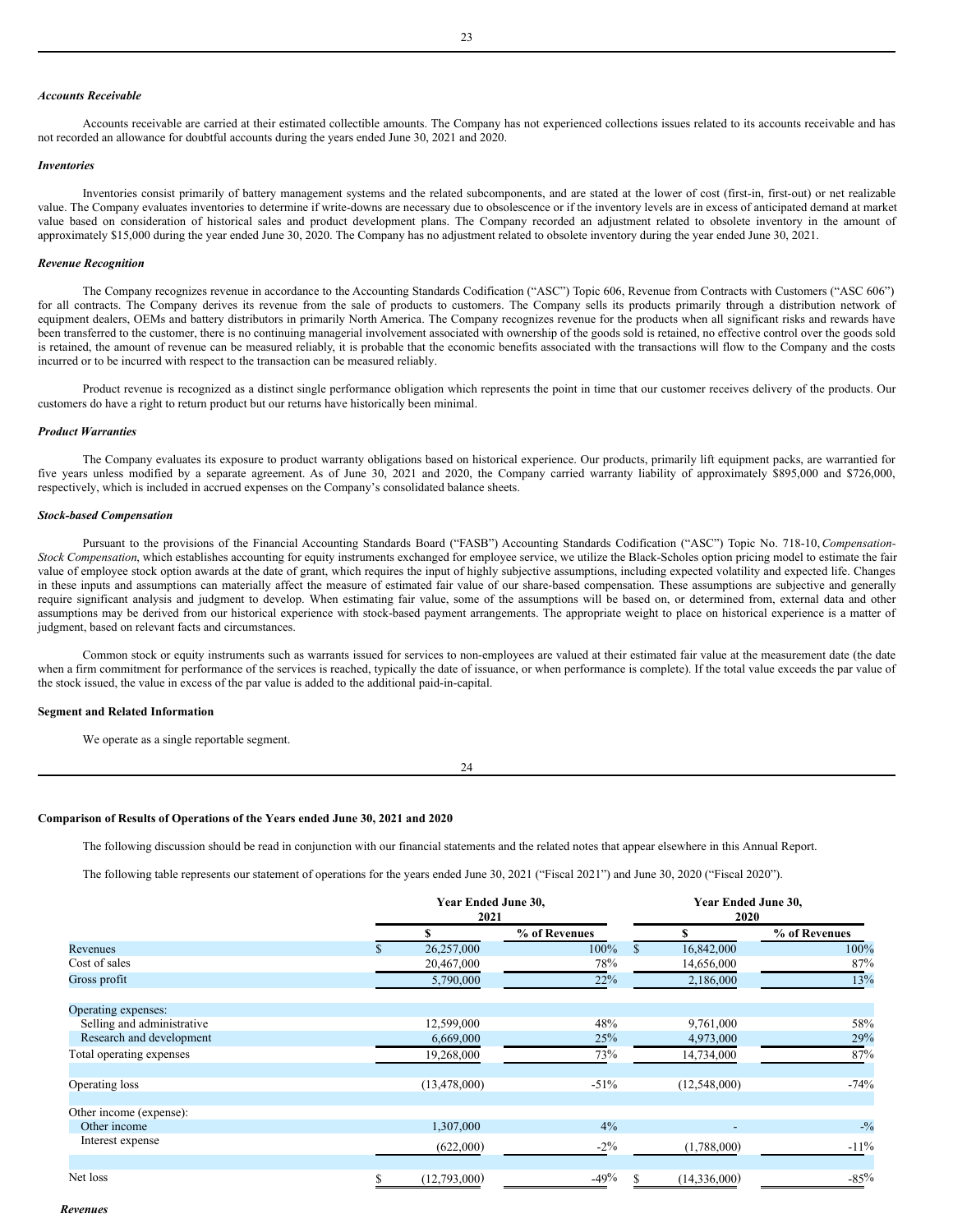Historically our product focus has been on lift equipment, reflecting a mix of walkie pallet jacks and higher capacity packs for Class 1, 2, and 3 forklifts. Over the past two years, we expanded our product offering into adjacent applications, including airport GSE,stationary energy storage and other solutions for industrial and commercial applications. We believe that we are well positioned to address the needs of many segments within the material handling sector in light of our modular and scalable battery pack design coupled with our proprietary battery management system that can be coupled with our "SkyBMS" product offering.

We sell our products through a number of different channels including OEMs, lift equipment dealers and battery distributors as well as directly to end users, primarily in North America. The channels sell principally to large company, national accounts. We sell certain battery packs directly to other accounts including industrial equipment manufacturers and end users.

Revenues for Fiscal 2021 increased \$9,415,000 or 56%, to \$26,257,000, compared to \$16,842,000 for Fiscal 2020. The increase in revenues was due to an increase in our average selling price and a higher number of energy solutions sold. The launch of larger packs over the past two years has shifted our portfolio mix to include packs with higher selling prices as compared to our historical mix. The increase in revenues included both higher sales to existing customers as well as sales to new customers.

#### *Cost of Sales*

Cost of sales for Fiscal 2021 increased \$5,811,000 or 40%, to \$20,467,000, compared to \$14,656,000 for Fiscal 2020. The increase in cost of sales was due to higher sales of energy solutions, partially offset by improved cost of sales efficiencies. Cost of sales as a percentage of revenues for Fiscal 2021 was 78%, an improvement of 9% over 87% for the Fiscal 2020. The principal drivers of improved cost of sales efficiencies were simplified component designs, reduced material costs, reduced warranty related expenses, and lower personnel related costs.

### *Gross Profit*

Gross profit for Fiscal 2021 increased \$3,604,000 or 165%, to \$5,790,000, compared to \$2,186,000 for the Fiscal 2020. Gross profit as a percentage of revenues increased to 22% for Fiscal 2021 as compared to 13% for Fiscal 2020. Improvement in the gross profit margin was primarily attributable to higher sales to both new and existing customers, and cost of sales efficiencies.

#### *Selling and Administrative*

Selling and administrative expenses for Fiscal 2021 increased \$2,838,000 or 29%, to \$12,599,000, compared to \$9,761,000 for Fiscal 2020. The increase was primarily attributable to increases in personnel expenses of \$1,911,000 related to new hires and temporary labor, an increase in insurance premiums of \$498,000, and higher accounting and legal expenses of \$489,000 due in part to our financing activities, partially offset primarily by a decrease in stock-based compensation of \$969,000.

#### *Research and Development*

Research and development expenses for Fiscal 2021 increased \$1,696,000 or 34%, to \$6,669,000, compared to \$4,973,000 for Fiscal 2020. Such expenses consisted primarily of materials, supplies, salaries and personnel related expenses, product testing, consulting, and other expenses associated with product development. The increase in research and development expenses was primarily due to new product development activities including expenses related to UL certifications of \$1,113,000, staff/labor related expenses including temporary labor of \$506,000, and facility costs including equipment rental of \$110,000.

### *Other Income*

Other income for Fiscal 2021 represented the forgiveness of the entire PPP Loan of approximately \$1,297,000 in principal, together with all accrued interest of approximately \$10,000. The Small Business Administration notified us that our loan and accrued interest had been forgiven on February 9, 2021.

#### *Interest Expense*

Interest expense for Fiscal 2021 decreased \$1,166,000 or 65%, to \$622,000, compared to \$1,788,000 for Fiscal 2020. During Fiscal 2021, interest expense was primarily related to our outstanding lines of credit and convertible promissory note and also included approximately \$174,000 related to the amortization of a debt discount related to a promissory note that was paid in full in August 2020. Interest expense decreased in Fiscal 2021 due to a lower average outstanding debt balance during the year, partially offset by \$174,000 of debt discount amortization.

#### *Net Loss*

Net loss during Fiscal 2021 decreased \$1,543,000 or 11%, to \$12,793,000 compared to \$14,336,000 for Fiscal 2020. The decrease was primarily attributable to an increase in gross profit and other income, and lower interest expense, partially offset by an increase in operating expenses.

#### *Adjusted EBITDA*

Earnings or loss before interest, income taxes, depreciation and amortization ("EBITDA") as adjusted to remove the effect of stock-based compensation expense is referred to as Adjusted EBITDA. For the years ended June 30, 2021 and 2020, Adjusted EBITDA was a loss of approximately \$11,100,000 and \$10,604,000, respectively.

Management believes that Adjusted EBITDA, when viewed with our results under GAAP and the accompanying reconciliations, provides useful information about our period-over-period results. Adjusted EBITDA is presented because management believes it provides an additional metric to assess the performance of our business.

Adjusted EBITDA is a non-GAAP financial measure. We calculate adjusted EBITDA by taking net income, and adding back the expenses related to interest, income taxes, depreciation, amortization, and stock-based compensation expense, and as each of those elements are calculated in accordance with GAAP. Adjusted EBITDA should not be construed as a substitute for net income (loss) (as determined in accordance with GAAP) for the purpose of analyzing our operating performance or financial position, as Adjusted EBITDA is not defined by GAAP.

26

A reconciliation of our adjusted EBITDA to net loss is included in the table below:

|                      | <b>Years Ended June 30,</b> |                |
|----------------------|-----------------------------|----------------|
|                      | 2021                        | 2020           |
| Net loss             | (12,793,000)                | (14, 336, 000) |
| Interest, net        | 622,000                     | 1,788,000      |
| Income tax provision | -                           |                |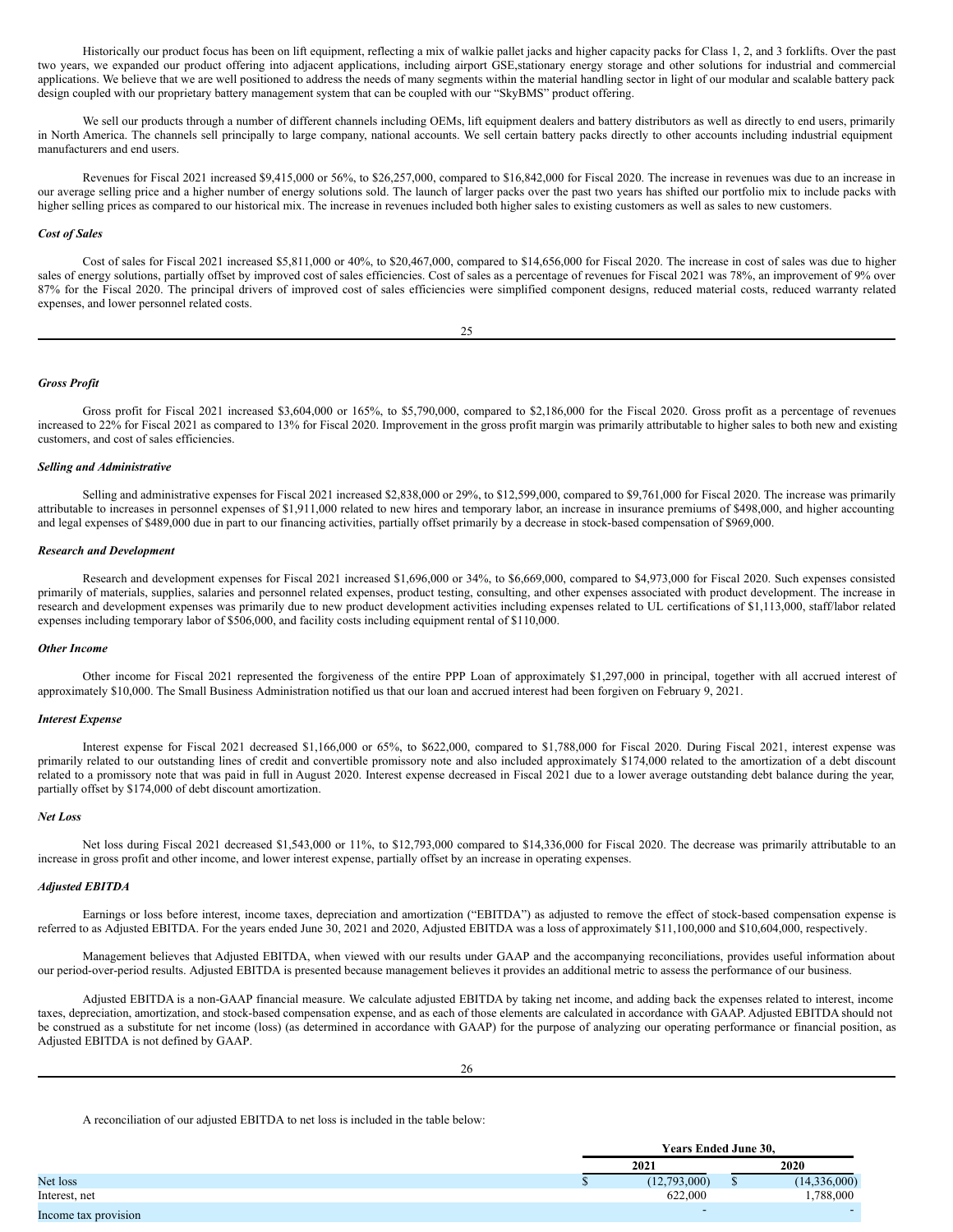| Depreciation and amortization | 274,000      | 141.000        |
|-------------------------------|--------------|----------------|
| <b>EBITDA</b>                 | (11.897.000) | (12, 407, 000) |
| Stock-based compensation      | 797,000      | .803.000       |
| <b>Adjusted EBITDA</b>        | 11.100.000   | (10.604, 000)  |

### **Liquidity and Capital Resources**

### *Overview / Going Concern*

As of June 30, 2021, we had a cash balance of \$4,713,000 and an accumulated deficit of \$66,205,000. Our business has not generated sufficient cash to fund our planned operations, and we will need to raise additional cash and capital resources. We believe our existing cash, additional funding available under our revolving line of credit for up to \$4.0 million with Silicon Valley Bank, net proceeds of approximately \$14.0 million raised during September 2021 through a registered direct offering, and potential sales of our common stock under our ATM Offering, will be sufficient to meet our anticipated capital resources to fund planned operations for the next twelve months. See "Future Liquidity Needs" below.

### *Cash Flow Summary*

|                                           |              | Year Ended June 30, |             |  |  |
|-------------------------------------------|--------------|---------------------|-------------|--|--|
|                                           | 2021         |                     | 2020        |  |  |
| Net cash used in operating activities     | (18,358,000) |                     | (8,344,000) |  |  |
| Net cash used in investing activities     | (1,102,000)  |                     | (323,000)   |  |  |
| Net cash provided by financing activities | 23,447,000   |                     | 9,291,000   |  |  |
| Net change in cash                        | 3,987,000    |                     | 624,000     |  |  |

#### *Operating Activities*

Net cash used in operating activities was \$18,358,000 for Fiscal 2021, compared to net cash used in operating activities of \$8,344,000 for Fiscal 2020. The net cash used in operating activities for Fiscal 2021 reflects the net loss of \$12,793,000 for the period offset primarily by non-cash items including depreciation, stock-based compensation, PPP loan forgiveness, non-cash interest expense, non-cash facility lease expense, amortization of prepaid offering costs, as well as, increases in accounts payable, accrued expenses, and deferred revenue, partially offset by increases in accounts receivable, inventory, other current assets, and decreases in customer deposits, drawdowns from factoring facility, accrued interest, office lease payable. We intend to improve our working capital efficiency by improving vendor terms, reducing inventory levels, implementing additional cost saving initiatives, and decreasing our receivables days outstanding.

Net cash used in operating activities for Fiscal 2020 reflects the net loss of \$14,336,000 for the period offset primarily by non-cash items including depreciation, stockbased compensation, non-cash interest expense, non-cash facility lease expense, allowance for inventory reserve, and stock issued for services, as well as increases in accounts payable and accrued expense, customer deposits, and drawdowns from factoring facility, partially offset by increases in accounts receivable, inventory, other current assets, and office lease payable.

### *Investing Activities*

Net cash used in investing activities for Fiscal 2021 was \$1,102,000 and consisted primarily of the costs of internally developed software and purchase of furniture and equipment and warehouse equipment.

Net cash used in investing activities for Fiscal 2020 was \$323,000 and consisted primarily of the purchase of leasehold improvements and warehouse equipment.

#### *Financing Activities*

Net cash provided by financing activities was \$23,447,000 for Fiscal 2021, which primarily consisted of \$26,000,000 in net proceeds from the issuance of common stock in a public offering, a private placement of common stock, sales of common stock under our ATM Offering, and \$55,000 from stock and warrant exercises, which were partially offset by \$2,580,000 used to repay outstanding debt, and \$28,000 in payment of financing lease payable. We occasionally used our bank revolving line of credit during the Fiscal 2021, but the balance was zero at June 30, 2021.

Net cash provided by financing activities was \$9,291,000 for Fiscal 2020, which primarily consisted of proceeds from the issuance of common stock in a private placement of common stock, borrowings under the Company's Amended and Restated Credit Facility Agreement, proceeds from the Paycheck Protection Program loan, and short-term loans.

As of June 30, 2021, approximately \$7.3 million remained available under our \$20.0 million ATM Offering for future sales of our common stock for financing activities.

### *Future Liquidity Needs*

We have evaluated our expected cash requirements over the next twelve months, which include, but are not limited to, investments in additional sales and marketing and research and development, capital expenditures, and working capital requirements. We believe our existing cash, additional funding available under our revolving line of credit for up to \$4.0 million with Silicon Valley Bank, net proceeds of approximately \$14.0 million raised during September 2021 through a registered direct offering, and potential sales of our common stock under our ATM Offering, will be sufficient to meet our anticipated capital resources to fund planned operations for the next twelve months.. In addition, to support our operations and anticipated growth, we intend to continue our efforts to secure additional capital from a variety of current and new sources including, but not limited to, a working capital line of credit facility, and sales of our equity securities.

To the extent that we raise additional funds by issuing equity or convertible debt securities, our stockholders may experience additional dilution and such financing may involve restrictive covenants. In the event the Company required to obtain additional funds, there is no guarantee that the Company will be able to raise or obtain the additional funds or that the funds will be available on favorable terms to the Company.

#### **Off-Balance Sheet Arrangements**

As of June 30, 2021, we had no off-balance sheet arrangements.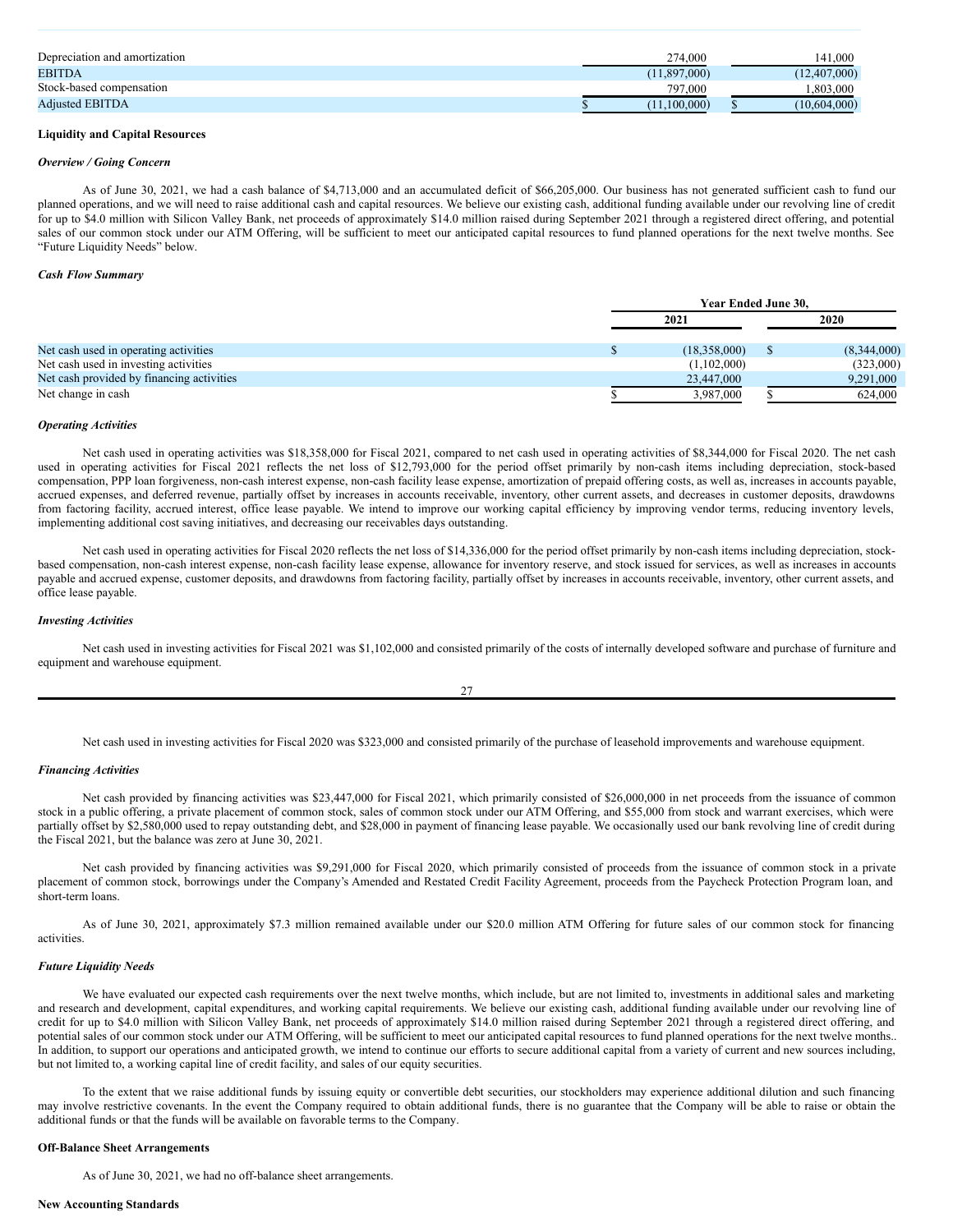#### **Recently Adopted Accounting Pronouncements**

The Company did not adopt any new accounting pronouncements for the year ended June 30, 2021.

### <span id="page-17-0"></span>**ITEM 7A - QUANTITATIVE AND QUALITATIVE DISCLOSURES ABOUT MARKET RISK**

The Company is a smaller reporting company as defined by Rule 12b-2 of the Exchange Act and is not required to provide the information required under this item.

### <span id="page-17-1"></span>**ITEM 8 - FINANCIAL STATEMENTS AND SUPPLEMENTARY DATA**

The financial statements required by this item begin on page F-1 with the index to financial statements followed by the financial statements.

#### <span id="page-17-2"></span>**ITEM 9 - CHANGES IN AND DISAGREEMENTS WITH ACCOUNTANTS ON ACCOUNTING AND FINANCIAL DISCLOSURE**

None

#### <span id="page-17-3"></span>**ITEM 9A - CONTROLS AND PROCEDURES**

#### **Evaluation of Disclosure Controls and Procedures**

Under the supervision and with the participation of our management, including our principal executive officer and principal financial officer, as of the end of the period covered by this report, we conducted an evaluation of the effectiveness of the design and operation of our disclosure controls and procedures, as defined in Rules 13a-15(e) and 15d-15(e) under the Securities Act of 1934. Our disclosure controls and procedures are designed to provide reasonable assurance that the information required to be included in our SEC reports is recorded, processed, summarized and reported within the time periods specified in SEC rules and forms, relating to the Company, including our consolidated subsidiaries, and was made known to them by others within those entities, particularly during the period when this report was being prepared. Based upon that evaluation, our Chief Executive Officer and Chief Financial Officer have concluded that our disclosure controls and procedures were effective as of June 30, 2021.

The management of the Company is responsible for establishing and maintaining adequate internal control over financial reporting. The Company's internal control over financial reporting is a process designed under the supervision of the Company's principal executive officer and principal financial officer to provide reasonable assurance regarding the reliability of financial reporting and the preparation of the Company's financial statements for external purposes in accordance with generally accepted accounting principles. Because of its inherent limitations, internal control over financial reporting may not prevent or detect misstatements. All internal control systems, no matter how well designed, have inherent limitations. Therefore, even those systems determined to be effective can provide only reasonable assurances with respect to financial statement preparation and presentation. Additionally, projections of any evaluation of effectiveness to future periods are subject to the risk that controls may become inadequate because of changes in conditions, or that the degree of compliance with the policies or procedures may deteriorate.

#### **Management's Report on Internal Control over Financial Reporting**

Management of the Company is responsible for establishing and maintaining adequate internal control over financial reporting, as such term is defined in Rules 13a-15(f) and 15d-15(f) under the Exchange Act. As of June 30, 2021, management assessed the effectiveness of the Company's internal control over financial reporting based on the criteria for effective internal control over financial reporting established in "Internal Control - Integrated Framework," issued by the Committee of Sponsoring Organizations of the Treadway Commission (the "COSO criteria"). Based on such assessment, management determined that the Company maintained effective internal control over financial reporting as of June 30, 2021, based on the COSO criteria.

This Annual Report on Form 10-K does not include an attestation report of the Company's independent registered public accounting firm regarding the effectiveness of the Company's internal control over financial reporting, as such report is not required due to the Company's status as a smaller reporting company.

### **Change in Internal Control over Financial Reporting**

There have been no changes in the Company's internal controls over financial reporting during the year ended June 30, 2021, that have materially affected, or are reasonably likely to materially affect, the Company's internal control over financial reporting.

### <span id="page-17-4"></span>**ITEM 9B - OTHER INFORMATION**

None.

### <span id="page-17-5"></span>**ITEM 9C - DISCLOSURE REGARDING FOREIGN JURISDICTION THAT PREVENTS INSPECTIONS**

Not Applicable.

29

### <span id="page-17-6"></span>**PART III**

### <span id="page-17-7"></span>**ITEM 10 - DIRECTORS, EXECUTIVE OFFICERS AND CORPORATE GOVERNANCE**

### **Directors, Executive Officers and Significant Employees**

The following table and text set forth the names and ages of our current directors, executive officers and significant employees as of September 10, 2021. Our Board of Directors is comprised of only one class. All of the directors will serve until the next annual meeting of stockholders or until their successors are elected and qualified, or until their earlier death, retirement, resignation or removal. There are no family relationships among any of the directors and executive officers. From time to time, our directors have received compensation in the form of cash and equity grant for their services on the Board.

| Name                                   | Age | <b>Position</b>                                 |
|----------------------------------------|-----|-------------------------------------------------|
| Ronald F. Dutt                         | 74  | Director, Chief Executive Officer and President |
| Charles A. Scheiwe                     | 55  | Chief Financial Officer and Secretary           |
| Jonathan A. Berry                      | 53  | Chief Operating Officer                         |
| Michael Johnson                        | 73  | Director                                        |
| Lisa Walters-Hoffert <sup>(1)(2)</sup> | 63  | Director                                        |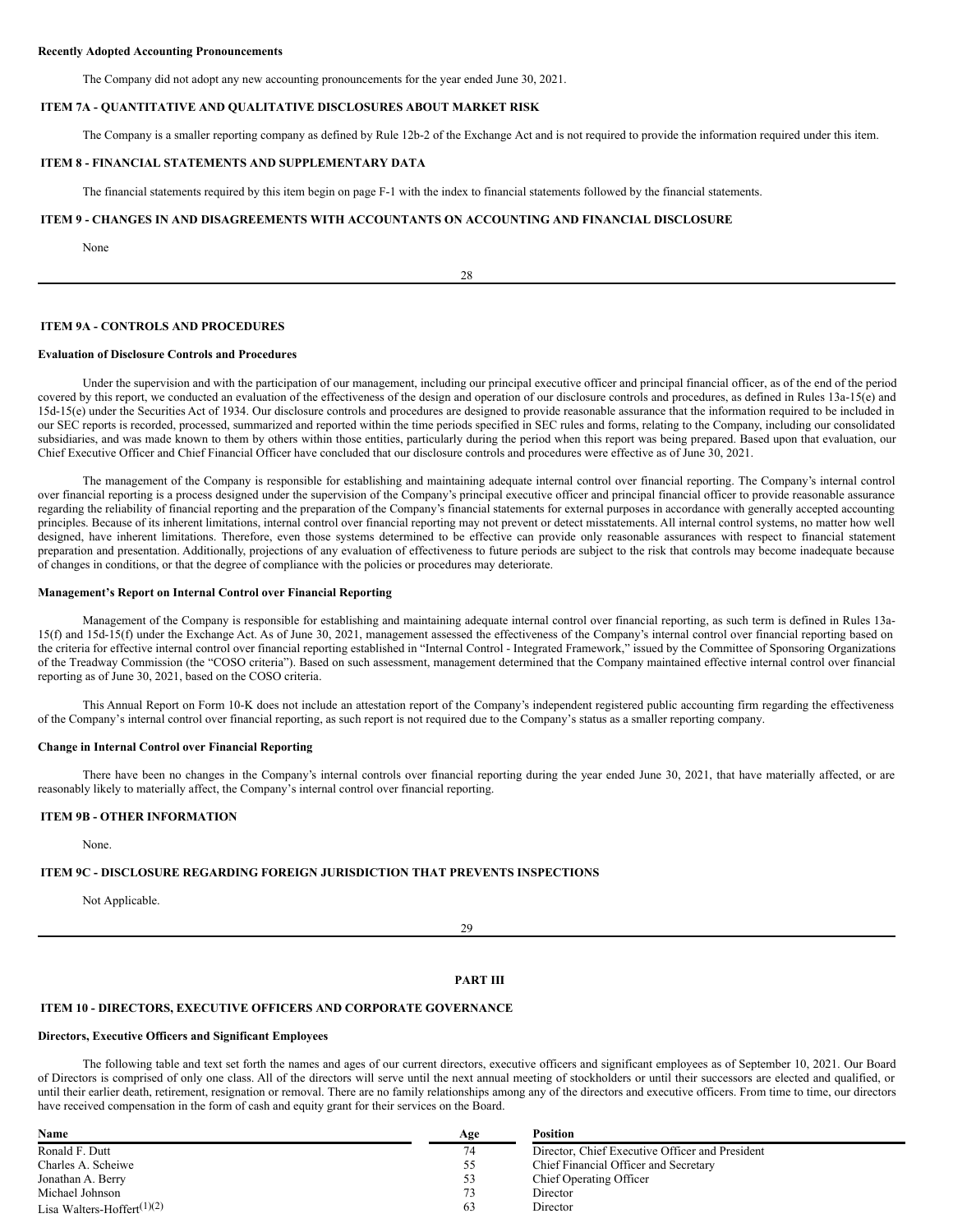| Dale Robinette <sup><math>(1)(3)</math></sup> | <b>Director</b> |
|-----------------------------------------------|-----------------|
| John A. Cosentino, $Jr^{(1)(4)}$              | Director        |

- (1) Independent Director
- (2) Chairperson of the Audit Committee, Member of Compensation Committee and Governance Committee
- (3) Lead Independent Director, Chairperson of the Compensation Committee, Member of Audit Committee and Governance Committee
- $(4)$  Mr. Cosentino was appointed to the Board on May 7, 2020 to fill a vacancy. Mr. Cosentino is the chairperson of the Nominating and Corporate Governance Committee ("Governance Committee") and a member of the Audit Committee and Compensation Committee.

There are no arrangements or understandings between our directors and executive officers and any other person pursuant to which any director or officer was or is to be selected as a director or officer.

### *Business Experience*

Ronald F. Dutt. Chairman, Chief Executive Officer, President, and Director. Mr. Dutt has been our chief executive officer, former interim chief financial officer and director since March 19, 2014. He became our chairman on June 28, 2019. On September 19, 2017, he was also appointed as our president, chief financial officer and corporate secretary. He resigned as chief financial officer and corporate secretary as of December 16, 2018. Previously, he was our chief financial officer since December 7, 2012, and our interim chief executive officer since June 28, 2013. Mr. Dutt has served as the Company's interim corporate secretary since June 28, 2013. Prior to Flux Power, Mr. Dutt provided chief financial officer and chief operating officer consulting services during 2008 through 2012. In this capacity Mr. Dutt provided financial consulting, including strategic business modeling and managed operations. Prior to 2008, Mr. Dutt served in several capacities as executive vice president, chief financial officer and treasurer for various public and private companies including SOLA International, Directed Electronics, Fritz Companies, DHL Americas, Aptera Motors, Inc., and Visa International. Mr. Dutt holds an MBA in Finance from University of Washington and an undergraduate degree in Chemistry from the University of North Carolina. Additionally, Mr. Dutt served in the United States Navy and received an honorable discharge as a Lieutenant.

**Charles A. Scheiwe, Chief Financial Officer and Secretary.** Mr. Scheiwe joined the Company in July of 2018 and has been acting as the Company's Controller since July 9, 2018. He was appointed as our chief financial officer and secretary on December 17, 2018. Prior to joining the Company, Mr. Scheiwe was the controller of Senstay, Inc. and provided financial and accounting consulting services to start-up companies from 2016 to 2018. From 2006 to 2016, Mr. Scheiwe was the vice president of finance and controller for GreatCall, Inc. Mr. Scheiwe's experience in accounting, financial planning and analysis, business intelligence, cash management, and equity management has prepared and qualified him for the position of chief financial officer and secretary of the Company. Mr. Scheiwe has a Bachelor of Science degree in Business Management, with emphasis in Accounting, from the University of Colorado. Mr. Scheiwe also holds a CPA certificate.

30

**Jonathan A. Berry, Chief Operating Officer.** Mr. Berry joined the Company in 2016 and has been our director of operations since 2016. On June 29, 2018, he was appointed as our chief operating officer. Prior to joining the Company in 2016, Mr. Berry was Clean Air Power, Inc.'s group operations director and general manager of the USA operations from 2014 to 2016, and operations director of the UK, Australia, and USA market from 2012 to 2014. Mr. Berry's experience in the development, implementation, and management of all aspects of supply chain, production, and sales has prepared and qualified him for the position of chief operating officer. Mr. Berry attended the Senior Executive Program at Hult Ashridge Business School in London, England, and has an undergraduate degree in Electrical Engineering from the University of Leeds.

**Michael Johnson, Director.** Mr. Johnson has been our director since July 12, 2012. Mr. Johnson has been a director of Flux Power since it was incorporated. Since 2002, Mr. Johnson has been a director and the chief executive officer of Esenjay Petroleum Corporation (Esenjay Petroleum), a Delaware company located in Corpus Christi, Texas, which is engaged in the business oil exploration and production. Mr. Johnson's primary responsibility at Esenjay Petroleum is to manage the business and company as chief executive officer. Mr. Johnson is a director and beneficial owner of Esenjay Investments LLC, a Delaware limited liability company engaged in the business of investing in companies, and an affiliate of the Company owning approximately 32.5% of our outstanding shares, including common stock underlying options, and warrants that were exercisable or convertible or which would become exercisable or convertible within sixty (60) days. As a result of Mr. Johnson's leadership and business experience, he is an industry expert in the natural gas exploration industry and brings a wealth of management and successful company building experience to the board. Mr. Johnson received a Bachelor of Science degree in mechanical engineering from the University of Southwestern Louisiana.

**Lisa Walters-Hoffert, Director.** Ms. Walters-Hoffert was appointed to our Board on June 28, 2019. Ms. Walters-Hoffert was a co-founder of Daré Bioscience, Inc. and following the company's merger with Cerulean Pharma, Inc. in July of 2017, became Chief Financial Officer of the surviving public company (NASDAQ: DARE). For over twenty-five (25) years, Ms. Walters-Hoffert was an investment banker focused on small-cap public companies in the technology and life science sectors. From 2003 to 2015, Ms. Walters-Hoffert worked at Roth Capital Partners as Managing Director in the Investment Banking Division. Ms. Walters-Hoffert has held various positions in the corporate finance and investment banking divisions of Citicorp Securities in San José, Costa Rica and Oppenheimer & Co, Inc. in New York City, New York. Ms. Walters-Hoffert has served as a member of the Board of Directors of the San Diego Venture Group, as Past Chair of the UCSD Librarian's Advisory Board, and as Past Chair of the Board of Directors of Planned Parenthood of the Pacific Southwest. Ms. Walters-Hoffert currently serves as a member of the Board of Directors of The Elementary Institute of Science in San Diego. Ms. Walters-Hoffert graduated magna cum laude from Duke University with a B.S. in Management Sciences. As a senior financial executive with over twenty-five years of experience in investment banking and corporate finance and based on Ms. Walters-Hoffert's expertise in audit, compliance, valuation, equity finance, mergers, and corporate strategy, the Company believes Ms. Walters-Hoffert is qualified to be on the Board.

**Dale T. Robinette, Director**. Mr. Robinette was appointed to our Board on June 28, 2019 and our lead independent director on September 10, 2021. Mr. Robinette has been a CEO Coach and Master Chair since 2013 as an independent contractor to Vistage Worldwide, Inc., an executive coaching company. In addition, since 2013 Mr. Robinette has been providing business consulting related to top-line growth and bottom-line improvement through his company EPIQ Development. From 2013 to 2019, Mr. Robinette was the Founder and CEO of EPIQ Space, a marketing website for the satellite industry, a member-based community of suppliers promoting their offerings. Mr. Robinette was with Peregrine Semiconductor, Inc., a manufacturer of high-performance RF CMOS integrated circuits, from 2007 to 2013 in two roles as a Director of Worldwide Sales as well as the Director of the High Reliability Business Unit. Mr. Robinette started his career from 1991 to 2007 at Tyco Electronics Ltd. (known today as TE Connectivity Ltd.), a passive electronics manufacturer, in various sales, sales leadership and product development leadership roles. Mr. Robinette received a Bachelor of Science degree in Business Administration, Marketing from San Diego State University. Based on the above qualifications, the Company believes Mr. Robinette is qualified to be on the Board.

**John A. Cosentino, Jr., Director** . Mr. Cosentino was appointed to our Board on May 7, 2020. Mr. Cosentino has been a director of Sturm, Ruger & Company, Inc. (NYSE: RGR), a firearm manufacturing company listed on the NYSE, since 2005 to the present, a partner of Ironwood Manufacturing Fund, LP, a private equity fund, since 2002, a director of Simonds International, Inc., a cutting tools manufacturer, since 2001, the Chairman of the Board of Habco Industries LLC, an aerospace equipment and services supplier, since 2012, and Senior Advisor of Ironwood Capital Holdings LLC, a private equity firm, since 2012. He was a director of Addaero LLC, Whitcraft LLC, Bilco Company, Chairman of North American Specialty Glass LLC, Vice-Chairman of Primary Steel LLC, and a director of the Wiremold Company. Mr. Cosentino was a partner of Capital Resource Partners, LP, a private capital firm, from 1999 to 2000, and served as a director in a number of its portfolio companies. Mr. Cosentino was the Vice President-Operations of the Stanley Works (NYSE:SWK), President and Co-owner of PCI Group, Inc., CEO and Co-owner of Rau Fastener, LLC, President of the Otis Elevator-North America division of United Technologies Corporation (NYSE:UTX), and Group Executive of the Danaher Corporation (NYSE:DHR). Mr. Cosentino received an undergraduate degree from Harvard University and an MBA from the University of Pennsylvania. The Board believes that Mr. Cosentino's extensive executive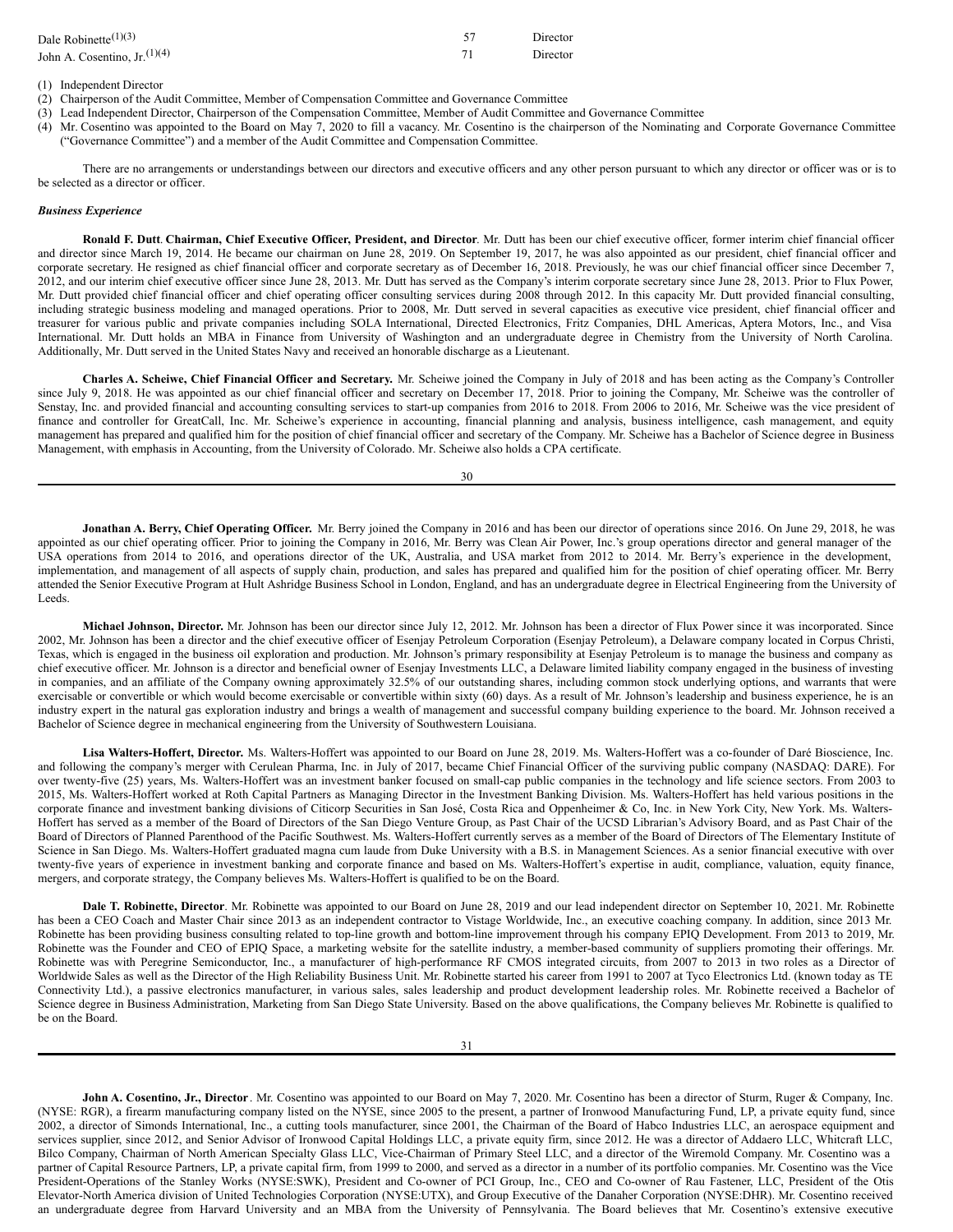management, investment management and board experience qualify him to serve on the Board of Directors.

### *Involvement in Certain Legal Proceedings*

To the best of our knowledge, during the past ten years, none of our directors or executive officers were involved in any of the following: (1) any bankruptcy petition filed by or against any business of which such person was a general partner or executive officer either at the time of the bankruptcy or within two years prior to that time; (2) any conviction in a criminal proceeding or being subject to a pending criminal proceeding (excluding traffic violations and other minor offenses); (3) being subject to any order, judgment, or decree, not subsequently reversed, suspended or vacated, of any court of competent jurisdiction, permanently or temporarily enjoining, barring, suspending or otherwise limiting his or her involvement in any type of business, securities or banking activities; and (4) being found by a court of competent jurisdiction (in a civil action), the Securities and Exchange Commission or the Commodities Futures Trading Commission to have violated a federal or state securities or commodities law, and the judgment has not been reversed, suspended or vacated.

### *Board Leadership Structure and Role in Risk Oversight*

Our Board of Directors ("Board") recognizes that one of its key responsibilities is to evaluate and determine its optimal leadership structure to provide independent oversight of management. Our Board is currently led by a Chairman of the Board who also serves as our Chief Executive Officer. The Board understands that the right Board leadership structure may vary depending on the circumstances, and our independent directors periodically assess these roles and the Board leadership to ensure the leadership structure best serves the interests of the Company and stockholders.

On September 10, 2021, the Board adopted the Lead Independent Director Guidelines ("Guidelines.). The Guidelines provide that when the positions of Chief Executive Officer and Chairman of the Board are combined or the Chairman is not an independent director, the independent directors will appoint a lead independent director to serve with the authority and responsibility described in these Guidelines, and as the Board and/or the independent directors may determine from time to time. The Guidelines are available on our website at www.fluxpower.com.

Mr. Dutt currently holds the Chairman and Chief Executive Officer roles. Mr. Robinette currently serves as the Lead Independent Director elected by the majority of the Board on September 10, 2021.

The responsibilities of the Lead Independent Director include, among others: (i) serving as primary intermediary between non-employee directors and management; (ii) working with the Chairman of the Board to approve the agenda and meeting schedules for the Board; (iii) working with the Chairman of the Board as to the quality, quantity and timeliness of the information provided to directors; (iv) in consultation with the Nominating and Governance Committee, reviewing and reporting on the results of the Board and Committee performance self-evaluations; (v) calling additional meetings of independent directors; and (vi) serving as liaison for consultation and communication with stockholders.

We believe the current leadership structure, with combined Chairman and Chief Executive Officer roles and a Lead Independent Director, best serves the Company and its stockholders at this time. Mr. Robinette possesses understanding and knowledge of the business and affairs of the Company and has the ability to devote a substantial amount of time to serve in this capacity. In addition, we believe having one leader serving as both the Chairman and Chief Executive Officer provides decisive, consistent and effective leadership, as well as clear accountability to our stockholders and customers. This enhances our ability to communicate our message and strategy clearly and consistently to our stockholders, employees, customers and suppliers. The Board believes the appointment of a strong Lead Independent Director and the use of regular executive sessions of the non-management directors, along with a majority the Board being composed of independent directors, allow it to maintain effective oversight of management. We believe that the combination of the Chairman and Chief Executive Officer roles is appropriate in the current circumstances and, based on the relevant facts and circumstances, separation of these offices would not serve our best interests and the best interests of our stockholders at this time.

#### 32

In addition, our Board as a whole has responsibility for risk oversight. Our Board exercises this risk oversight responsibility directly and through its committees. The risk oversight responsibility of our Board and its committees is informed by reports from our management teams to provide visibility to our Board about the identification, assessment and management of key risks, and our management's risk mitigation strategies. Our Board has primary responsibility for evaluating strategic and operational risk, including related to significant transactions. Our audit committee has primary responsibility for overseeing our major financial and accounting risk exposures, and, among other things, discusses guidelines and policies with respect to assessing and managing risk with management and our independent auditor. Our compensation committee has responsibility for evaluating risks arising from our compensation and people policies and practices. Our nominating and corporate governance committee has responsibility for evaluating risks relating to our corporate governance practices. Our committees and management provide reports to our Board on these matters.

In its governance role, and particularly in exercising its duty of care and diligence, our Board is responsible for ensuring that appropriate risk management policies and procedures are in place to protect the Company's assets and business. Our Board has broad and ultimate oversight responsibility for our risk management processes and programs and executive management is responsible for the day-to-day evaluation and management of risks to the Company.

### *Board Composition, Committees and Independence*

Under the rules of NASDAQ, "independent" directors must make up a majority of a listed company's Board of Directors. In addition, applicable NASDAQ rules require that, subject to specified exceptions, each member of a listed company's audit and compensation committees be independent within the meaning of the applicable NASDAQ rules. Audit committee members must also satisfy the independence criteria set forth in Rule 10A-3 under the Exchange Act.

Our Board has undertaken a review of the independence of each director and considered whether any director has a material relationship with us that could compromise the director's ability to exercise independent judgment in carrying out his or her responsibilities. As a result of this review, our Board determined that Ms. Walters-Hoffert, Mr. Cosentino and Mr. Robinette are independent directors as defined in the listing standards of NASDAQ and SEC rules and regulations. A majority of our directors are independent, as required under applicable NASDAQ rules. As required under applicable NASDAQ rules, our independent directors will meet in regularly scheduled executive sessions at which only independent directors are present.

#### *Board Committees*

Our Board has established an Audit Committee, a Compensation Committee, and a Nominating and Governance Committee. The composition and responsibilities of each of the committees is described below.

### *Audit Committee*

*Audit Committee*. The Audit Committee of the Board of Directors currently consists of three independent directors of which at least one, the Chairman of the Audit Committee, qualifies as a qualified financial expert as defined in Item 407(d)(5)(ii) of Regulation S-K. Ms. Walters-Hoffert is the Chairperson of the Audit Committee and financial expert, and Mr. Robinette and Mr. Cosentino are the other directors who are members of the Audit Committee. The Audit Committee's duties are to recommend to our Board of Directors the engagement of the independent registered public accounting firm to audit our consolidated financial statements and to review our accounting and auditing principles. The Audit Committee reviews the scope, timing and fees for the annual audit and the results of audit examinations performed by any internal auditors and independent public accountants, including their recommendations to improve the system of accounting and internal controls. The Audit Committee will at all times be composed exclusively of directors who are, in the opinion of our Board of Directors, free from any relationship that would interfere with the exercise of independent judgment as a committee member and who possess an understanding of consolidated financial statements and generally accepted accounting principles. Our Audit Committee operates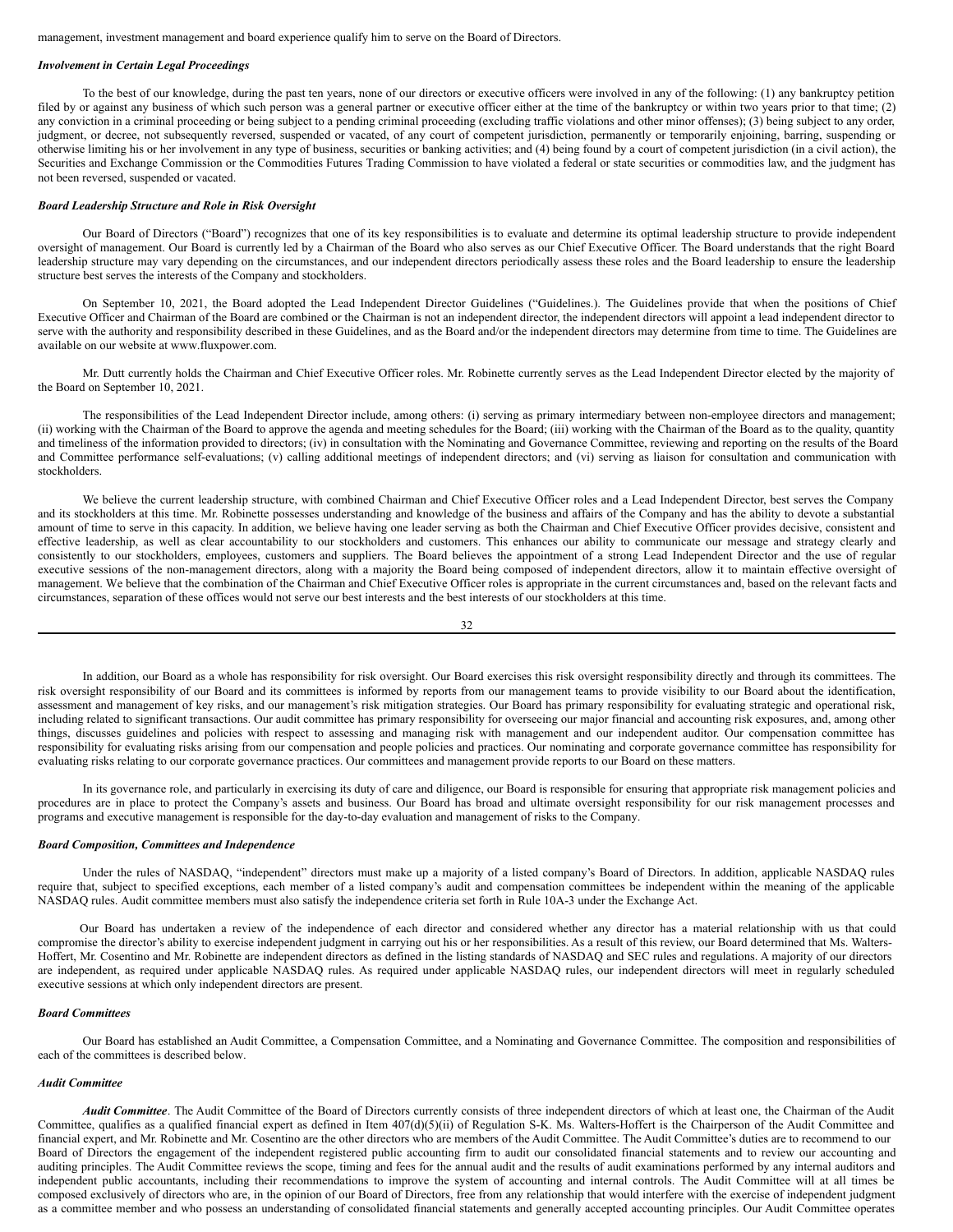#### *Compensation Committee*

*Compensation Committee*. The Compensation Committee establishes our executive compensation policy, determines the salary and bonuses of our executive officers and recommends to the Board stock option grants or other incentive equity awards for our executive officers. Mr. Robinette is the Chairperson of the Compensation Committee, and Ms. Walters-Hoffert and Mr. Cosentino are members of the Compensation Committee. Each of the members of our Compensation Committee are independent under NASDAQ's independence standards for compensation committee members. Our chief executive officer often makes recommendations to the Compensation Committee and the Board concerning compensation of other executive officers. The Compensation Committee seeks input on certain compensation policies from the chief executive officer. Our Compensation Committee operates under a written charter, which is available on our website at www.fluxpower.com.

#### *Nominating and Governance Committee*

*Nominating and Governance Committee*. The Nominating and Governance Committee is responsible for matters relating to the corporate governance of our Company and the nomination of members of the Board and committees of the Board. Mr. Cosentino is Chairperson of the Nominating and Governance Committee, and Ms. Walters-Hoffert and Mr. Robinette are members. Each of the members of our Nominating and Governance Committee is independent under NASDAQ's independence standards. The Nominating and Governance Committee operates under a written charter, which is available on our website at www.fluxpower.com.

We seek directors with established strong professional reputations and experience in areas relevant to the strategy and operations of our business. We seek directors who possess the qualities of integrity and candor, who have strong analytical skills and who are willing to engage management and each other in a constructive and collaborative fashion. We also seek directors who have the ability and commitment to devote significant time and energy to serve on the Board and its committees. We believe that all of our directors meet the foregoing qualifications. We do not have a formal policy with respect to diversity.

#### *Code of Business Conduct and Ethics*

Our Board has adopted a Code of Business Conduct and Ethics (the "Code") that applies to all of our directors, officers, and employees. Any waivers of any provision of this Code for our directors or officers may be granted only by the Board or a committee appointed by the Board. Any waivers of any provisions of this Code for an employee or a representative may be granted only by our chief executive officer or principal accounting officer. We have filed a copy of the Code with the SEC and have made it available on our website at https://www.fluxpower.com/corporate-governance. In addition, we will provide any person, without charge, a copy of this Code. Requests for a copy of the Code may be made by writing to the Company at is c/o Flux Power Holdings, Inc., 2685 S. Melrose Drive, Vista, California 92081.

#### *Indemnification Agreements*

We executed a standard form of indemnification agreement ("Indemnification Agreement") with each of our Board members and executive officers (each, an "Indemnitee").

Pursuant to and subject to the terms, conditions and limitations set forth in the Indemnification Agreement, we agreed to indemnify each Indemnitee, against any and all expenses incurred in connection with the Indemnitee's service as our officer, director and or agent, or is or was serving at our request as a director, officer, employee, agent or advisor of another corporation, partnership, joint venture, trust, limited liability company, or other entity or enterprise but only if the Indemnitee acted in good faith and in a manner he reasonably believed to be in or not opposed to our best interest, and in the case of a criminal proceeding, had no reasonable cause to believe that his conduct was unlawful. In addition, the indemnification provided in the indemnification agreement is applicable whether or not negligence or gross negligence of the Indemnitee is alleged or proven. Additionally, the Indemnification Agreement establishes processes and procedures for indemnification claims, advancement of expenses and costs and contribution obligations.

#### **Delinquent Section 16(a) Reports**

Section 16(a) of the Securities Exchange Act of 1934, as amended, requires our executive officers and directors and persons who own more than 10% of a registered class of our equity securities, to file with the SEC initial statements of beneficial ownership, reports of changes in ownership and Annual Reports concerning their ownership, of Common Stock and other of our equity securities on Forms 3, 4, and 5, respectively. Executive officers, directors and greater than 10% stockholders are required by SEC regulations to furnish us with copies of all Section 16(a) reports they file. Based solely on our review of Forms 3, 4 and 5 and amendments thereto filed electronically with the SEC during the most recent fiscal year, we believe that all reports required by Section 16(a) for transactions in the year ended June 30, 2021, were timely filed.

34

### <span id="page-20-0"></span>**ITEM 11 - EXECUTIVE COMPENSATION**

#### *Compensation for our Named Executive Of icers*

The following table sets forth information concerning all forms of compensation earned by our named executive officers during Fiscal 2021 and Fiscal 2020 for services provided to the Company and its subsidiary.

| <b>Name and Principal</b><br><b>Position</b>       | Year | Salary (\$) | <b>Bonus</b> (\$) | <b>Stock</b><br>Awards <sup>(1)</sup><br><b>(\$)</b> |     | Option<br>Awards <sup>(2)</sup> (\$) | <b>Non-Equity</b><br><b>Incentive Plan</b><br>Compensation<br>(S) |                          | <b>All Other</b><br>Compensation<br>(S) |        | <b>Total</b><br>(\$) |
|----------------------------------------------------|------|-------------|-------------------|------------------------------------------------------|-----|--------------------------------------|-------------------------------------------------------------------|--------------------------|-----------------------------------------|--------|----------------------|
| Ronald F. Dutt, Chief Executive                    | 2021 | \$242,288   | \$133,525         | \$234,681                                            | \$  | $\blacksquare$                       | <b>S</b>                                                          | ÷                        |                                         |        | \$610,494            |
| Officer, President, and Chairman                   | 2020 | \$195,000   | \$34,047          | S.<br>$\overline{\phantom{0}}$                       |     | $\sim$                               |                                                                   | $\sim$                   | D                                       | $\sim$ | \$229,047            |
|                                                    |      |             |                   |                                                      |     |                                      |                                                                   |                          |                                         |        |                      |
| Charles A. Scheiwe                                 | 2021 | \$187,635   | 77,055<br>S.      | \$124,853                                            | S   | $\blacksquare$                       | S                                                                 | ÷                        | <sup>\$</sup>                           |        | \$389,543            |
| Chief Financial Officer and Corporate<br>Secretary | 2020 | \$155,000   | \$27,063          | <sup>\$</sup><br>$\sim$                              |     | $\sim$                               | <b>S</b>                                                          | $\overline{\phantom{a}}$ | -S                                      | $\sim$ | \$182,063            |
|                                                    |      |             |                   |                                                      |     |                                      |                                                                   |                          |                                         |        |                      |
| Jonathan Berry, Chief Operating Officer            | 2021 | \$188,077   | 77,055            | \$124,853                                            | \$. | $\sim$                               |                                                                   | $\overline{\phantom{a}}$ |                                         | $\sim$ | \$389,985            |
|                                                    | 2020 | \$160,000   | 27,936            | S.<br>$\overline{\phantom{a}}$                       |     | $\overline{\phantom{a}}$             |                                                                   | $\overline{\phantom{a}}$ |                                         | $\sim$ | \$187,936            |

(1) Represent the fair value of the RSUs granted on grant date.

(2) The grant date fair value was determined in accordance with the provisions of FASB ASC Topic No. 718 using the Black-Scholes valuation model with assumptions described in more detail in the notes to our audited financial statements included in this report.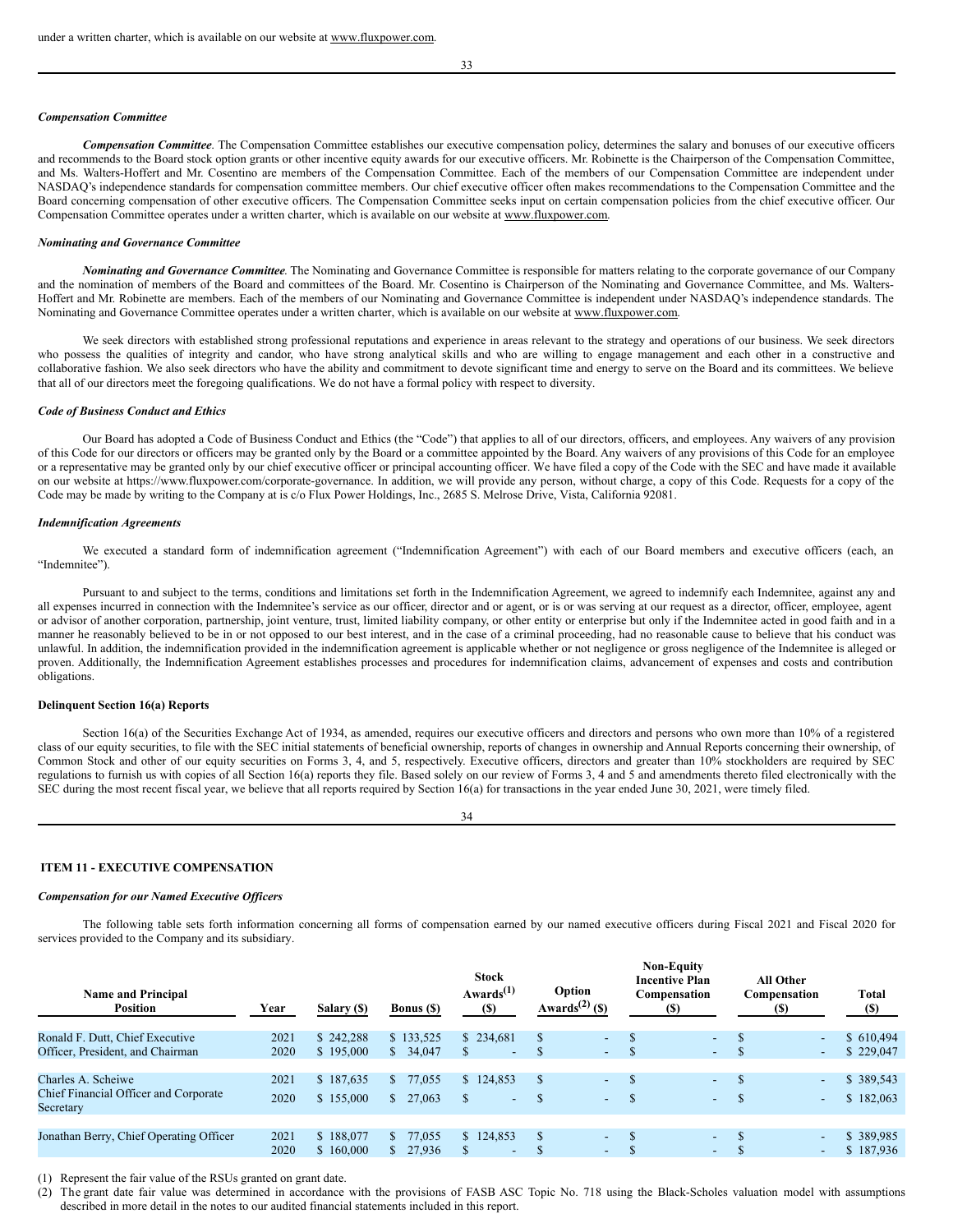#### *Benefit Plans*

We do not have any profit sharing plan or similar plans for the benefit of our officers, directors or employees. However, we may establish such plan in the future.

### *Equity Compensation Plan Information*

In connection with the reverse acquisition of Flux Power, Inc. in 2012, we assumed the 2010 Option Plan. As of June 30, 2021, the number of options outstanding to purchase common stock under the 2010 Option Plan was 22,536. No additional options to purchase common stock may be granted under the 2010 Option Plan.

On February 17, 2015, our shareholders approved our 2014 Equity Incentive Plan ("2014 Option Plan"), which was amended on July 23, 2018 and on November 5, 2020. The 2014 Option Plan authorizes the issuance of awards for up to 1,000,000 shares of our common stock in the form of incentive stock options, non-statutory stock options, stock appreciation rights, restricted stock units, restricted stock awards and unrestricted stock awards to officers, directors and employees of, and consultants and advisors to, the Company or its affiliates. No options were granted during Fiscal 2021. We granted 153,177 restricted stock units under the 2014 Option Plan during Fiscal 2020.

On April 29, 2021, at the Company's annual stockholders meeting, the 2021 Equity Incentive Plan (the "2021 Plan") was approved by our stockholders. The 2021 Plan authorizes the issuance of awards for up to 2,000,000 shares of our common stock in the form of incentive stock options, non-statutory stock options, stock appreciation rights, restricted stock units, restricted stock awards and unrestricted stock awards to officers, directors and employees of, and consultants and advisors to, the Company or its affiliates. No awards were granted under the 2021 Plan during Fiscal 2021."

35

As of June 30, 2021, we had 490,323 options exercisable and 531,205 options outstanding, under the 2014 Option Plan and the 2010 Option Plan. There were no options outstanding under the 2021 Plan as of June 30, 2021.

The following table sets forth certain information concerning unexercised options, stock that has not vested, and equity compensation plan awards outstanding as of June 30, 2021 for the named executive officers below:

|                    | Option Awards <sup>(1)</sup> |                                                                                                     |                                                                                                |                                                                                                                                            |                                            |                                     |                                                                                                           | <b>Stock Awards</b>                                                                                                   |                                                                                                                                                                         |                                                                                                                                                                               |
|--------------------|------------------------------|-----------------------------------------------------------------------------------------------------|------------------------------------------------------------------------------------------------|--------------------------------------------------------------------------------------------------------------------------------------------|--------------------------------------------|-------------------------------------|-----------------------------------------------------------------------------------------------------------|-----------------------------------------------------------------------------------------------------------------------|-------------------------------------------------------------------------------------------------------------------------------------------------------------------------|-------------------------------------------------------------------------------------------------------------------------------------------------------------------------------|
| Name               | Award<br><b>Grant Date</b>   | Number of<br><b>Securities</b><br>Underlying<br>Unexercised<br><b>Options</b><br><b>Exercisable</b> | Number of<br><b>Securities</b><br>Underlying<br>Unexercised<br><b>Options</b><br>Unexercisable | <b>Equity</b><br>Incentive<br>Plan<br>Awards:<br>Number of<br><b>Securities</b><br>Underlying<br>Unexercised<br>Unearned<br><b>Options</b> | Option<br><b>Exercise</b><br>Price (\$)    | Option<br><b>Expiration</b><br>Date | Number of<br><b>Shares</b> or<br><b>Units</b> of<br><b>Stock That</b><br><b>Have Not</b><br><b>Vested</b> | Market<br>Value of<br><b>Shares</b> or<br><b>Units</b> of<br>Stock<br>That<br><b>Have Not</b><br><b>Vested</b><br>(S) | <b>Equity</b><br>Incentive<br>Plan<br>Awards:<br>Number of<br>Unearned<br>Shares,<br><b>Units</b> or<br>Other<br><b>Rights That</b><br><b>Have Not</b><br><b>Vested</b> | Equity<br>Incentive<br>Plan:<br>Market<br>or Payout<br>Value of<br>Unearned<br>Shares,<br><b>Units</b> or<br>Other<br><b>Rights</b><br>That<br><b>Have Not</b><br>Vested (\$) |
|                    | 3/15/2019                    |                                                                                                     |                                                                                                |                                                                                                                                            |                                            |                                     |                                                                                                           |                                                                                                                       |                                                                                                                                                                         |                                                                                                                                                                               |
| <b>Ronald Dutt</b> | 7/25/2018                    | 40,625<br>33,527                                                                                    | 9,375                                                                                          | 9,375                                                                                                                                      | $\mathbb{S}$<br>13.60<br>19.80             | 3/15/2029<br>7/25/2028              |                                                                                                           | $- S$<br>$-$ \$                                                                                                       | $\blacksquare$                                                                                                                                                          | $\mathbf{s}$<br>$-$ \$                                                                                                                                                        |
|                    | 6/29/2018                    |                                                                                                     |                                                                                                |                                                                                                                                            |                                            |                                     |                                                                                                           |                                                                                                                       |                                                                                                                                                                         |                                                                                                                                                                               |
|                    | 10/26/2017                   | 50,000                                                                                              |                                                                                                | $\overline{a}$                                                                                                                             | 14.40                                      | 6/29/2028                           |                                                                                                           | $-$ \$                                                                                                                |                                                                                                                                                                         | $-$ \$                                                                                                                                                                        |
|                    | 12/22/2015                   | 50,000                                                                                              |                                                                                                |                                                                                                                                            | 4.60                                       | 10/26/2027                          |                                                                                                           | $-$ \$                                                                                                                |                                                                                                                                                                         | $-$ \$                                                                                                                                                                        |
|                    | 7/30/2013                    | 19,000                                                                                              |                                                                                                |                                                                                                                                            | 5.00                                       | 12/22/2025                          |                                                                                                           | $-$ \$                                                                                                                |                                                                                                                                                                         | $-$ \$                                                                                                                                                                        |
|                    | 11/12/2020                   | 17,500                                                                                              |                                                                                                |                                                                                                                                            | 10.00                                      | 7/29/2023<br>11/11/2030             | 6,607                                                                                                     | $\mathcal{S}$<br>$\mathbb{S}$<br>58,670                                                                               | $\blacksquare$<br>6,607                                                                                                                                                 | $\mathcal{S}$<br>$\mathbb{S}$<br>58,670                                                                                                                                       |
|                    | 11/12/2020<br>11/12/2020     |                                                                                                     |                                                                                                |                                                                                                                                            | ÷.<br>÷.                                   | 11/11/2030<br>11/11/2030            | 6,607<br>13,214                                                                                           | $\mathbb{S}$<br>58,670<br>\$117,340                                                                                   | 6,607<br>13,214                                                                                                                                                         | \$<br>58,670<br>$\mathbb{S}$<br>117,340                                                                                                                                       |
| Charles Scheiwe    | 3/15/2019                    | 24,375                                                                                              | 5,625                                                                                          | 5,625                                                                                                                                      | 13.60                                      | 3/15/2029                           |                                                                                                           | \$                                                                                                                    | $\overline{\phantom{a}}$                                                                                                                                                | -S                                                                                                                                                                            |
|                    | 11/12/2020<br>11/12/2020     |                                                                                                     |                                                                                                |                                                                                                                                            | $\overline{\phantom{a}}$<br>$\overline{a}$ | 11/11/2030<br>11/11/2030            | 3,515<br>3,515                                                                                            | $\mathbb{S}$<br>31,213<br>\$<br>31,213                                                                                | 3,515<br>3,515                                                                                                                                                          | $\boldsymbol{\mathsf{S}}$<br>31,213<br>\$<br>31,213                                                                                                                           |
|                    | 11/12/2020<br>3/15/2019      |                                                                                                     |                                                                                                |                                                                                                                                            | $\overline{\phantom{a}}$                   | 11/11/2030                          | 7,030                                                                                                     | \$<br>62,426                                                                                                          | 7,030                                                                                                                                                                   | \$<br>62,426                                                                                                                                                                  |
| Jonathan Berry     | 6/29/2018                    | 24,375                                                                                              | 5,625                                                                                          | 5,625                                                                                                                                      | 13.60                                      | 3/15/2029                           |                                                                                                           | $-$ \$                                                                                                                |                                                                                                                                                                         | $-$ \$                                                                                                                                                                        |
|                    | 10/26/2017                   | 45,500<br>22,500                                                                                    |                                                                                                |                                                                                                                                            | 14.40<br>4.60                              | 6/29/2028<br>10/26/2027             | $\overline{\phantom{a}}$                                                                                  | $\mathcal{S}$<br>$\mathsf{\$}$                                                                                        | $\overline{\phantom{a}}$<br>$\blacksquare$                                                                                                                              | $\mathbf{\hat{s}}$<br>\$                                                                                                                                                      |
|                    | 11/12/2020                   |                                                                                                     |                                                                                                |                                                                                                                                            | ÷,                                         | 11/11/2030                          | 3,515                                                                                                     | $\mathbb{S}$<br>31,213                                                                                                | 3,515                                                                                                                                                                   | $\boldsymbol{\mathsf{S}}$<br>31,213                                                                                                                                           |
|                    | 11/12/2020<br>11/12/2020     |                                                                                                     |                                                                                                |                                                                                                                                            | $\overline{\phantom{a}}$<br>÷.             | 11/11/2030<br>11/11/2030            | 3,515<br>7,030                                                                                            | 31,213<br>\$<br>$\mathbb{S}$<br>62,426                                                                                | 3,515<br>7,030                                                                                                                                                          | \$<br>31,213<br>\$<br>62,426                                                                                                                                                  |

The fair value of each option grant is estimated at the date of grant using the Black-Scholes option pricing model. Expected volatility is calculated based on the historical volatility of the Company's stock. The risk free interest rate is based on the U.S. Treasury yield for a term equal to the expected life of the options at the time of grant. The fair value of each restricted stock unit is the fair value of the Company's common stock on the grant date.

*Aggregated Option/Stock Appreciation Right ("SAR") exercised and Fiscal year-end Option/SAR value table*

Neither our executive officers nor the other individuals listed in the tables above, exercised options or SARs during Fiscal 2021.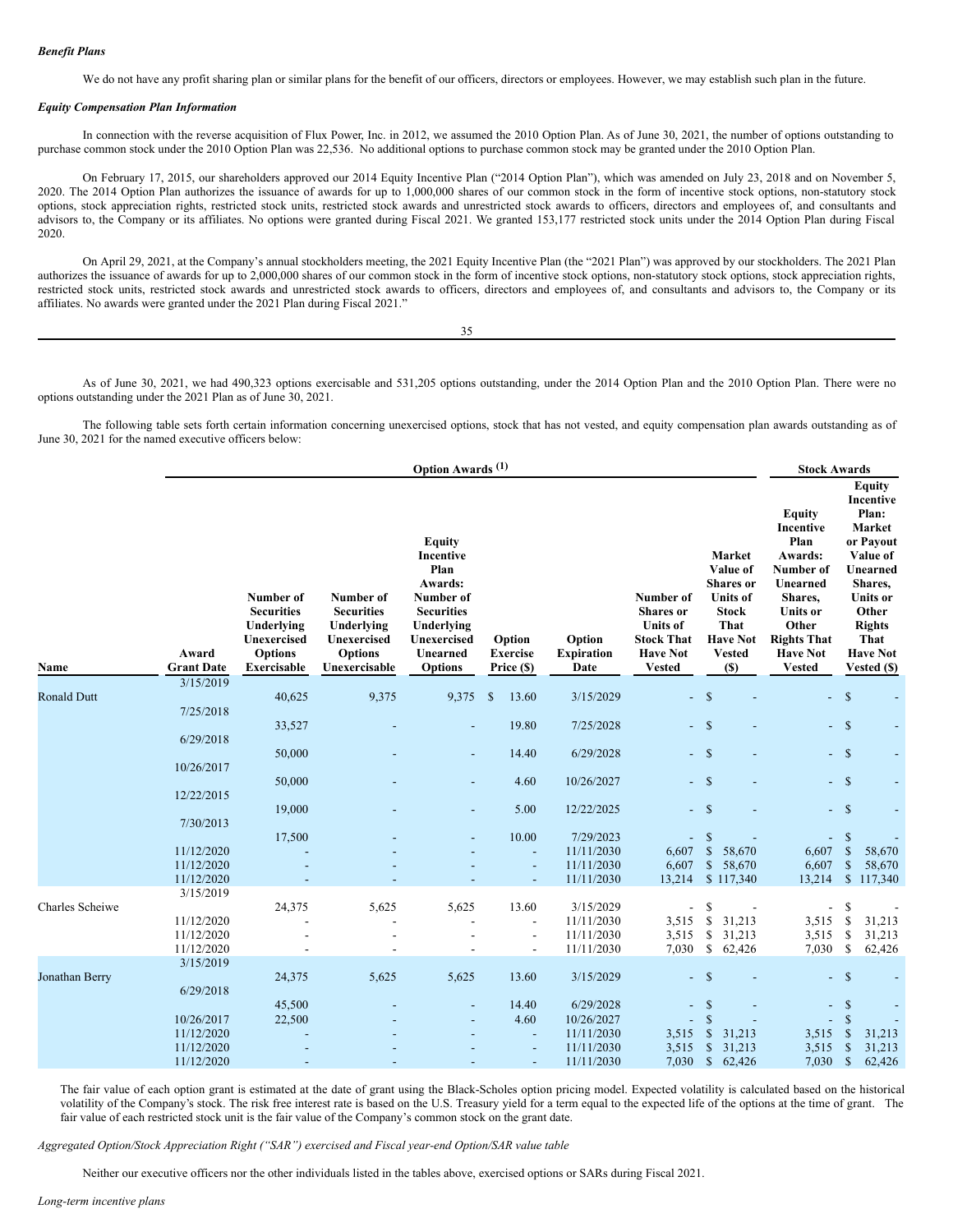### *Employment Agreements with Executive Of icers*

On February 12, 2021, we entered into an Amended and Restated Employment Agreement with the Company's president and chief executive officer, Ronald F. Dutt (the "Dutt Employment Agreement"), which amends and restates the Employment Agreement effective December 11, 2012, as amended (the "Prior Agreement"). In addition to the inclusion of terms relating to change in control, termination, severance, benefits and the acceleration of vesting of options and restricted stock units upon certain events, the Dutt Employment Agreement memorialized Mr. Dutt's continued services as the president and chief executive officer of the Company and its wholly-owned subsidiary, Flux Power, Inc. ("Flux Power"), and the terms pursuant to which he would provide such services. Pursuant to the terms of the Dutt Employment Agreement, Mr. Dutt's annual base salary is \$250,000.

On February 12, 2021, we entered into an Employment Agreement with the Company's chief financial officer, treasurer and secretary, Charles A. Scheiwe (the "Scheiwe Employment Agreement"). In addition to the inclusion of terms relating to change in control, termination, severance, benefits and the acceleration of vesting of options and restricted stock units upon certain events, the Employment Agreement memorialized Mr. Scheiwe's continued services as the chief financial officer and secretary of the Company, and as chief financial officer/treasurer and secretary of Flux Power. Pursuant to the terms of the Scheiwe Employment Agreement, Mr. Scheiwe's annual base salary is \$190,000.

On February 12, 2021, we entered into an Employment Agreement with its chief operating officer, Jonathan Berry (the "Berry Employment Agreement"). In addition to the inclusion of terms relating to change in control, termination, severance, benefits and the acceleration of vesting of options and restricted stock units upon certain events, the Berry Employment Agreement memorialized Mr. Berry's continued services as the chief operating officer of Flux Power. Pursuant to the terms of the Berry Employment Agreement, Mr. Berry's annual base salary is \$190,000.

Under their respective employment agreement, Messrs. Dutt, Scheiwe and Berry, among other things, are (i) eligible for annual target cash bonus and awards of restricted stock units or other equity-based incentive compensation consistent with his position as determined by the Board of Directors (the "Board") and the Compensation Committee; (ii) entitled to reimbursement for all reasonable business expenses incurred in performing services; and (iii) entitled to certain severance and change of control benefits contingent upon such employee's agreement to a general release of claims in favor of the Company following termination of employment. Messrs. Dutt, Scheiwe and Berry are also eligible to participate in all customary employee benefit plans or programs generally made available to the senior executive officers. Messrs. Dutt, Scheiwe and Berry have each agreed to observe the terms of a standard confidentiality and non-compete agreement for a restricted period of two (2) years. Each of Messrs. Dutt, Scheiwe and Berry employment is "at-will" and may be terminated at any time for any reason.

### **2020 Gross Margin Bonus Plan**

On December 4, 2019, the Board of Directors adopted a 2020 Gross Margin Plan ("GM Plan") which provided its executives and key senior employees ("Key Executives") with a cash bonus equal to 2% of base pay for every additional 1% profit margin achieved based on the increase gross profits for calendar year 2020 and to be paid in the first quarter of calendar year 2021. On August 4, 2020, the compensation committee amended the 2020 GM Plan to allow for the early payment of cash bonuses to Key Executives equal to 2% of base pay for every additional 1% profit margin achieved based on (1) the increase in profit margin first half of calendar year 2020, and (2) an adjustment to the bonuses to be paid in the first quarter of calendar year 2021 based on the profit margin achieved during the second half of calendar year 2020 ("Amended GM Plan").

On August 7, 2020, the Company made cash bonus payments in the aggregate amount of \$225,710 to certain Key Executives (the "Awards") pursuant to the Amended GM Plan, which included payments of \$34,047 to Mr. Dutt, \$27,063 to Mr. Scheiwe, and \$27,936 to Mr. Berry. The aggregate amount of such bonus payments was included in the accrued expenses in the accompanying balance sheet as of June 30, 2020. The Awards were calculated on the basis of increase in profit margins achieved during the first six (6) months of the calendar year 2020.

#### **Annual Bonus Plan**

On November 5, 2020, the Board approved an annual cash bonus plan (the "Annual Bonus Plan") which allows the compensation committee and/or the Board of the Company to set the amount of bonus each fiscal year and the performance criteria. Executive officers and all employees (other than part-time employees and temporary employees) are eligible to participate in the Annual Bonus Plan ("Participants") as long as the Participant remains an active regular employee of the Company. The Annual Bonus Plan is effective for Fiscal 2021 and each fiscal year thereafter (the "Plan Year"). For each Plan Year, the compensation committee will establish an aggregate amount of allocable Bonus under the Annual Bonus Plan and determine the performance goals applicable to a bonus during a Plan Year (the "Participation Criteria"). The Participation Criteria may differ from Participant to Participant and from bonus to bonus. The Participation Criteria for Fiscal 2021 is based on the Company achieving certain performance targets based on annual revenue, gross margin, operating expense and new business development. All of the Company's executive officers are eligible to participate in the Annual Bonus Plan.

In addition, on November 5, 2020, the Board approved an annual cash bonus plan (the "Annual Bonus Plan") which allows the compensation committee and/or the Board of the Company to set the amount of bonus each fiscal year and the performance criteria. Executive officers and all employees (other than part-time employees and temporary employees) are eligible to participate in the Annual Bonus Plan ("Participants") as long as the Participant remains an active regular employee of the Company. The Annual Bonus Plan is effective for fiscal year 2021 and each fiscal year thereafter (the "Plan Year"). For each Plan Year, the compensation committee will establish an aggregate amount of allocable Bonus under the Annual Bonus Plan and determine the performance goals applicable to a bonus during a Plan Year (the "Participation Criteria"). The Participation Criteria may differ from Participant to Participant and from bonus to bonus. The Participation Criteria for fiscal year 2021 is based on the Company achieving certain performance targets based on annual revenue, gross margin, operation expense and new business development. All of the Company's executive officers are eligible to participate in the Annual Bonus Plan.

On November 5, 2020, the Board approved target cash bonuses under the Annual Bonus Plan for Fiscal 2021 ("2021 Bonus Grant") to the following executive officers, which target bonus was calculated based on percentage of the executive's current base salary:

|                 |                         | <b>Current Base</b> | Percentage | Target Cash  |
|-----------------|-------------------------|---------------------|------------|--------------|
| Name            | Position                | <b>Salary</b>       | of Salary  | <b>Bonus</b> |
| Ronald F. Dutt  | Chief Executive Officer | 250,000             | $50\%$ \$  | 125,000      |
| Charles Scheiwe | Chief Financial Officer | 190.000             | $35\%$ \$  | 66,500       |
| Jonathan Berry  | Chief Operating Officer | 190,000             | $35\%$ \$  | 66,500       |

Under the 2021 Bonus Grant, the Company's executives are eligible to receive cash incentive bonus payments based on the target cash bonus amount and on the achievement of financial targets and corporate objectives as follows: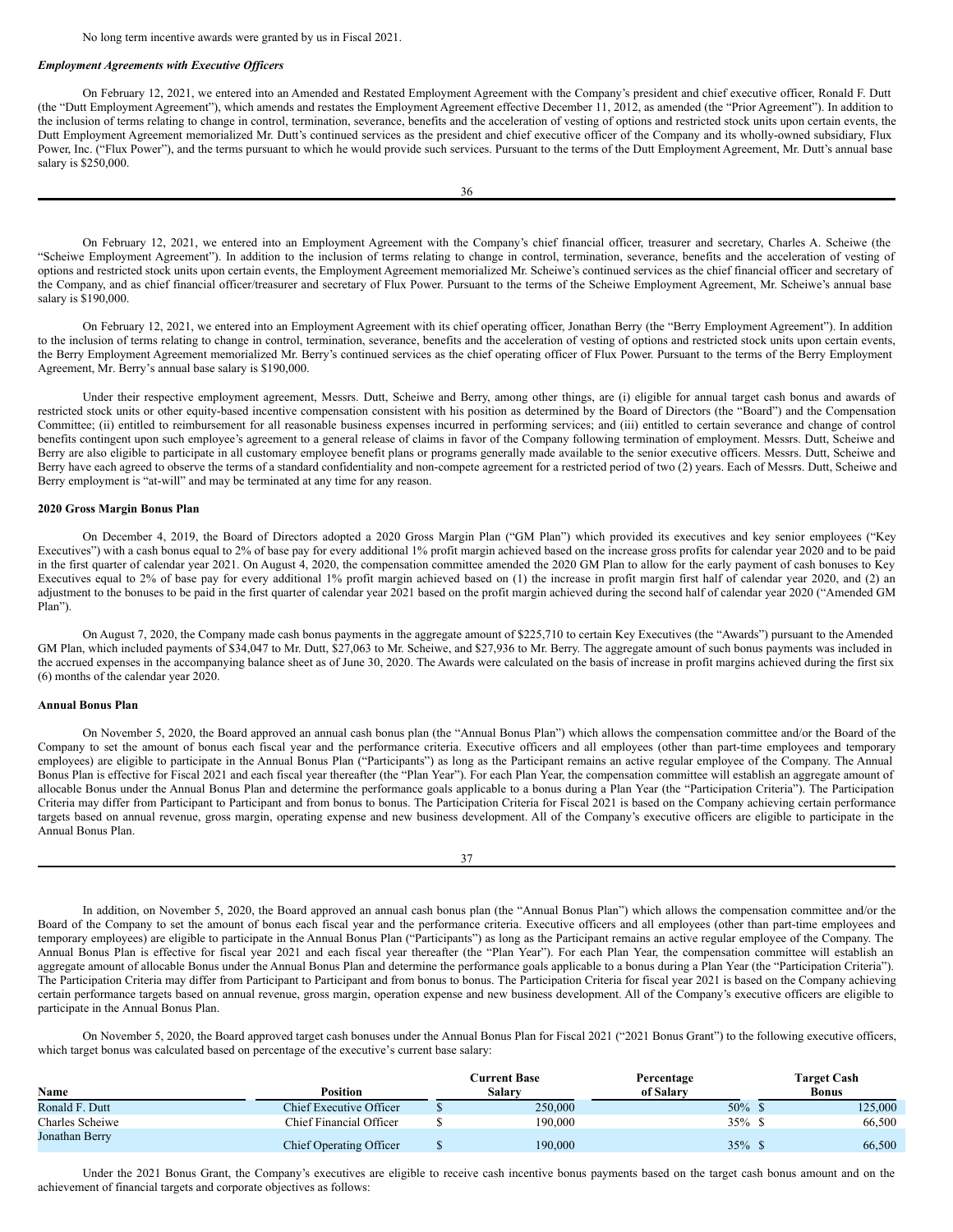| :chɪevement                                                                            | .<br>nımum | m<br>`arget<br>лаг | aximum<br>the contract of the contract of the contract of the contract of the contract of |
|----------------------------------------------------------------------------------------|------------|--------------------|-------------------------------------------------------------------------------------------|
| $\mathbf{\mathbf{r}}$<br>Bonus<br>payments based on the<br>Target Cash Bonus<br>Amount | 70%        | 100%               | 150%                                                                                      |

On June 30, 2021, the Compensation Committee (the "Committee") of the Board of Directors (the "Board") of the Company amended the performance goals for the 2021 plan year (from July 1, 2020 through June 30, 2021) (the "2021 Plan Year"), under the Annual Cash Bonus Plan, which was previously approved by the Committee on November 5, 2020. The performance goals for the 2021 Plan Year were amended to the Company achieving certain performance targets measured by annual revenue, gross margin and new business development. The Committee made the equitable adjustment to better align the objectives and activities of the Company's executives and employees with the goals of the Company during a very challenging 2021 Plan Year.

On June 30, 2021, the Committee approved an addendum to the Performance Restricted Stock Unit Award under the 2014 Equity Incentive Plan approved by the Committee on November 5, 2020 to provide clarification for the calculation of vesting

### *Amendment to 2014 Equity Incentive Plan*

On November 5, 2020, the Board approved an amendment to the 2014 Option Plan as amended to include the right to grant Restricted Stock Units ("RSUs"). All of the Company's executive officers are eligible to participate in the 2014 Option Plan.

#### *Restricted Stock Unit Grants*

On November 5, 2020, the Board approved the grant of RSUs under the 2014 Option Plan to certain employees of the Company. The RSUs are subject to the terms and conditions provided in (i) the form of Restricted Stock Unit Award Agreement which is time based ("Time Based Awards"), and (ii) the form of Performance Restricted Stock Unit Award Agreement which is performance based ("Performance Based Awards"). In addition, the Committee approved the grant of one-time retention based RSUs pursuant to the form of the Restricted Stock Unit Award Agreement ("Retention Awards").

The following executive officers and key employees of the Company were granted RSUs under the 2014 Option Plan in the amounts and according to the vesting schedule indicated below:

### *Time Based Awards:*

| Name            | Position                       | No. of RSUs | Vesting Schedule                    |
|-----------------|--------------------------------|-------------|-------------------------------------|
| Ronald F. Dutt  | Chief Executive Officer        | 6.607       | Three Years from Award's grant date |
| Charles Scheiwe | Chief Financial Officer        | 3.515       | Three Years from Award's grant date |
| Jonathan Berry  | <b>Chief Operating Officer</b> | 3.515       | Three Years from Award's grant date |

### *Performance Based Awards:*

|                 |                                | No. of RSUs<br><b>Maximum</b> |                                                           |
|-----------------|--------------------------------|-------------------------------|-----------------------------------------------------------|
| Name            | Position                       | Grant                         | <b>Vesting Schedule</b>                                   |
|                 |                                |                               | Vest in installments of up to one-third annually based on |
| Ronald F. Dutt  | Chief Executive Officer        | 9.910                         | target performance goals                                  |
|                 |                                |                               | Vest in installments of up to one-third annually based on |
| Charles Scheiwe | Chief Financial Officer        | 5.272                         | target performance goals                                  |
|                 |                                |                               | Vest in installments of up to one-third annually based on |
| Jonathan Berry  | <b>Chief Operating Officer</b> | 5.272                         | target performance goals                                  |
|                 |                                |                               |                                                           |

### *Retention Awards:*

| Name            | Position                | <b>No. of RSUs</b> | <b>Vesting Schedule</b>            |
|-----------------|-------------------------|--------------------|------------------------------------|
| Ronald F. Dutt  | Chief Executive Officer | 13.214             | Four Years from Award's grant date |
| Charles Scheiwe | Chief Financial Officer | 7.030              | Four Years from Award's grant date |
| Jonathan Berry  | Chief Operating Officer | 7.030              | Four Years from Award's grant date |

#### *Incentive Plans*

Management, the Committee and the Board will continue to explore and evaluate different long-term and short-term incentives to help attract, retain and motivate our employees to align their interest to our business and financial success through the use of equity award and cash bonuses.

### **Compensation of Non-Executive Directors**

In December 2019, our Board approved non-executive director compensation packages as recommended by the Committee. Below are the compensation packages for non-executive directors approved by the Board for 2020 calendar year:

|                       | Independent<br>Non-<br><b>Executive</b><br><b>Director</b> | <b>Position</b>    |        | <b>Base</b><br>Retainer |              | <b>Chair Fee</b>         |              | Committee<br><b>Member</b> |              | <b>Stock</b><br><b>Options</b> |      | Total<br>Comp |
|-----------------------|------------------------------------------------------------|--------------------|--------|-------------------------|--------------|--------------------------|--------------|----------------------------|--------------|--------------------------------|------|---------------|
| Lisa Walters-Hoffert  | X                                                          | Audit Chair        | \$     | 35,000                  | <sup>S</sup> | 15,000                   | <sup>3</sup> | 8,750                      | <sup>S</sup> | 35,000                         | - \$ | 93,750        |
| Dale Robinette        | Χ                                                          | Compensation Chair | \$     | 35,000                  |              | 10,000                   | S            | 11.250                     |              | 35,000                         | -S   | 91,250        |
| John A. Cosentino Jr. | X                                                          | Governance Chair   | \$     | 35,000                  | <sup>S</sup> | 7,500                    | -S           | 12,500                     | <sup>S</sup> | 35,000                         | - S  | 90,000        |
| Michael Johnson       |                                                            | Board Member       | œ<br>Φ | 35,000                  |              | $\overline{\phantom{a}}$ |              | $\overline{\phantom{a}}$   |              | 35,000                         | -S   | 70,000        |
|                       |                                                            |                    | 39     |                         |              |                          |              |                            |              |                                |      |               |

In December 2020, pursuant to the recommendation and advice of the Committee, the Board approved the annual compensation package for non-executive directors of the Company for calendar year 2021 as follows: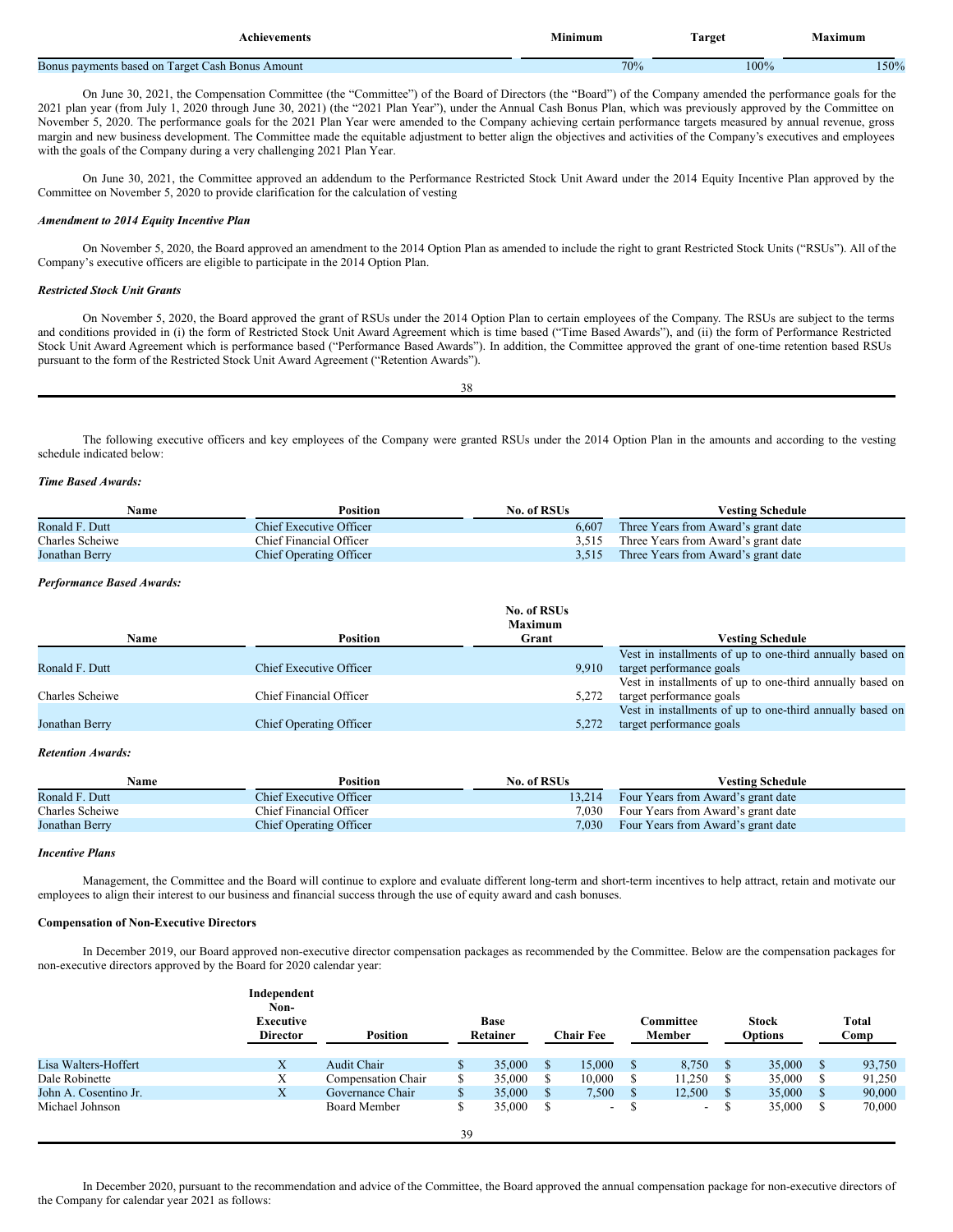|                       | ппаеренаент<br><b>Non-Executive</b><br><b>Director</b> | Position            | <b>Base</b><br>Retainer | <b>Chair Fee</b>         | Committee<br><b>Member</b> | Total<br>Comp |
|-----------------------|--------------------------------------------------------|---------------------|-------------------------|--------------------------|----------------------------|---------------|
| Lisa Walters-Hoffert  | $\Lambda$                                              | Audit Chair         | 50,000                  | 7.500                    | $\overline{\phantom{a}}$   | 57,500        |
| Dale Robinette        | A                                                      | Compensation Chair  | 50,000                  | 5,000                    | $\overline{\phantom{0}}$   | 55,000        |
| John A. Cosentino Jr. | л                                                      | Governance Chair    | 50,000                  | 5,000                    | $\overline{\phantom{0}}$   | 55,000        |
| Michael Johnson       |                                                        | <b>Board Member</b> | 50,000                  | $\overline{\phantom{a}}$ | $\overline{\phantom{a}}$   | 50,000        |

### *Restricted Stock Units*

In addition, our directors are eligible to receive an annual equity grant of RSUs, which terms are determined at the time of grant.

**Independent**

### **Director Compensation**

### **Director Compensation Table**

Below is summary of compensation accrued or paid to our non-executive directors during Fiscal 2021 and Fiscal 2020. Mr. Dutt, our chief executive officer and president, received no compensation for his service as a director and is not included in the table. The compensation Mr. Dutt receives as an employee of the Company is included in the section titled "Executive Compensation."

| Name                          | Year         |              | <b>Fees Earned or</b><br>Paid in<br>Cash<br>$(\$)$ | Stock Awards <sup>(2)</sup> (\$)   |               | Option<br>Awards $^{(3)}$<br>(S)   | <b>All Other</b><br>Compensation<br>(S) |             | Total (\$)        |
|-------------------------------|--------------|--------------|----------------------------------------------------|------------------------------------|---------------|------------------------------------|-----------------------------------------|-------------|-------------------|
| Lisa Walters-Hoffert          | 2021<br>2020 | $\mathbb{S}$ | 58,125<br>29,375                                   | 50,000<br>$\overline{\phantom{a}}$ | $\mathbb{S}$  | $\overline{\phantom{a}}$<br>28,287 | $\sim$<br>$\overline{\phantom{a}}$      | S           | 108,125<br>57,662 |
| Dale Robinette                | 2021<br>2020 | $\mathbb{S}$ | 55,625<br>28,125                                   | 50,000<br>$\overline{\phantom{a}}$ | $\mathbb{S}$  | $\overline{\phantom{0}}$<br>28,287 | $\sim$<br>$\overline{\phantom{a}}$      | $\mathbf S$ | 105,625<br>56,412 |
| John A. Cosentino Jr.         | 2021<br>2020 | \$           | 55,000<br>13,750                                   | 50,000<br>٠                        | <sup>\$</sup> | 23,095                             | $\sim$<br>$\sim$                        | $\mathbf S$ | 105,000<br>36,845 |
| Michael Johnson               | 2021<br>2020 | \$           | 42,500<br>17,500                                   | 50,000<br>٠                        | $\mathbb{S}$  | 28,287                             | $\sim$<br>$\sim$                        | $\mathbf S$ | 92,500<br>45,787  |
| James Gevarges <sup>(1)</sup> | 2020         | \$           | 13,750                                             | $\sim$                             | S             | 28,287                             | $\sim$                                  | \$          | 42,037            |

(1)Mr. Gevarges resigned as our director on May 6, 2020.

(2)Represent the fair value of the RSUs granted using the volume weighted average price of the ten days of trading prior to grant date.

(3)The amounts shown in this column represent the full grant date fair value of the award granted, excluding any as computed in accordance with Financial Accounting Standards Board ("FASB").

40

The following table shows the aggregate number of stock options held by non-employee directors as of June 30, 2021 and June 30, 2020:

| Name                  | Year         | <b>Vested Stock Options</b>       |
|-----------------------|--------------|-----------------------------------|
| Lisa Walters-Hoffert  | 2021<br>2020 | 2,467<br>493                      |
| Dale Robinette        | 2021<br>2020 | 2,467<br>493                      |
| John A. Cosentino Jr. | 2021<br>2020 | 1,740<br>$\overline{\phantom{a}}$ |
| Michael Johnson       | 2021<br>2020 | 10,904<br>8,180                   |
| James Gevarges $(1)$  | 2020         | 6,761                             |

(1) Mr. Gevarges resigned as our director on May 6, 2020.

### <span id="page-24-0"></span>**ITEM 12 - SECURITY OWNERSHIP OF CERTAIN BENEFICIAL OWNERS AND MANAGEMENT AND RELATED STOCKHOLDER MATTERS**

### **BENEFICIAL OWNERSHIP**

### **Security Ownership of Principal Stockholders and Management**

As used in this section, the term beneficial ownership with respect to a security is defined by Rule 13d-3 under the Exchange Act, as consisting of sole or shared voting power (including the power to vote or direct the vote) and/or sole or shared investment power (including the power to dispose of or direct the disposition of) with respect to the security through any contract, arrangement, understanding, relationship or otherwise, subject to community property laws where applicable. As of September 10 , 2021, we had a total of 13,844,642 shares of common stock issued and outstanding.

The following table sets forth, as of September 10, 2021, information concerning the beneficial ownership of shares of our common stock held by our directors, our named executive officers, our directors and executive officers as a group, and each person known by us to be a beneficial owner of more than five percent (5%) of our outstanding common stock. Unless otherwise indicated, the business address of each of our directors, executive officers and beneficial owners of more than five percent (5%) of our outstanding common stock is c/o Flux Power Holdings, Inc., 2685 S. Melrose Drive, Vista, California 92081. Each person has sole voting and investment power with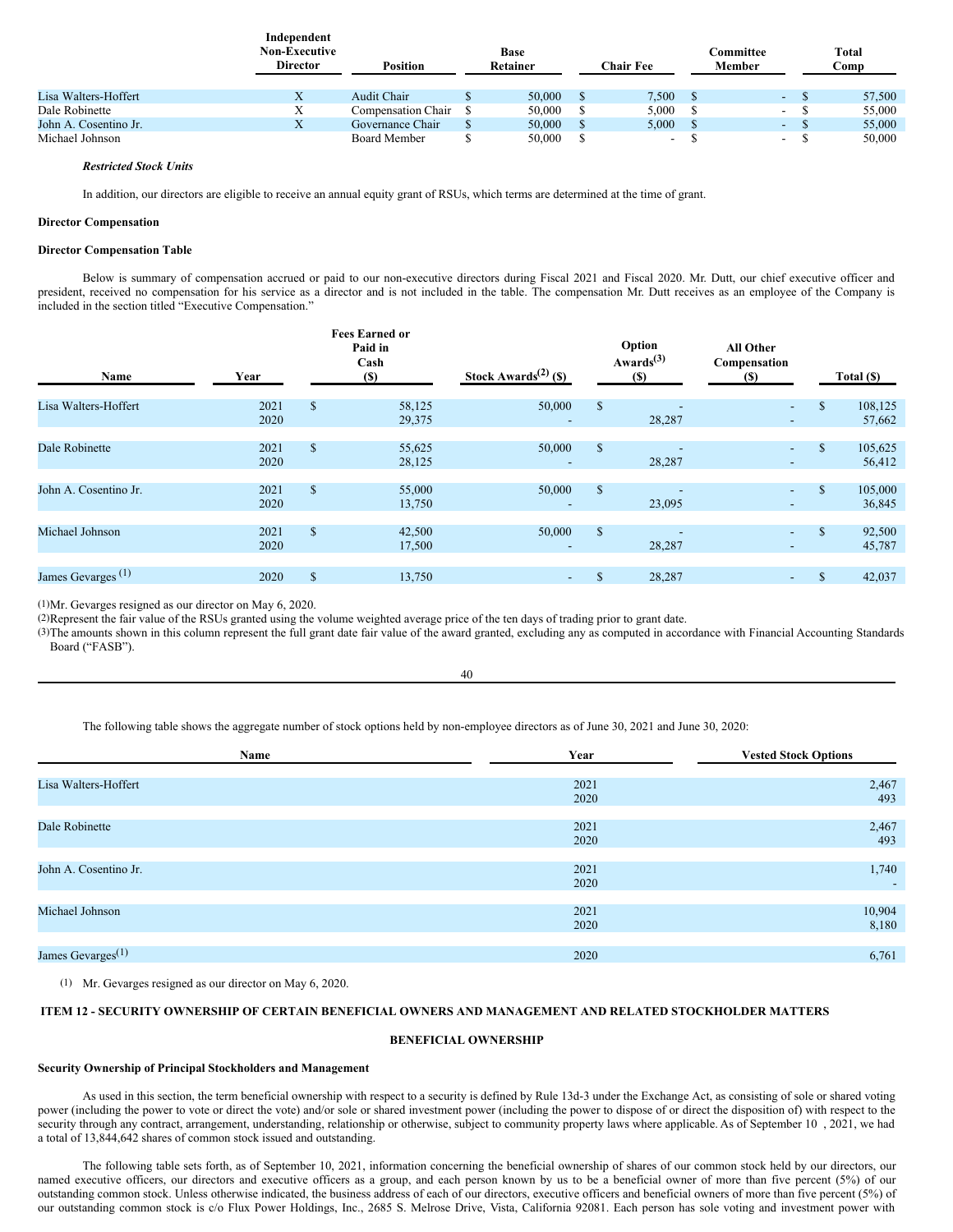respect to the shares of our common stock, except as otherwise indicated. Beneficial ownership consists of a direct interest in the shares of common stock, except as otherwise indicated.

|                                                                           | <b>Shares</b><br><b>Beneficially</b> | $%$ of    |  |  |
|---------------------------------------------------------------------------|--------------------------------------|-----------|--|--|
| Name and Address of Beneficial Owner <sup>(1)</sup>                       | Owned                                | Ownership |  |  |
| <b>Officers and Directors</b>                                             |                                      |           |  |  |
| Michael Johnson, Director                                                 | 4,498,033(2)                         | 32.5%     |  |  |
| Ronald Dutt, Chief Executive Officer, President, and Director             | 237,640(3)                           | 1.7%      |  |  |
| Charles A Scheiwe, Chief Financial Officer and Secretary                  | 32,422(4)                            | $\ast$    |  |  |
| Jonathan A. Berry, Chief Operating Officer                                | 97,308(5)                            | $\ast$    |  |  |
| John A. Cosentino, Director                                               | 65,280(6)                            |           |  |  |
| Lisa Walters-Hoffert, Director                                            | 3,454(7)                             | $\ast$    |  |  |
| Dale Robinette, Director                                                  | 3,454(8)                             |           |  |  |
| All Officers and Directors as a group (7 people)                          | 4,937,591                            | 34.8%     |  |  |
| 5% Stockholders                                                           |                                      |           |  |  |
| Cleveland Capital Management L.L.C.<br>1250 Linda Street, Suite 304       |                                      |           |  |  |
| Rocky River, OH 44116                                                     | 842,529(9)                           | $6.0\%$   |  |  |
| Invesco Ltd.<br>1555 Peachtree Street NE, Suite 1800<br>Atlanta, GA 30309 | 856,486(10)                          | $6.2\%$   |  |  |
|                                                                           |                                      |           |  |  |

\* Represents less than 1% of shares outstanding.

- (1) All addresses above are 2685 S. Melrose Drive, Vista, California 92081, unless otherwise stated. Includes 4,485,954 shares of common stock held by Esenjay Investments, LLC, of which Mr. Johnson is the sole director and beneficial owner, and (ii) 12,079 shares of common stock issuable to Mr. Johnson upon exercise of stock options.
- 
- (3) Includes 21,660 shares of common stock and 215,980 shares of common stock issuable upon exercise of stock options and settlement of vested RSUs.<br>(4) Includes 5,000 shares of common stock and 27.422 shares of common sto Includes 5,000 shares of common stock and 27,422 shares of common stock issuable upon exercise of stock options and settlement of vested RSUs.
- (5) Includes 1,875 shares of common stock and 95,433 shares of common stock issuable upon exercise of stock options and settlement of vested RSUs.
- (6) Includes 62,670 shares of common stock and 2,610 shares of common stock issuable upon exercise of stock options.
- (7) Includes 3,454 shares of common stock issuable upon exercise of stock options.
- 
- (8) Includes 3,454 shares of common stock issuable upon exercise of stock options.<br>(9) Based on Amendment No. 4 to Schedule 13G filed jointly by Cleveland, Wade I Based on Amendment No. 4 to Schedule 13G filed jointly by Cleveland, Wade Massad and Cleveland Capital Management, L.L.C. with the SEC on February 16, 2021. Reflects 842,529 shares of common stock beneficially owned by certain private funds managed by Cleveland Capital Management, L.L.C., or by its principals.
- (10) Based on Schedule 13G filed by Invesco Ltd. on February 16, 2021, Invesco Capital Management LLC is a subsidiary of Invesco Ltd. and it advises the Invesco WilderHill Clean Energy ETF which owns the common stock. However, no one individual has greater than 5% economic ownership. The stockholders of the fund have the right to receive or the power to direct the receipt of dividends and proceeds from the sale of securities.

\* Represents less than 1% of shares outstanding.

41

### <span id="page-25-0"></span>**ITEM 13 - CERTAIN RELATIONSHIPS AND RELATED TRANSACTIONS AND DIRECTOR INDEPENDENCE**

### **CERTAIN RELATIONSHIPS AND RELATED TRANSACTIONS**

The following includes a summary of certain relationships and transactions, including transactions since July 1, 2019 to June 30, 2021 and any currently proposed transactions, to which we were or are to be a participant, in which (1) the amount involved exceeded or will exceed the lesser of (i) \$120,000 or (ii) one percent (1%) of the average of our total assets for the last two completed fiscal years, and (2) any of our directors, executive officers or holders of more than five percent (5%) of our capital stock, or any affiliate or member of the immediate family of the foregoing persons, had or will have a direct or indirect material interest other than compensation and other arrangements that are described under the section titled "Executive Compensation."

Pursuant to the Audit Committee's written charter, our Audit Committee has the responsibility to review, approve and oversee transactions between the Company and any related person (as defined in Item 404 of Regulation S-K) and any potential conflict of interest situations on an ongoing basis, in accordance with our policies and procedures, and to develop policies and procedures for the Audit Committee's approval of related party transactions.

#### *2020 Private Placement*

From April 2020 to July 2020, pursuant to private placement offerings, we sold and issued an aggregate of 1,141,250 shares of common stock, at \$4.00 per share, for an aggregate purchase price of \$4,565,000 in cash to twenty-seven (27) accredited investors. Esenjay, our major stockholder and an entity controlled by our director, Mr. Johnson, participated in the offering in the amount of \$300,000. In addition, Mr. Cosentino, one of our directors, also participated in the offering in the amount of \$250,000.

### *Credit Facility Agreement*

On March 22, 2018, we entered into a credit facility agreement with Esenjay with a maximum borrowing amount of \$5,000,000 (the "Original Credit Facility Agreement"). The Original Credit Facility Agreement and secured notes issued (the "LOC Notes") to the lenders (the "Lenders") in connection with the credit facility was subsequently amended and restated multiple times to allow for, among other things, an increase in the maximum principal amount available under line of credit ("LOC") to \$12,000,000, additional lenders (including Cleveland Capital, L.P., or Cleveland) and extensions of the maturity date to September 30, 2021. Advances and obligations under the LOC were secured by a security interest in collateral of the Company. As an inducement to the Lenders for entering into amended notes, on December 31, 2019, we granted the Lenders the right to convert, in whole or in parts, all of the outstanding principal amount and accrued and unpaid interest into shares of common stock, \$0.001 par value, at the conversion price equal to the purchase price at the next financing of at least \$1,000,000 on or after December 31, 2019. As of June 30, 2019, there was \$6,405,00 outstanding under the LOC consisting of advances of \$2,405,000 by Esenjay, \$2,000,000 by Cleveland, and the balance of \$2,000,000 by other Lenders.

In connection with our private placement of up to 2,000,000 shares of our common stock, par value \$0.001 to accredited investors for an aggregate amount of up to approximately \$8,000,000, or \$4.00 per share of common stock (the "Offering"), we completed an initial closing of the Offering on June 30, 2020. As a result of the initial closing of the Offering, the conversion price under their respective LOC Notes became fixed at \$4.00 per share, which was the price per share of common stock sold under the Offering. On June 30, 2020, Esenjay converted \$4,400,000 of its LOC Note, which consisted of principal plus accrued interest, into 1,100,000 shares of common stock at \$4.00 per share ("Conversion"). On June 26, 2020, Esenjay partially assigned \$1,350,000 of its LOC Note to certain creditors of Esenjay as settlement of obligations owed by Esenjay to such creditors. As of June 30, 2020, there was approximately \$5,290,000 in principal outstanding under the LOC, consisting of advances of \$984,000 by Esenjay, \$1,720,000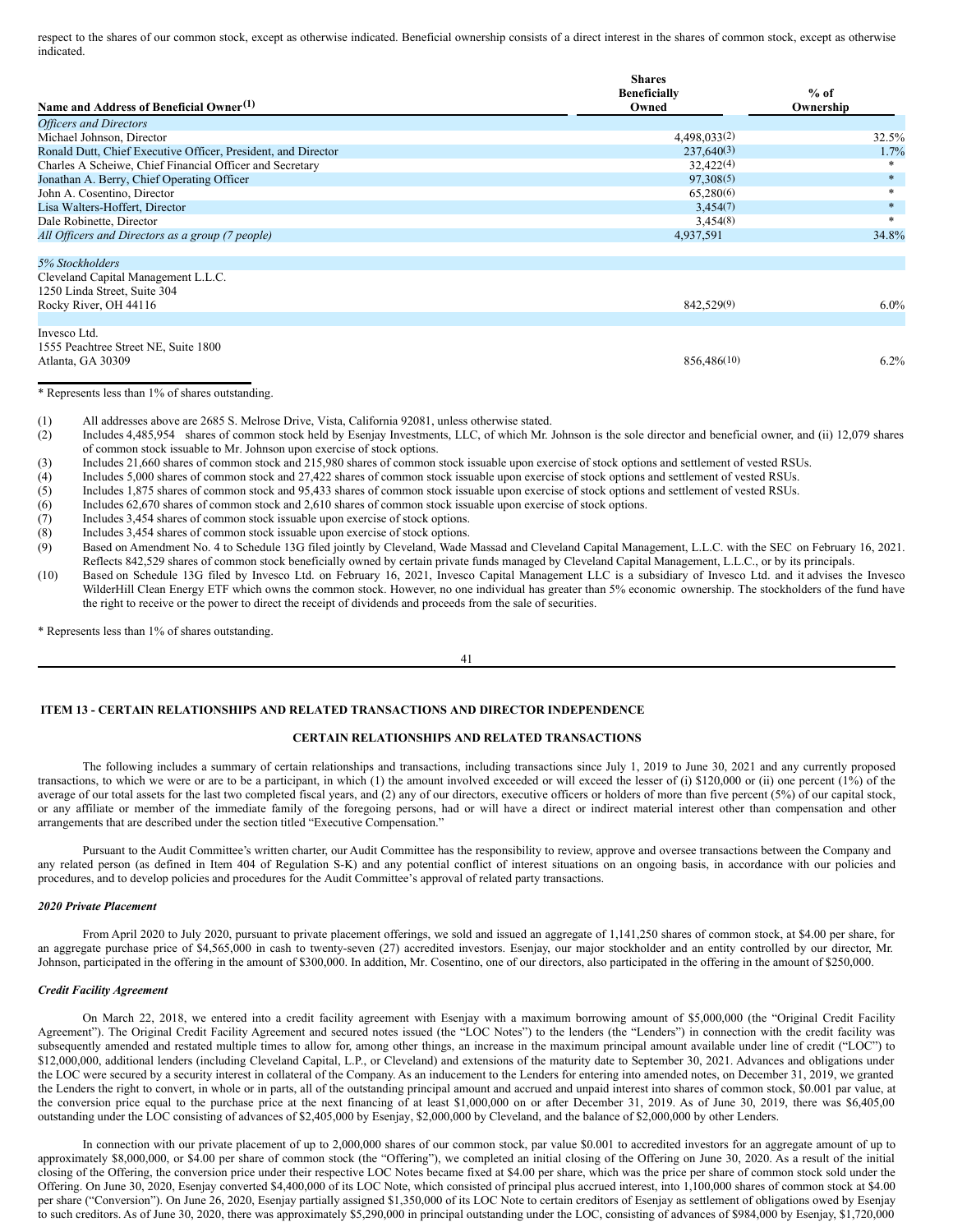by Cleveland, and \$2,586,000 by other Lenders. In August 2020, we made a payment of \$1,000,000 to some of our lenders, including \$600,000 to Esenjay, as partial repayment of outstanding principal under the LOC Notes.

On August 31, 2020, we entered into a certain Third Amended and Restated Credit Facility Agreement ("Third Amended and Restated Credit Facility Agreement") to (i) extend the maturity date from December 31, 2020 to September 30, 2021, and (ii) to include outstanding obligations for an aggregate amount of approximately \$564,000, consisting of \$500,000 in principal and approximately \$64,000 in accrued interest, under the Esenjay Note, into the LOC ("Notes Consolidation"). As of August 31, 2020, after the Notes Consolidation there was approximately \$4,396,000 in principal outstanding.

42

In November 2020 and January 2021, six (6) note holders holding an aggregate of approximately \$3,749,000 in principal and accrued interest outstanding under the LOC elected to convert their Notes into 937,317 shares of common stock, which included conversion of approximately \$1,824,000 into 456,074 shares of common stock by Cleveland. As of March 1, 2021, there was approximately \$884,000 in principal outstanding under Esenjay's LOC Note, and \$11,116,000 available for draw under the LOC. The Esenjay's LOC Note had an interest rate of 15% per annum and a maturity date of September 30, 2021.

To secure the obligations under the LOC Notes, we entered into an Amended and Restated Security Agreement dated March 28, 2019 with the Lenders (the "Amended Security Agreement"). The Amended Security Agreement amended and restated the Guaranty and Security Agreement dated March 22, 2018, by and between the Company and Esenjay, to among other things, amend such agreement to include Cleveland and the other Lenders as additional secured parties to the Amended Security Agreement and appoint Esenjay as collateral agent.

On June 10, 2021, the Third Amended and Restated Credit Facility Agreement and the related Second Amended and Restated Security Agreement dated August 31, 2020 by and among the Company and the Lenders (the "Security Agreement") were terminated.

### *Cleveland Loan*

On July 3, 2019, we entered into a loan agreement with Cleveland for \$1,000,000 (the "Cleveland Loan"). In connection with the Cleveland Loan, on July 3, 2019, we issued Cleveland an unsecured short-term promissory note in the amount of \$1,000,000, bearing an interest rate of 15% (the "Unsecured Promissory Note"). In connection with the Cleveland Loan, we issued Cleveland a three-year warrant (the "Cleveland Warrant") to purchase common stock in a number equal to 0.5% of the number of shares of common stock outstanding after giving effect to the total number of shares of common stock to be sold in a contemplated public offering and with an exercise price equal to the per share public offering price.

On September 1, 2019, we entered into the First Amendment to the Unsecured Promissory Note pursuant to which the maturity date of the Unsecured Promissory Note was modified from September 1, 2019 to December 1, 2019 (the "First Amendment"). In connection with the First Amendment, we replaced the Cleveland Warrant with the Amended and Restated Warrant Certificate (the "Amended Warrant"). The Amended Warrant increased the warrant coverage from 0.5% to 1% of the number of shares of common stock outstanding after giving effect to the total number of shares of common stock sold in the next private or public offering. In addition, the exercise price was also changed to equal the per share price of common stock sold in such offering.

Subsequent to December 2019, we entered into seven (7) amendments pursuant to which the maturity date was extended from time to time (with the final amendment reflecting a maturity date of August 31, 2020), and all accrued and unpaid interest as of the time of the respective amendment was capitalized to the principal amount. As of June 30, 2020, there was \$1,157,000 in principal outstanding under the Cleveland Note. On August 19, 2020, we paid Cleveland the entire remaining principal balance due under the Cleveland Loan, together with all accrued interest payable as of August 19, 2020, in an aggregate amount of approximately \$978,000.

### *Esenjay Loan*

On March 9, 2020, we entered into a convertible promissory note with Esenjay ("Original Esenjay Note") pursuant to which Esenjay provided a loan in the principal amount of \$750,000, bearing an interest rate of 15% per annum (the "Esenjay Loan"). On June 2, 2020, the Original Esenjay Note was amended and restated to (i) extend the maturity date from June 30, 2020 to September 30, 2020, and (ii) to increase the principal amount outstanding under the Esenjay Note from \$750,000 to \$1,400,000 (the "Esenjay Note"). The outstanding obligations under the Esenjay Note were convertible into shares of common stock at the cash price per share of the equity securities paid by purchasers in the offering at any time upon consummation of an offering of equity securities of at least \$1,000,000 before the maturity date.

On June 30, 2020, in connection with the completion of our initial closing of the Offering, the principal amount outstanding under the Esenjay Note became convertible into shares of common stock at \$4.00 per share, which was the cash price per share of the Offering. On June 26, 2020 and July 22, 2020, Esenjay assigned an aggregate of \$900,000 of the Esenjay Note ("Esenjay Assignment") to three (3) accredited investors, which were converted into an aggregate of 225,000 shares of common stock at \$4.00 per share. On August 31, 2020, the outstanding obligations under the Esenjay Note of approximately \$564,000, consisting of \$500,000 in principal and approximately \$64,000 in accrued interest, was consolidated into the LOC. See Credit Facility Agreement above*.*

| I<br>I<br>×<br>۰, |
|-------------------|
|-------------------|

### <span id="page-26-0"></span>**ITEM 14 - PRINCIPAL ACCOUNTANT FEES AND SERVICES**

### **Independent Auditor**

For the years ended June 30, 2021 and 2020, the Company's independent public accounting firm was Baker Tilly US, LLP (formerly Squar Milner LLP, which, effective as of November 1, 2020, merged with Baker Tilly US, LLP).

### **Fees Paid to Principal Independent Registered Public Accounting Firm**

The aggregate fees billed by our Independent Registered Public Accounting Firm, for the years ended June 30, 2021 and 2020 are as follows:

|                       | 2021                     |    | 2020    |
|-----------------------|--------------------------|----|---------|
| Audit fees $(1)$      | 107,000                  | кĐ | 212,000 |
| Audit related fees(2) | 103,000                  |    |         |
| Tax fees $(3)$        | $\overline{\phantom{a}}$ |    |         |
| All other fees $(4)$  | -                        |    |         |
| Total                 | 210,000                  |    | 212,000 |

(1) Audit fees represent fees for professional services provided in connection with the audit of our annual financial statements and the review of our quarterly financial statements and those services normally provided in connection with statutory or regulatory filings or engagements including comfort letters, consents and other services related to SEC matters. This information is presented as of the latest practicable date for this annual report.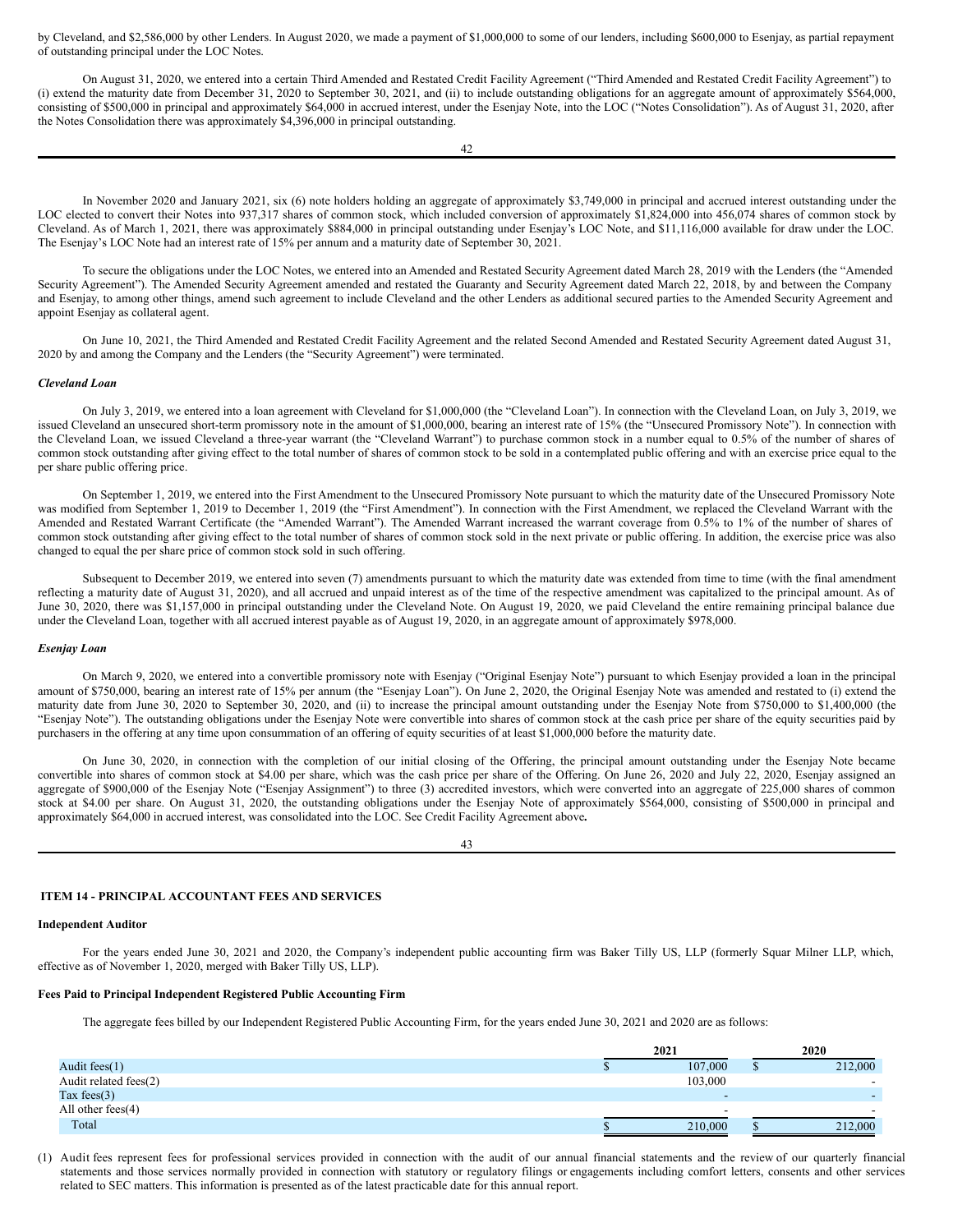- (2) Audit-related fees represent fees for assurance and related services that are reasonably related to the performance of the audit or review of our financial statements and not reported above under "Audit Fees." No such fees were incurred during the fiscal years ended June 30, 2021 or 2020.
- (3) Baker Tilly US, LLP did not provide us with tax compliance, tax advice or tax planning services.
- (4) All other fees include fees billed by our independent auditors for products or services other than as described in the immediately preceding three categories. No such fees were incurred during the fiscal years ended June 30, 2021 or 2020.

#### Policy on Audit Committee Pre-Approval of Audit and Permissible Non-Audit Services of Independent Registered Public Accounting Firm

Our audit committee's policy is to pre-approve all audit and permissible non-audit services provided by our independent registered public accounting firm, the scope of services provided by our independent registered public accounting firm and the fees for the services to be performed. These services may include audit services, audit-related services, tax services and other services. Pre-approval is detailed as to the particular service or category of services and is generally subject to a specific budget.

Our independent registered public accounting firm and management are required to periodically report to the audit committee regarding the extent of services provided by our independent registered public accounting firm in accordance with this preapproval, and the fees for the services performed to date.

<span id="page-27-0"></span>All of the services relating to the fees described in the table above were approved by our audit committee.

| 44           |
|--------------|
|              |
| A DT IV<br>. |

### <span id="page-27-1"></span>**ITEM 15 - EXHIBITS AND FINANCIAL STATEMENT SCHEDULES**

### **(a) Financial Statements and Financial Statement Schedules.**

The following financial statements of Flux Power Holdings, Inc., and Report of Baker Tilly US, LLP, independent registered public accounting firm, are included in this report:

**Page**

|                                                                                             | $\frac{1}{2}$ |
|---------------------------------------------------------------------------------------------|---------------|
|                                                                                             |               |
| Report of Independent Registered Public Accounting Firm – Baker Tilly US, LLP               | $F-$          |
| Consolidated Balance Sheets as of June 30, 2021 and 2020                                    | $F-2$         |
| Consolidated Statements of Operations for the Years Ended June 30, 2021 and 2020            | $F-3$         |
| Consolidated Statements of Stockholders' Deficit for the Years Ended June 30, 2021 and 2020 | $F-4$         |
| Consolidated Statements of Cash Flows for the Years Ended June 30, 2021 and 2020            | $F-5$         |
| Notes to the Consolidated Financial Statements                                              | F-6           |
|                                                                                             |               |

Financial Statement Schedules: All schedules have been omitted because the required information is included in the financial statements or notes thereto or because they are not required.

#### **(b) Exhibits:**

The following exhibits are filed as part of this Report

| Exhibit |                                                                                                                                                             |
|---------|-------------------------------------------------------------------------------------------------------------------------------------------------------------|
| No.     | Description                                                                                                                                                 |
|         |                                                                                                                                                             |
| 2.1     | Securities Exchange Agreement dated May 18, 2012. Incorporated by reference to Exhibit 2.1 on Form 8-K filed with the SEC on May 24, 2012.                  |
| 2.2     | Amendment No. 1 to the Securities Exchange Agreement dated June 13, 2012. Incorporated by reference to Exhibit 2.2 on Form 8-K filed with the SEC on June   |
|         | 18, 2012.                                                                                                                                                   |
| 3.1     | Restated Articles of Incorporation. Incorporated by reference to Exhibit 3.1 on Form 8-K filed with the SEC on February 19, 2015.                           |
| 3.2     | Amended and Restated Bylaws of Flux Power Holdings, Inc. Incorporated by reference to Exhibit 3.1 on Form 8-K filed with the SEC on May 31, 2012.           |
| 3.3     | Certificate of Amendment to Articles of Incorporation. Incorporated by reference to Exhibit 3.1 on Form 8-K filed with the SEC on August 18, 2017.          |
| 3.4     | Certificate of Change. Incorporated by reference to Exhibit 3.1 on Form 8-K filed with the SEC on July 12, 2019.                                            |
| 4(vi)   | Description of Securities. Incorporated by reference to Exhibit 4(vi) on Form 10-K filed with the SEC on September 28, 2020.                                |
| 4.1     | Form of Warrant. Incorporated by reference to Exhibit 4.1 on Form 8-K filed with the SEC on September 23, 2021.                                             |
| 10.1#   | Form of Indemnification Agreement. Incorporated by reference to Exhibit 10.1 on Form 8-K filed with the SEC on April 9, 2019.                               |
| 10.2    | Lease Agreement dated April 25, 2019. Incorporated by reference to Exhibit 10.1 on Form 8-K filed with the SEC on April 30, 2019.                           |
| 10.3    | Amended and Restated Warrant Certificate (Cleveland) dated July 3, 2019. Incorporated by reference to Exhibit 10.2 on Form 8-K filed with the SEC on        |
|         | September 6, 2019.                                                                                                                                          |
| 10.4    | First Amendment to Standard Industrial/Commercial Multi Tenant Lease with Accutek dated March 1, 2020. Incorporated by reference to Exhibit 10.1 on Form 8- |
|         | K filed with the SEC on March 5, 2020.                                                                                                                      |
| 10.5    | Form of Representative Warrant. Incorporated by reference to Exhibit 10.1 on Form 10-Q filed with the SEC on November 12, 2020.                             |
| 10.6#   | Flux Power Holdings, Inc. 2010 Stock Plan: Form of Stock Option Agreement. Incorporated by reference to Exhibit 10.6 on Form 8-K filed with the SEC on June |
|         | 18.2012.                                                                                                                                                    |
| 10.7#   | 2014 Equity Incentive Plan. Incorporated by reference to Exhibit 10.23 on Form 10-O filed with the SEC on May 15, 2015.                                     |
| 10.8#   | Amendment to the Flux Power Holdings Inc. 2014 Equity Incentive Plan. Incorporated by reference to Exhibit 10.20 on Form 10-K filed with the SEC on         |
|         | September 27, 2018.                                                                                                                                         |
| 10.9#   | Amendment No. 2 to the Flux Power Holdings Inc. 2014 Equity Incentive Plan Incorporated by reference to Exhibit 10.1 on Form 8-K filed with the SEC on      |
|         | November 9, 2020.                                                                                                                                           |
| 10.10#  | Form of Restricted Stock Unit Award Agreement. Incorporated by reference to Exhibit 10.2 on Form 8-K filed with the SEC on November 9, 2020.                |
|         |                                                                                                                                                             |
|         | 45                                                                                                                                                          |

10.12# Annual Cash Bonus Plan. [Incorporated](https://www.sec.gov/Archives/edgar/data/1083743/000149315220020810/ex10-4.htm) by reference to Exhibit 10.4 on Form 8-K filed with the SEC on November 9, 2020.

10.15 Sales Agreement with H.C. Wainwright & Co., LLC. [Incorporated](https://www.sec.gov/Archives/edgar/data/1083743/000149315220023977/ex10-1.htm) by reference to Exhibit 10.1 on Form 8-K filed with the SEC on December 21, 2020.

<sup>10.11#</sup> Form of Performance Restricted Stock Unit Award Agreement. [Incorporated](https://www.sec.gov/Archives/edgar/data/1083743/000149315220020810/ex10-3.htm) by reference to Exhibit 10.3 on Form 8-K filed with the SEC on November 9, 2020.

<sup>10.13</sup> Loan and Security Agreement with Silicon Valley Bank. [Incorporated](https://www.sec.gov/Archives/edgar/data/1083743/000149315220020954/ex10-1.htm) by reference to Exhibit 10.1 on Form 8-K filed with the SEC on November 12, 2020.

<sup>10.14</sup> Intellectual Property Security Agreement. [Incorporated](https://www.sec.gov/Archives/edgar/data/1083743/000149315220020954/ex10-2.htm) by reference to Exhibit 10.2 on Form 8-K filed with the SEC on November 12, 2020.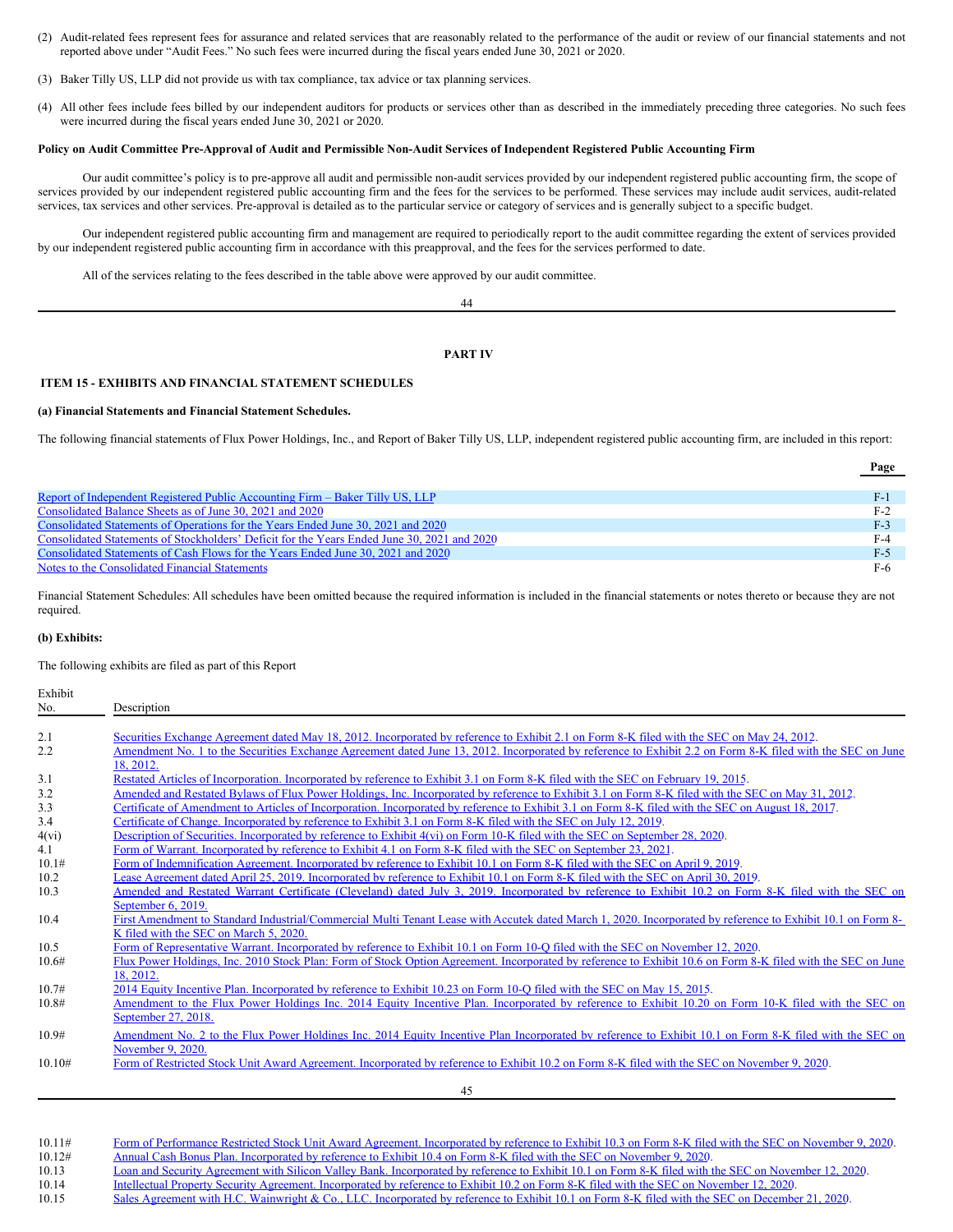| 10.16#      | Amended and Restated Employment Agreement by and between Flux Power Holdings, Inc. and Ronald F. Dutt. Incorporated by reference to Exhibit 10.1 on        |
|-------------|------------------------------------------------------------------------------------------------------------------------------------------------------------|
|             | Form 8-K filed with the SEC on February 17, 2021.                                                                                                          |
| 10.17#      | Employment Agreement by and between Flux Power Holdings, Inc. and Charles A. Scheiwe. Incorporated by reference to Exhibit 10.2 on Form 8-K filed with the |
|             | SEC on February 17, 2021.                                                                                                                                  |
| 10.18#      | Employment Agreement by and between Flux Power, Inc. and Jonathan Berry. Incorporated by reference to Exhibit 10.3 on Form 8-K filed with the SEC on       |
|             | February 17, 2021.                                                                                                                                         |
| 10.19#      | 2021 Equity Incentive Plan. Incorporated by reference to Exhibit 10.1 on Form 8-K filed with the SEC on May 4, 2021.                                       |
| 10.20#      | Form of Restricted Stock Unit Award Agreement – Non-Executive Director. Incorporated by reference to Exhibit 10.2 on Form 8-K filed with the SEC on May 4, |
|             | 2021.                                                                                                                                                      |
| 10.21       | Form of Securities Purchase Agreement. Incorporated by reference to Exhibit 10.1 on Form 8-K filed with the SEC on September 23, 2021.                     |
| 14.1        | Code of Business Conduct and Ethics. Incorporated by reference to Exhibit 99.4 on Form 8-K filed with the SEC on July 2, 2019.                             |
| 21.1        | Subsidiaries. Incorporated by reference to Exhibit 21.1 on Form 8-K filed with the SEC on June 18, 2012                                                    |
| $23.1*$     | Consent of Independent Registered Public Accounting Firm                                                                                                   |
| 31.1*       | Certifications of the Chief Executive Officer under Section 302 of the Sarbanes-Oxley Act.                                                                 |
| $31.2*$     | Certifications of the Chief Financial Officer under Section 302 of the Sarbanes-Oxley Act.                                                                 |
| $32.1*$     | Certifications of the Chief Executive Officer under Section 906 of the Sarbanes-Oxley Act.                                                                 |
| $32.2*$     | Certifications of the Chief Financial Officer under Section 906 of the Sarbanes-Oxley Act.                                                                 |
| $101.$ INS* | XBRL Instance Document*                                                                                                                                    |
| 101.SCH*    | XBRL Taxonomy Extension Schema                                                                                                                             |
| $101.CAL*$  | XBRL Taxonomy Extension Calculation Linkbase                                                                                                               |
| 101.DEF*    | XBRL Taxonomy Extension Definition Linkbase                                                                                                                |
| $101.LAB*$  | XBRL Taxonomy Extension Label Linkbase                                                                                                                     |
| 101.PRE*    | <b>XBRL Taxonomy Extension Presentation Linkbase</b>                                                                                                       |
|             |                                                                                                                                                            |

\* Filed herewith.

# Indicates management contract or compensatory plan or arrangement.

### <span id="page-28-0"></span>**ITEM 16 – FORM 10-K SUMMARY**

None**.**

46

### <span id="page-28-1"></span>**SIGNATURES**

Pursuant to the requirements of Section 13 or 15(d) of the Securities and Exchange Act of 1934, the registrant has duly caused this report to be signed on its behalf by the undersigned, thereunto duly authorized.

Flux Power Holdings, Inc.

Dated: September 27, 2021 By: */s/ Ronald F. Dutt* 

Ronald F. Dutt Chief Executive Officer *(Principal Executive Of icer)*

By: */s/ Charles A. Scheiwe* Charles A. Scheiwe Chief Financial Officer (*Principal Financial Of icer)*

Pursuant to the requirements of the Securities Exchange Act of 1934, this report has been signed below by the following persons on behalf of the registrant and in the capacities and on the dates indicated.

| <b>Signature</b>                                     | <b>Title</b>                                                                                  | Date               |
|------------------------------------------------------|-----------------------------------------------------------------------------------------------|--------------------|
| /s/ Ronald F. Dutt<br>Ronald F. Dutt                 | Director, Chief Executive Officer,<br>President and Director<br>(Principal Executive Officer) | September 27, 2021 |
| /s/ Charles A. Scheiwe<br>Charles A. Scheiwe         | Chief Financial Officer<br>(Principal Financial Officer)                                      | September 27, 2021 |
| /s/ Michael Johnson<br>Michael Johnson               | Director                                                                                      | September 27, 2021 |
| /s/ John A. Cosentino, Jr.<br>John A. Cosentino, Jr. | Director                                                                                      | September 27, 2021 |
| /s/ Lisa Walters-Hoffert<br>Lisa Walters-Hoffert     | Director                                                                                      | September 27, 2021 |
| /s/ Dale Robinette<br>Dale Robinette                 | Director                                                                                      | September 27, 2021 |
|                                                      | 47                                                                                            |                    |

### <span id="page-28-2"></span>**REPORT OF INDEPENDENT REGISTERED PUBLIC ACCOUNTING FIRM**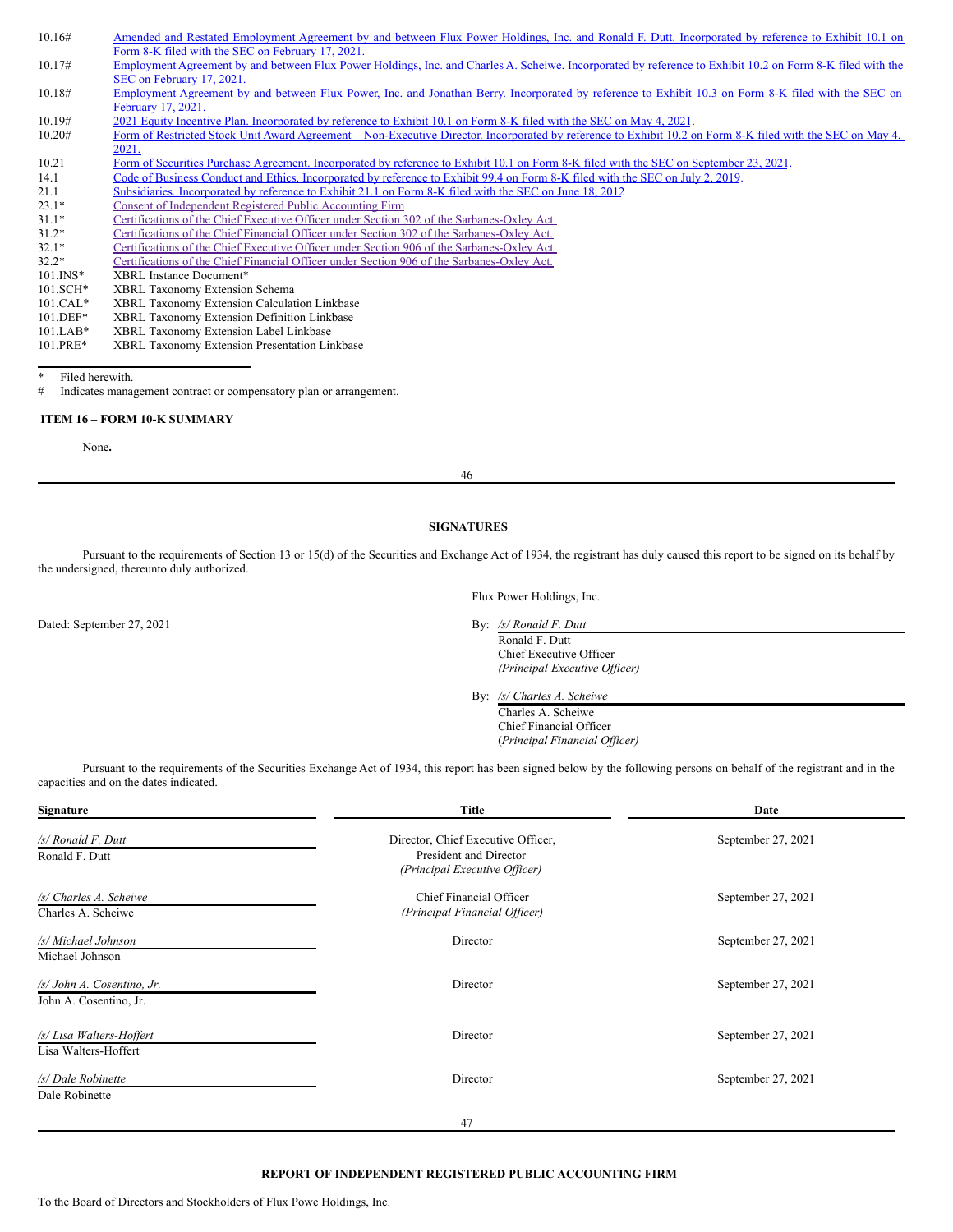#### **Opinion on the Financial Statements**

We have audited the accompanying consolidated balance sheets of Flux Power Holdings, Inc. and its subsidiary (the Company) as of June 30, 2021 and 2020, the related consolidated statements of operations, changes in stockholders' equity, and cash flows for the years then ended, and the related notes to the consolidated financial statements (collectively, the financial statements). In our opinion, the financial statements present fairly, in all material respects, the financial position of the Company as of June 30, 2021 and 2020, and the results of its operations and its cash flows for the years then ended, in conformity with accounting principles generally accepted in the United States of America.

### **Basis for Opinion**

These financial statements are the responsibility of the Company's management. Our responsibility is to express an opinion on the Company's financial statements based on our audits. We are a public accounting firm registered with the Public Company Accounting Oversight Board (United States) (PCAOB) and are required to be independent with respect to the Company in accordance with the U.S. federal securities laws and the applicable rules and regulations of the Securities and Exchange Commission and the PCAOB.

We conducted our audits in accordance with the standards of the PCAOB. Those standards require that we plan and perform the audit to obtain reasonable assurance about whether the financial statements are free of material misstatement, whether due to error or fraud. The Company is not required to have, nor were we engaged to perform, an audit of its internal control over financial reporting. As part of our audits we are required to obtain an understanding of internal control over financial reporting but not for the purpose of expressing an opinion on the effectiveness of the Company's internal control over financial reporting. Accordingly, we express no such opinion.

Our audits included performing procedures to assess the risks of material misstatement of the financial statements, whether due to error or fraud, and performing procedures that respond to those risks. Such procedures included examining, on a test basis, evidence regarding the amounts and disclosures in the financial statements. Our audits also included evaluating the accounting principles used and significant estimates made by management, as well as evaluating the overall presentation of the financial statements. We believe that our audits provide a reasonable basis for our opinion.

### **Critical Audit Matters**

Critical audit matters are matters arising from the current period audit of the financial statements that were communicated or required to be communicated to the audit committee and that: (1) relate to accounts or disclosures that are material to the financial statements and (2) involved our especially challenging, subjective, or complex judgements. We determined that there are no critical audit matters.

### **BAKER TILLY US, LLP**

*/s/ BAKER TILLY US, LLP*

We have served as the Company's auditor since 2012.

San Diego, California September 27, 2021

F-1

### <span id="page-29-0"></span>**FLUX POWER HOLDINGS, INC. CONSOLIDATED BALANCE SHEETS**

|                                                       | <b>June 30,</b><br>2021 |    | <b>June 30,</b><br>2020 |
|-------------------------------------------------------|-------------------------|----|-------------------------|
| <b>ASSETS</b>                                         |                         |    |                         |
| Current assets:                                       |                         |    |                         |
| Cash                                                  | \$<br>4,713,000         | \$ | 726,000                 |
| Accounts receivable                                   | 6,097,000               |    | 3,069,000               |
| Inventories                                           | 10,513,000              |    | 5,256,000               |
| Other current assets                                  | 417,000                 |    | 787,000                 |
| Total current assets                                  | 21,740,000              |    | 9,838,000               |
|                                                       |                         |    |                         |
| Right of use asset                                    | 3,035,000               |    | 3,435,000               |
| Other assets                                          | 131,000                 |    | 174,000                 |
| Property, plant and equipment, net                    | 1,356,000               |    | 528,000                 |
|                                                       |                         |    |                         |
| Total assets                                          | 26,262,000              |    | 13,975,000              |
|                                                       |                         |    |                         |
| <b>LIABILITIES AND STOCKHOLDERS' EQUITY (DEFICIT)</b> |                         |    |                         |

| Current liabilities:                     |          |                          |               |            |
|------------------------------------------|----------|--------------------------|---------------|------------|
| Accounts payable                         | <b>S</b> | 7,175,000                | <sup>\$</sup> | 4,648,000  |
| Accrued expenses                         |          | 2,583,000                |               | 1,400,000  |
| Deferred revenue                         |          | 24,000                   |               | 4,000      |
| Customer deposits                        |          | 171,000                  |               | 1,563,000  |
| Due to factor                            |          | $\overline{\phantom{a}}$ |               | 469,000    |
| Short-term loans – related party         |          | $\overline{\phantom{a}}$ |               | 2,057,000  |
|                                          |          | $\overline{\phantom{a}}$ |               | 5,290,000  |
| Line of credit - related party           |          |                          |               |            |
| Financing lease payable, current portion |          | $\overline{\phantom{a}}$ |               | 28,000     |
| Office lease payable, current portion    |          | 435,000                  |               | 288,000    |
| Accrued interest                         |          | 2,000                    |               | 50,000     |
| Total current liabilities                |          | 10,390,000               |               | 15,797,000 |
|                                          |          |                          |               |            |

Paycheck Protection Program loan payable  $1,297,000$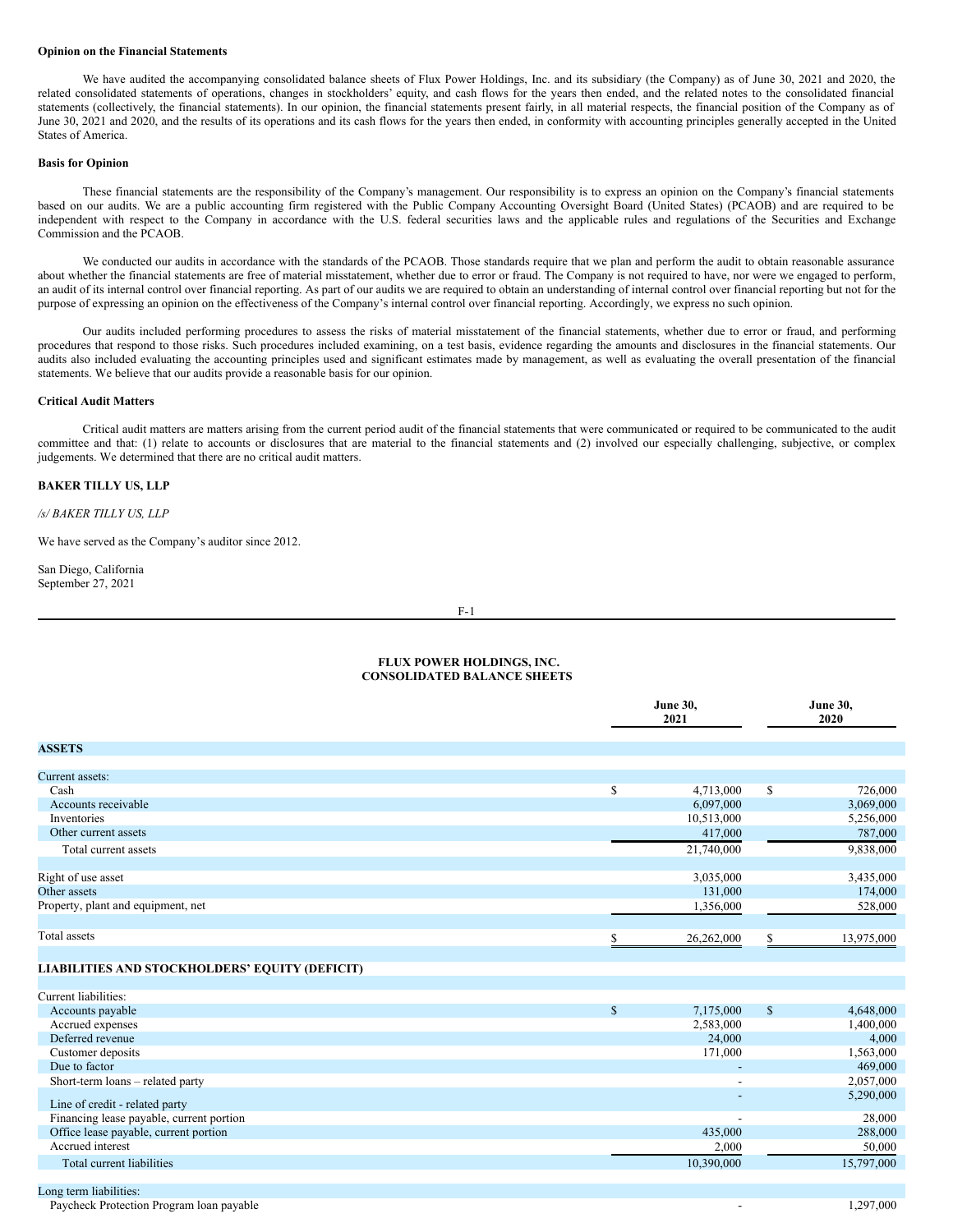| Office lease payable, less current portion                                                                | 2,866,000    | 3,301,000      |
|-----------------------------------------------------------------------------------------------------------|--------------|----------------|
|                                                                                                           |              |                |
| <b>Total liabilities</b>                                                                                  | 13,256,000   | 20,395,000     |
|                                                                                                           |              |                |
| Stockholders' equity (deficit):                                                                           |              |                |
| Preferred stock, \$0.001 par value; 500,000 shares authorized; none issued and outstanding                |              |                |
| Common stock, \$0.001 par value; 30,000,000 shares authorized; 13,652,164 and 7,420,487 shares issued and |              |                |
| outstanding at June 30, 2021 and June 30, 2020, respectively                                              | 14,000       | 7.000          |
| Additional paid-in capital                                                                                | 79,197,000   | 46,985,000     |
| Accumulated deficit                                                                                       | (66,205,000) | (53, 412, 000) |
| Total stockholders' equity (deficit)                                                                      | 13,006,000   | (6,420,000)    |
| Total liabilities and stockholders' equity (deficit)                                                      | 26,262,000   | 13,975,000     |

**The accompanying notes are an integral part of these consolidated financial statements.**

F-2

## <span id="page-30-0"></span>**FLUX POWER HOLDINGS, INC. CONSOLIDATED STATEMENTS OF OPERATIONS**

|                                                                          | <b>Years ended</b><br><b>June 30,</b> |               |                |  |  |
|--------------------------------------------------------------------------|---------------------------------------|---------------|----------------|--|--|
|                                                                          | 2021                                  |               | 2020           |  |  |
| Revenues                                                                 | 26,257,000                            | <sup>\$</sup> | 16,842,000     |  |  |
| Cost of sales                                                            | 20,467,000                            |               | 14,656,000     |  |  |
| Gross profit                                                             | 5,790,000                             |               | 2,186,000      |  |  |
| Operating expenses:                                                      |                                       |               |                |  |  |
| Selling and administrative                                               | 12,599,000                            |               | 9,761,000      |  |  |
| Research and development                                                 | 6,669,000                             |               | 4,973,000      |  |  |
| Total operating expenses                                                 | 19,268,000                            |               | 14,734,000     |  |  |
| Operating loss                                                           | (13, 478, 000)                        |               | (12,548,000)   |  |  |
| Other income (expense):                                                  |                                       |               |                |  |  |
| Other income                                                             | 1,307,000                             |               |                |  |  |
| Interest expense                                                         | (622,000)                             |               | (1,788,000)    |  |  |
| Net loss                                                                 | (12,793,000)                          |               | (14, 336, 000) |  |  |
| Net loss per share - basic and diluted                                   | (1.08)                                |               | (2.80)         |  |  |
| Weighted average number of common shares outstanding - basic and diluted | 11,796,217                            |               | 5,118,713      |  |  |

**The accompanying notes are an integral part of these consolidated financial statements.**

<span id="page-30-1"></span>F-3

## **FLUX POWER HOLDING, INC. CONSOLIDATED STATEMENTS OF STOCKHOLDERS' EQUITY (DEFICIT)**

|                                                                   | <b>Common Stock</b> |                                | <b>Additional</b>      |                          |              |
|-------------------------------------------------------------------|---------------------|--------------------------------|------------------------|--------------------------|--------------|
|                                                                   | <b>Shares</b>       | <b>Capital Stock</b><br>Amount | <b>Paid-in Capital</b> | Accumulated<br>Deficit   | Total        |
| <b>Balance at June 30, 2020</b>                                   | 7,420,487           | 7,000                          | 46,985,000             | (53, 412, 000)           | (6,420,000)  |
| Issuance of common stock – exercised options and warrants         | 55,195              | $\overline{\phantom{0}}$       | 55,000                 | $\overline{\phantom{a}}$ | 55,000       |
| Fair value of warrants issued                                     |                     |                                | 174,000                |                          | 174,000      |
| Issuance of common stock, net of costs                            | 4,078,032           | 4,000                          | 22,796,000             | $\overline{\phantom{a}}$ | 22,800,000   |
| Issuance of common stock - private placement transactions,<br>net | 800,000             | 1,000                          | 3.199.000              |                          | 3,200,000    |
| Issuance of Common Stock - Debt Conversion                        | 1.298.450           | 2.000                          | 5.191.000              | $\overline{\phantom{a}}$ | 5,193,000    |
| Stock-based compensation                                          |                     |                                | 797,000                |                          | 797,000      |
| Net loss                                                          |                     |                                |                        | (12,793,000)             | (12,793,000) |
| Balance at June 30, 2021                                          | 13.652.164          | 14.000                         | 79,197,000             | (66, 205, 000)           | 13,006,000   |

|                                                                   |               | Common Stock |                                | <b>Additional</b> |                          |             |
|-------------------------------------------------------------------|---------------|--------------|--------------------------------|-------------------|--------------------------|-------------|
|                                                                   | <b>Shares</b> |              | <b>Capital Stock</b><br>Amount | Paid-in Capital   | Accumulated<br>Deficit   | Total       |
| <b>Balance at June 30, 2019</b>                                   | 5.101.580     |              | 5.000                          | 35,902,000        | (39,076,000)             | (3,169,000) |
| Issuance of common stock – services                               | 3,121         |              |                                | 30,000            |                          | 30,000      |
| Issuance of common stock – exercised options                      | 3.706         |              |                                | 4.000             |                          | 4,000       |
| Issuance of common stock - private placement transactions,<br>net | 341,250       |              |                                | 1.365.000         | $\overline{\phantom{0}}$ | 1,365,000   |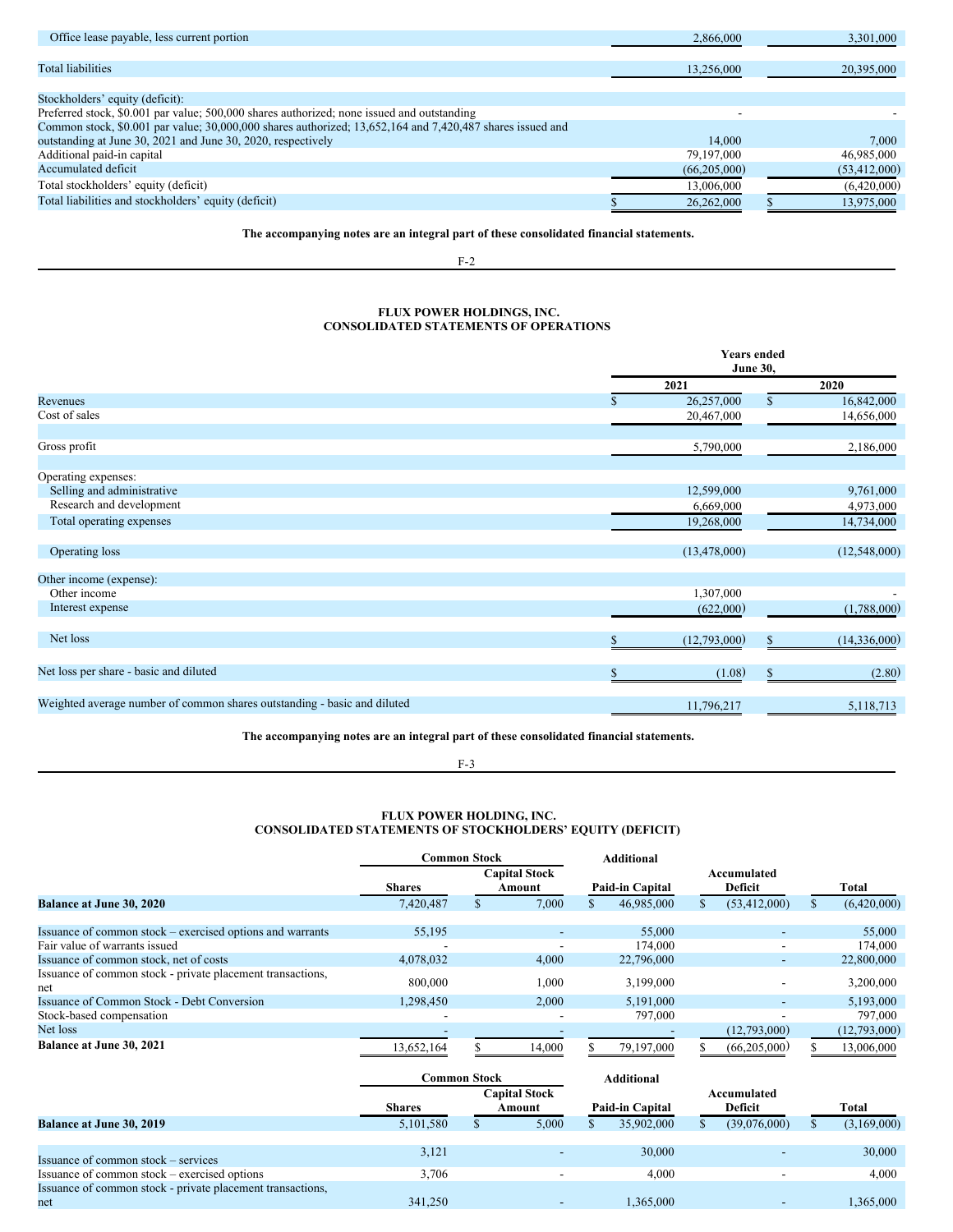| Issuance of Common Stock - Loan Conversion | .970.830  | 2.000 | 7.881.000  | -            | 7.883.000    |
|--------------------------------------------|-----------|-------|------------|--------------|--------------|
| Stock based compensation                   |           |       | .803.000   |              | .803.000     |
| Net loss                                   |           |       | -          | (14.336.000) | (14.336.000) |
| <b>Balance at June 30, 2020</b>            | 7,420,487 | 7.000 | 46.985,000 | 53,412,000)  | 420,000      |

**The accompanying notes are an integral part of these consolidated financial statements.**

F-4

### <span id="page-31-0"></span>**FLUX POWER HOLDING, INC. CONSOLIDATED STATEMENTS OF CASH FLOWS (Unaudited)**

|                                                                             |    | Year ended June 30, |                           |  |  |
|-----------------------------------------------------------------------------|----|---------------------|---------------------------|--|--|
|                                                                             |    | 2021                | 2020                      |  |  |
| Cash flows from operating activities:                                       |    |                     |                           |  |  |
| Net loss                                                                    | \$ | (12,793,000)        | \$<br>(14,336,000)        |  |  |
| Adjustments to reconcile net loss to net cash used in operating activities: |    |                     |                           |  |  |
| Depreciation                                                                |    | 274,000             | 141,000                   |  |  |
| Stock-based compensation                                                    |    | 797,000             | 1,803,000                 |  |  |
| Stock issuance for services                                                 |    |                     | 30,000                    |  |  |
| PPP Loan principal and accrued interest forgiveness                         |    | (1,307,000)         |                           |  |  |
| Fair value of warrants issued as debt discount cost                         |    | 174,000             |                           |  |  |
| Noncash interest expense                                                    |    | 426,000             | 1,599,000                 |  |  |
| Noncash rent expense                                                        |    | 400,000             | 323,000                   |  |  |
| Allowance for inventory reserve                                             |    | (195,000)           | 317,000                   |  |  |
| Amortization of prepaid offering costs                                      |    | 547,000             |                           |  |  |
| Changes in operating assets and liabilities:                                |    |                     |                           |  |  |
| Accounts receivable                                                         |    | (3,028,000)         | (653,000)                 |  |  |
| Inventories                                                                 |    | (5,062,000)         | (1,760,000)               |  |  |
| Other current assets                                                        |    | (134,000)           | (432,000)                 |  |  |
| Accounts payable                                                            |    | 2,527,000           | 2,165,000                 |  |  |
| Accrued expenses                                                            |    | 1,183,000           | 542,000                   |  |  |
| Due to factor                                                               |    | (469,000)           | 469,000                   |  |  |
| Deferred revenue                                                            |    | 20,000              | 4,000                     |  |  |
| Accrued interest                                                            |    | (38,000)            | 50,000                    |  |  |
| Office lease payable                                                        |    | (288,000)           | (169,000)                 |  |  |
| Customer deposits                                                           |    | (1,392,000)         | 1,563,000                 |  |  |
| Net cash used in operating activities                                       |    | (18,358,000)        | (8,344,000)               |  |  |
|                                                                             |    |                     |                           |  |  |
| Cash flows from investing activities                                        |    |                     |                           |  |  |
| Purchases of equipment                                                      |    | (1,102,000)         | (323,000)                 |  |  |
| Net cash used in investing activities                                       |    | (1,102,000)         | (323,000)                 |  |  |
|                                                                             |    |                     |                           |  |  |
| Cash flows from financing activities:                                       |    |                     |                           |  |  |
| Proceeds from the issuance of common stock, net of costs                    |    | 22,855,000          | 1,369,000                 |  |  |
| Proceeds from the issuance of common stock in private placement             |    | 3,200,000           |                           |  |  |
| Proceeds from Payment Protection Program                                    |    |                     | 1,297,000                 |  |  |
| Borrowings from revolving line of credit                                    |    | 700,000             |                           |  |  |
| Payment of short-term loan - related party                                  |    | (1,178,000)         |                           |  |  |
| Payment of line of credit - related party                                   |    | (1,402,000)         |                           |  |  |
| Payment of revolving line of credit                                         |    | (700,000)           |                           |  |  |
| Borrowings from short-term loan - related party debt                        |    |                     | 2,400,000                 |  |  |
| Borrowings from line of credit - related party debt                         |    |                     | 4,255,000                 |  |  |
| Principal payments of financing lease payable                               |    | (28,000)            | (30,000)                  |  |  |
| Net cash provided by financing activities                                   |    | 23,447,000          | 9,291,000                 |  |  |
|                                                                             |    |                     |                           |  |  |
| Net change in cash                                                          |    | 3,987,000           | 624,000                   |  |  |
| Cash, beginning of period                                                   |    | 726,000             | 102,000                   |  |  |
|                                                                             |    |                     |                           |  |  |
| Cash, end of period                                                         | \$ | 4,713,000           | \$<br>726,000             |  |  |
|                                                                             |    |                     |                           |  |  |
| Supplemental Disclosures of Non-Cash Investing and Financing Activities:    |    |                     |                           |  |  |
| Initial recognition of right-of-use lease asset and lease liability         | \$ |                     | \$<br>2,706,000           |  |  |
| Accrued interest converted into principal                                   | \$ | 358,000             | $\mathbb{S}$<br>2,170,000 |  |  |
| Interest paid                                                               |    |                     |                           |  |  |
|                                                                             | S  | 59,000              | \$<br>137,000             |  |  |
| Common stock issued for conversion of related party debt                    | \$ | 5,193,000           | \$<br>7,883,000           |  |  |
| Stock issuance for services                                                 | \$ |                     | \$<br>30,000              |  |  |
|                                                                             |    |                     |                           |  |  |

<span id="page-31-1"></span>**The accompanying notes are an integral part of these consolidated financial statements.**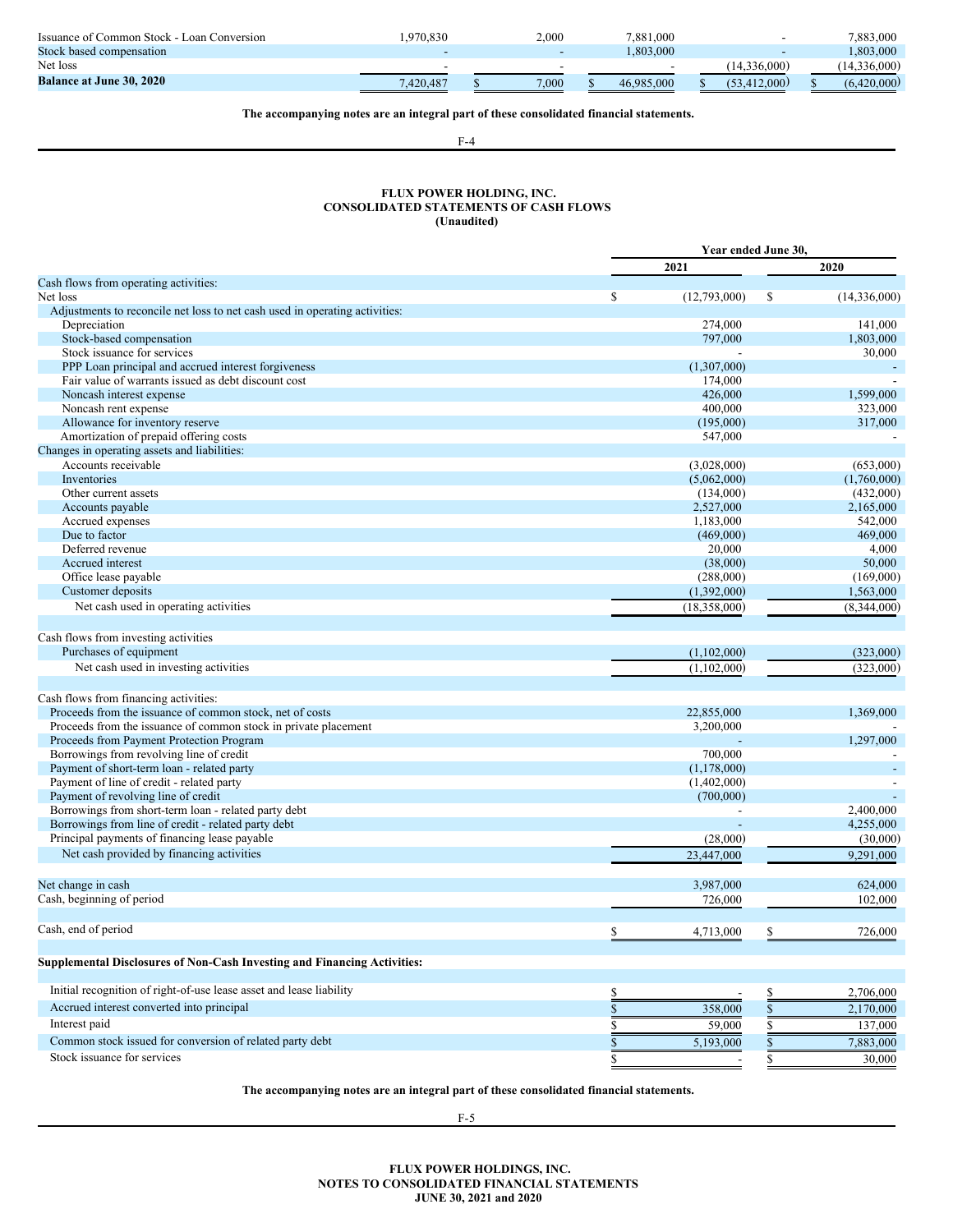#### **NOTE 1 - NATURE OF BUSINESS**

### **Nature of Business**

Flux Power Holdings, Inc. ("Flux") was incorporated in 1998 in the State of Nevada. On June 14, 2012, we changed our name to Flux Power Holdings, Inc. Flux's operations are conducted through its wholly owned subsidiary, Flux Power, Inc. ("Flux Power"), a California corporation (collectively, the "Company").

We design, develop, manufacture, and sell a portfolio of advanced lithium-ion energy storage solutions for the material handling sector which includes lift trucks, airport ground support equipment ("GSE"), and other industrial and commercial applications. We believe our mobile and stationary energy storage solutions provide customers with a reliable, high performing, cost effective, and more environmentally friendly alternative as compared to traditional lead acid and propane-based solutions. Our modular and scalable design allows different configurations of lithium-ion battery packs to be paired with our proprietary wireless battery management system ("SkyBMS") to provide the level of energy storage required and "state of the art" real time monitoring of pack performance.

As used herein, the terms "we," "us," "our," "Flux," and "Company" mean Flux Power Holdings, Inc., unless otherwise indicated. All dollar amounts herein are in U.S. dollars unless otherwise stated.

#### **NOTE 2 - SUMMARY OF SIGNIFICANT ACCOUNTING POLICIES**

A summary of the Company's significant accounting policies which have been consistently applied in the preparation of the accompanying consolidated financial statements follows:

### *Principles of Consolidation*

The consolidated financial statements include Flux Power Holdings, Inc. and its wholly-owned subsidiary Flux Power, Inc. after elimination of all intercompany accounts and transactions.

### *Use of Estimates*

The preparation of financial statements in conformity with accounting principles generally accepted in the United States of America ("GAAP") requires management to make estimates and assumptions that affect the reported amounts of assets, liabilities, revenues, and expenses, as well as certain financial statement disclosures. Significant estimates include valuation allowances relating to inventory and deferred tax assets. While management believes that the estimates and assumptions used in the preparation of the financial statements are appropriate, actual results could differ from these estimates.

#### *Cash and Cash Equivalents*

As of June 30, 2021 and June 30, 2020, cash was approximately \$4,713,000 and \$726,000, respectively. Cash consisted of funds held in a non-interest bearing bank deposit account. The Company considers all liquid short-term investments with maturities of less than three months when acquired to be cash equivalents. The Company had no cash equivalents at June 30, 2021 and 2020.

### *Fair Values of Financial Instruments*

The carrying amount of our cash, accounts payable, accounts receivable, and accrued liabilities approximates their estimated fair values due to the short-term maturities of those financial instruments. The carrying amount of the line of credit agreement approximates its fair values as interest approximates current market interest rates for similar instruments. Management has concluded that it is not practical to determine the estimated fair value of amounts due to related parties because the transactions cannot be assumed to have been consummated at arm's length, the terms are not deemed to be market terms, there are no quoted values available for these instruments, and an independent valuation would not be practical due to the lack of data regarding similar instruments, if any, and the associated potential costs.

F-6

The Company does not have any other assets or liabilities that are measured at fair value on a recurring or non-recurring basis.

### *Accounts Receivable*

Accounts receivable are carried at their estimated collectible amounts. The Company has not experienced collection issues related to its accounts receivable and has not recorded an allowance for doubtful accounts during the years ended June 30, 2021 and 2020.

#### *Inventories*

Inventories consist primarily of battery management systems and the related subcomponents and are stated at the lower of cost or net realizable value. The Company evaluates inventories to determine if write-downs are necessary due to obsolescence or if the inventory levels are in excess of anticipated demand at market value based on consideration of historical sales and product development plans. The Company recorded adjustments to inventory reserve related to obsolete and slow moving inventory in the amount of approximately \$195,000 and \$317,000 during the years ended June 30, 2021 and 2020, respectively.

#### *Property, Plant and Equipment*

Property, plant and equipment are stated at cost, net of accumulated depreciation. Depreciation and amortization are provided using the straight-line method over the estimated useful lives, of the related assets ranging from three to ten years, or, in the case of leasehold improvements, over the lesser of the useful life of the related asset or the lease term.

### *Stock-based Compensation*

Pursuant to the provisions of the Financial Accounting Standards Board ("FASB") Accounting Standards Codification ("ASC") Topic No. 718-10,*Compensation-Stock Compensation*, which establishes accounting for equity instruments exchanged for employee service, we utilize the Black-Scholes option pricing model to estimate the fair value of employee stock option awards at the date of grant, which requires the input of highly subjective assumptions, including expected volatility and expected life. Changes in these inputs and assumptions can materially affect the measure of estimated fair value of our share-based compensation. These assumptions are subjective and generally require significant analysis and judgment to develop. When estimating fair value, some of the assumptions will be based on, or determined from, external data and other assumptions may be derived from our historical experience with stock-based payment arrangements. The appropriate weight to place on historical experience is a matter of judgment, based on relevant facts and circumstances.

Common stock or equity instruments such as warrants issued for services to non-employees are valued at their estimated fair value at the measurement date (the date when a firm commitment for performance of the services is reached, typically the date of issuance, or when performance is complete). If the total value exceeds the par value of the stock issued, the value in excess of the par value is added to the additional paid-in-capital.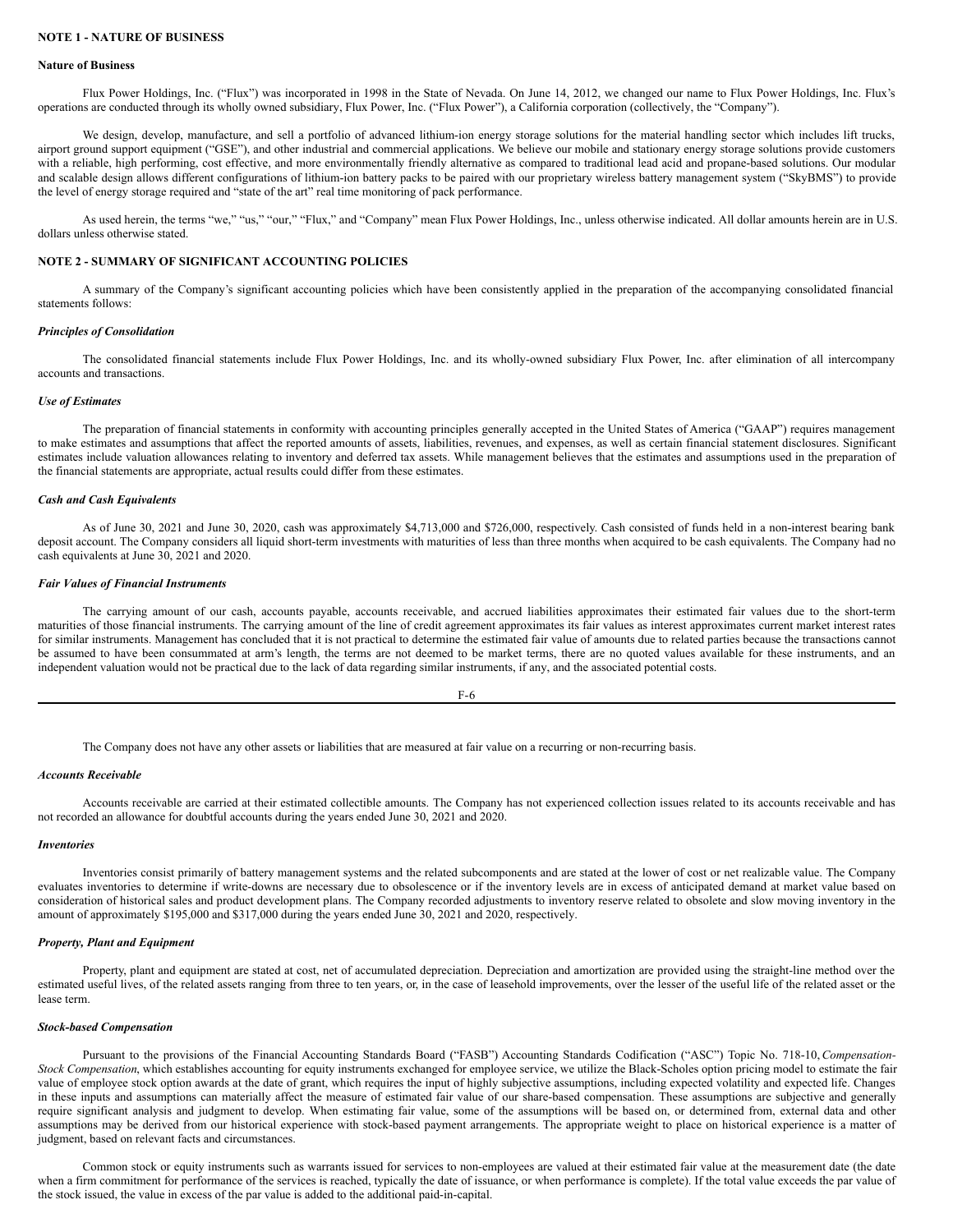#### *Revenue Recognition*

The Company recognizes revenue in accordance to the Accounting Standards Codification ("ASC") Topic 606, Revenue from Contracts with Customers ("ASC 606") for all contracts. The Company derives its revenue from the sale of products to customers. The Company sells its products primarily through a distribution network of equipment dealers, OEMs and battery distributors in primarily North America. The Company recognizes revenue for the products when all significant risks and rewards have been transferred to the customer, there is no continuing managerial involvement associated with ownership of the goods sold is retained, no effective control over the goods sold is retained, the amount of revenue can be measured reliably, it is probable that the economic benefits associated with the transactions will flow to the Company and the costs incurred or to be incurred with respect to the transaction can be measured reliably.

Product revenue is recognized as a distinct single performance obligation which for the Company's three major customers represents the point in time that they receive delivery of the products, and for all other customers represents the point in time that the Company ships the products. Our customers do have a right to return product but our returns have historically been minimal.

### *Product Warranties*

The Company evaluates its exposure to product warranty obligations based on historical experience. Our products, primarily lift equipment packs, are warrantied for five years unless modified by a separate agreement. As of June 30, 2021 and 2020, the Company carried warranty liability of approximately \$895,000 and \$726,000, respectively, which is included in accrued expenses on the Company's consolidated balance sheets.

#### *Impairment of Long-lived Assets*

In accordance with authoritative guidance for the impairment or disposal of long-lived assets, if indicators of impairment exist, the Company assesses the recoverability of the affected long-lived assets by determining whether the carrying value of such assets can be recovered through the undiscounted future operating cash flows.

If impairment is indicated, the Company measures the amount of such impairment by comparing the carrying value of the asset to the present value of the expected future cash flows associated with the use of the asset. The Company believes that no impairment indicators were present, and accordingly no impairment losses were recognized during the fiscal years ended June 30, 2021 and 2020.

### *Research and Development*

The Company is actively engaged in new product development efforts. Research and development cost relating to possible future products are expensed as incurred.

### *Income Taxes*

Pursuant to FASB ASC Topic No. 740, *Income Taxes,* deferred tax assets or liabilities are recorded to reflect the future tax consequences of temporary differences between the financial reporting basis of assets and liabilities and their tax basis at each year-end. These amounts are adjusted, as appropriate, to reflect enacted changes in tax rates expected to be in effect when the temporary differences reverse. The Company has analyzed filing positions in all of the federal and state jurisdictions where the Company is required to file income tax returns, as well as all open tax years in these jurisdictions. As a result, no unrecognized tax benefits have been identified as of June 30, 2021 or June 30, 2020, and accordingly, no additional tax liabilities have been recorded.

The Company records deferred tax assets and liabilities based on the differences between the financial statement and tax bases of assets and liabilities and on operating loss carry forwards using enacted tax rates in effect for the year in which the differences are expected to reverse. A valuation allowance is provided when it is more likely than not that some portion or all of a deferred tax asset will not be realized.

#### *Net Loss Per Common Share*

The Company calculates basic loss per common share by dividing net loss by the weighted average number of common shares outstanding during the periods. Diluted loss per common share includes the impact from all dilutive potential common shares relating to outstanding convertible securities.

For the years ended June 30, 2021 and 2020, basic and diluted weighted-average common shares outstanding were 11,796,217 and 5,118,713, respectively. The Company incurred a net loss for the years ended June 30, 2021 and 2020, and therefore, basic and diluted loss per share for each fiscal year are the same because the inclusion of potential common equivalent shares were excluded from diluted weighted-average common shares outstanding during the period, as the inclusion of such shares would be anti-dilutive. The total potentially dilutive common shares outstanding at June 30, 2021 and 2020, excluded from diluted weighted-average common shares outstanding, which include common shares underlying outstanding convertible debt, stock options, RSUs, and warrants, were 891,659 and 2,210,216, respectively.

#### F-8

#### *New Accounting Standards*

### **Recently Adopted Accounting Pronouncements**

The Company did not adopt any new accounting pronouncements for the year ended June 30, 2021. During the year ended June 30, 2020, the Company adopted Accounting Standards Update ("ASU") 2016-02, *Leases* ("ASU 2016-02") and ASU 2018-07, *Compensation—Stock Compensation (Topic 718): Improvements to Nonemployee Share-Based Payment Accounting* ("ASU 2018-07") effective July 1, 2019, neither of which had a material impact on the Company's consolidated financial statements.

Management has considered all recent accounting pronouncements issued since the last audit of the Company's consolidated financial statements.

### **NOTE 3 - INVENTORIES**

Inventories consist of the following:

|                          | <b>June 30,</b><br>2021 | <b>June 30,</b><br>2020 |           |  |
|--------------------------|-------------------------|-------------------------|-----------|--|
| Raw materials            | 8,185,000               |                         | 4,231,000 |  |
| Work in process          | 918,000                 |                         | 332,000   |  |
| Finished goods           | 1,410,000               |                         | 693,000   |  |
| <b>Total Inventories</b> | 10,513,000              |                         | 5,256,000 |  |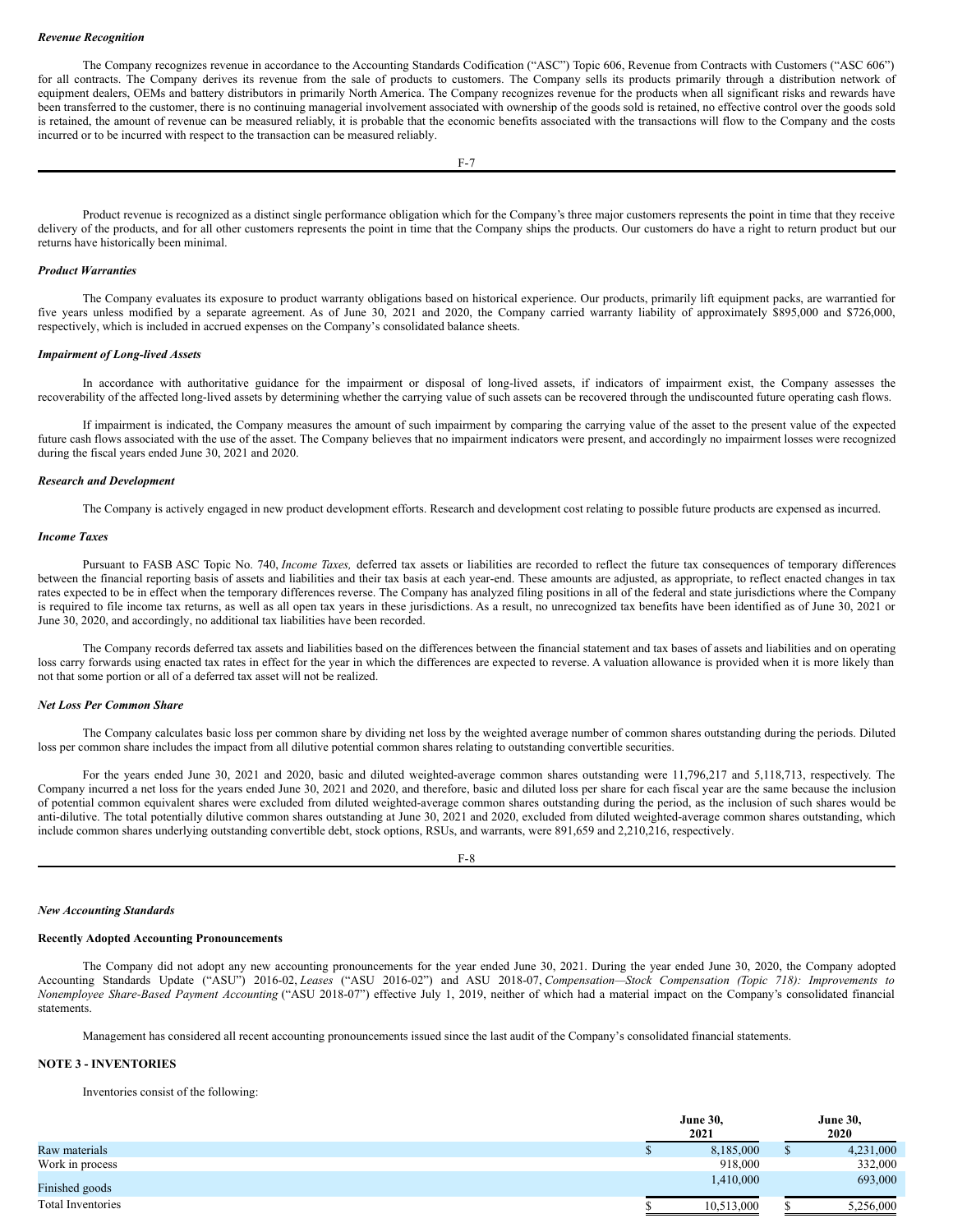Inventories consist primarily of our energy storage systems and the related subcomponents, and are stated at the lower of cost or net realizable value.

### **NOTE 4 – OTHER CURRENT ASSETS**

Other current assets consist of the following:

|                            | <b>June 30,</b><br>2021 | <b>June 30,</b><br>2020 |
|----------------------------|-------------------------|-------------------------|
| Prepaid insurance          | 249,000                 | 160,000                 |
| Prepaid inventory          | 73,000                  | 32,000                  |
| Prepaid offering costs     | -                       | 547,000                 |
| Prepaid expenses           | 95,000                  | 48,000                  |
| Total Other current assets | 417,000                 | 787,000                 |

## **NOTE 5 – ACCRUED EXPENSES**

Accrued expenses consist of the following:

|                               | <b>June 30,</b><br>2021 | <b>June 30,</b><br>2020 |
|-------------------------------|-------------------------|-------------------------|
| Payroll and bonus accrual     | 1,271,000               | 403,000                 |
| PTO accrual                   | 417,000                 | 270,000                 |
| Warranty liability            | 895,000                 | 726,000                 |
| Garnishments                  |                         | 000.                    |
| <b>Total Accrued expenses</b> | 2,583,000               | ,400,000                |

### **NOTE 6 - PROPERTY, PLANT AND EQUIPMENT, NET**

Property, plant and equipment, net consist of the following:

|                                          | <b>June 30,</b><br>2021 |  |           |
|------------------------------------------|-------------------------|--|-----------|
| Vehicles                                 | 20,000                  |  | 20,000    |
| Machinery and equipment                  | 593,000                 |  | 323,000   |
| Office equipment                         | 1.027.000               |  | 290,000   |
| Furniture and Equipment                  | 220,000                 |  | 154,000   |
| Leasehold improvements                   | 56,000                  |  | 54,000    |
|                                          | 1,916,000               |  | 841,000   |
| Less: Accumulated depreciation           | (560,000)               |  | (313,000) |
| Total property, plant and equipment, net | 1,356,000               |  | 528,000   |

Depreciation expense was approximately \$274,000 and \$141,000, for the years ended June 30, 2021 and 2020, respectively, and is included in selling and administrative expenses in the accompanying consolidated statements of operations.

#### **NOTE 7 – Notes Payable**

#### *Paycheck Protection Program Loan*

On May 1, 2020, the Company applied for and received a loan from the Bank of America, NA (the "BOA") in the aggregate principal amount of approximately \$1,297,000 (the "PPP Loan") pursuant to the Paycheck Protection Program (the "PPP") under the Coronavirus Aid, Relief, and Economic Security Act (the "CARES Act"). The PPP Loan is evidenced by a promissory note dated May 1, 2020, issued by Flux Power to the BOA (the "PPP Note"). The PPP Loan had a two-year term and bears interest at a rate of 1.0% per annum. Monthly principal and interest payments were deferred for six months after the date of disbursement. The Company received the funds on May 4, 2020. On February 9, 2021, the Company was notified that the Small Business Administration ("SBA") had forgiven repayment of the entire PPP Loan of approximately \$1,297,000 in principal, together with all accrued interest of approximately \$10,000. The Company has recorded the entire forgiven principal and accrued interest amount of approximately \$1,307,000 as other income in its statement of operations on February 9, 2021. As of June 30, 2021, the outstanding balance of the PPP Loan was \$0.

The SBA reserves the right to audit any PPP loan, regardless of size. These audits may occur after forgiveness has been granted. In accordance with the CARES Act, all borrowers are required to maintain their PPP loan documentation for six years after the PPP loan was forgiven or repaid in full and to provide that documentation to the SBA upon request.

#### *Revolving Line of Credit*

On November 9, 2020, the Company entered into a certain Loan and Security Agreement ("Agreement") with Silicon Valley Bank ("SVB"). The Agreement provides the Company with a senior secured revolving credit facility for up to \$4.0 million available on a revolving basis ("Credit Facility"). Outstanding principal under the Credit Facility accrues interest at a floating per annum rate equal to the greater of (i) prime rate plus two and a half percent (2.50%) or (ii) five and three-quarters percent (5.75%). Interest is due monthly on the last day of the month. In the event of default, the amounts due under the Agreement will bear interest at a rate per annum equal to five percent (5.0%) above the rate that is otherwise applicable to such amounts. The Company paid a non-refundable commitment fee of \$15,000 upon execution of the Loan Agreement. In addition, the Company is required to pay a quarterly unused facility fee equal to one-quarter percent (0.25%) per annum of the average daily unused portion of the commitments under the Credit Facility, depending upon availability of borrowings under the Credit Facility. The loans and other obligations of the Company under the Credit Facility are secured by substantially all of the tangible and intangible assets of the Company (including, without limitation, intellectual property) pursuant to the terms of the Agreement and the Intellectual Property Security Agreement dated as of November 9, 2020. The Company has utilized the line of credit from-time-to-time, however as of June 30, 2021, the outstanding balance of the line of credit was \$0 and the entire \$4.0 million of the facility was available for future draws through November 8, 2021, unless the credit facility is renewed and its term is extended prior to its expiration.

### **NOTE 8 - RELATED PARTY DEBT AGREEMENTS**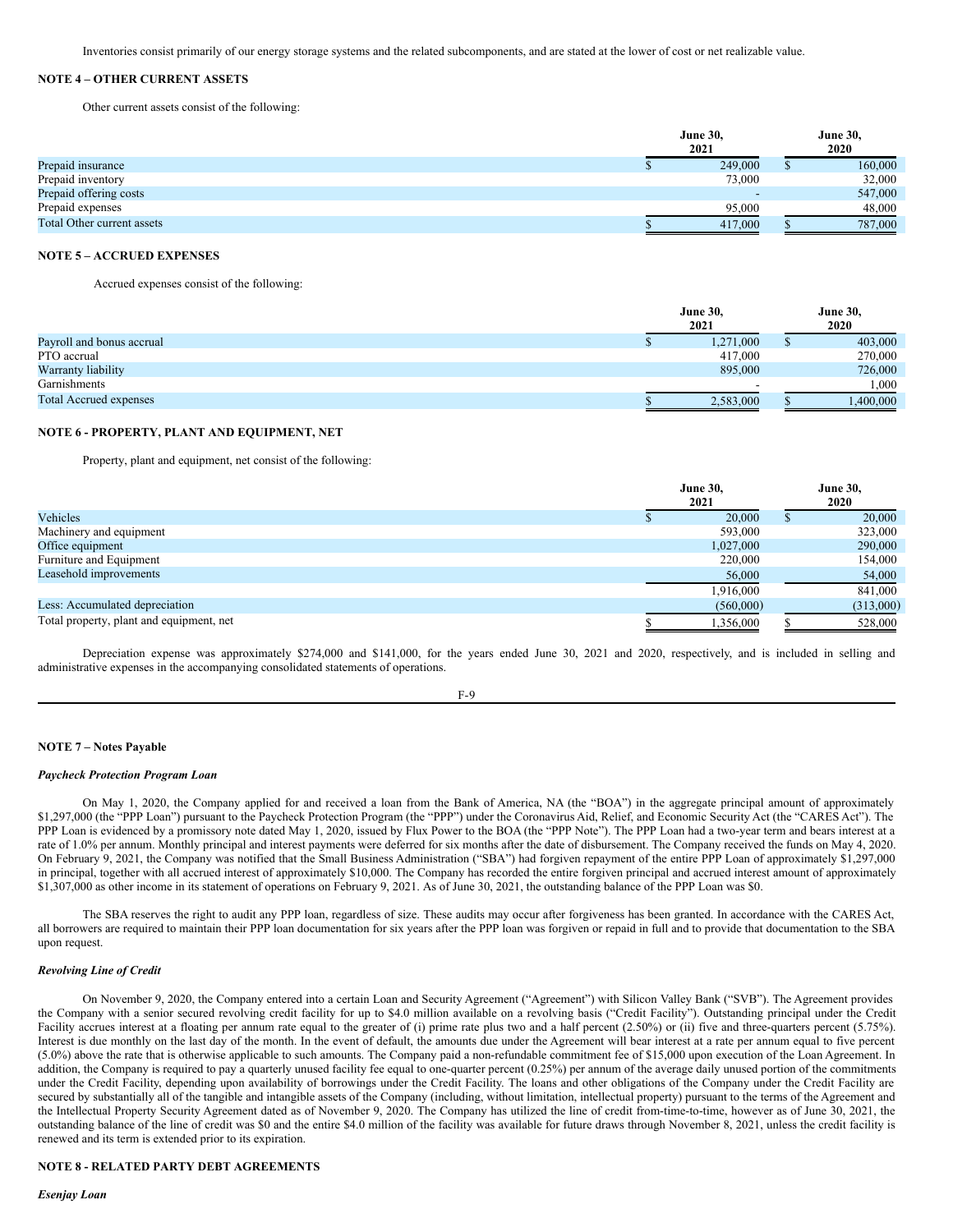On March 9, 2020, the Company and Esenjay Investments, LLC ("Esenjay") entered into a certain convertible promissory note ("Original Esenjay Note") pursuant to which Esenjay provided the Company with a loan in the principal amount of \$750,000 (the "Esenjay Loan"). On June 2, 2020, the Original Esenjay Note was amended and restated to (i) extend the maturity date from June 30, 2020 to September 30, 2020, and (ii) to increase the principal amount outstanding under the Original Esenjay Note from \$750,000 to \$1,400,000 (the "Esenjay Note").

F-10

On June 26, 2020 and July 22, 2020, Esenjay assigned a total of \$900,000 of the Esenjay Note to three (3) accredited investors. On June 30, 2020, in connection with the completion of the Company's initial closing of its private placement offering, the principal amount outstanding under the Esenjay Note became convertible into shares of common stock at \$4.00 per share, which was the cash price per share of such offering. The three note holders converted their notes into an aggregate 225,000 shares of common stock at \$4.00 per share.

On August 31, 2020, the Company entered into the Third Amended and Restated Credit Facility Agreement and pursuant to which the Company further amended the Notes to, among other amended items, include outstanding obligations for an aggregate amount of approximately \$564,000, consisting of \$500,000 in principal and approximately \$64,000 in accrued interest, under the Esenjay Note, into the Credit Facility Agreement. (See "Credit Facility" below).

#### *Cleveland Loan*

On July 3, 2019, the Company entered into a loan agreement with Cleveland, pursuant to which Cleveland agreed to loan the Company \$1,000,000 (the "Cleveland Loan"). In connection with the Cleveland Loan, on July 3, 2019, the Company issued Cleveland an unsecured short-term promissory note in the amount of \$1,000,000 (the "Unsecured Promissory Note"). The Unsecured Promissory Note bears an interest rate of 15.0% per annum and was originally due on September 1, 2019, unless repaid earlier from a percentage of proceeds from certain identified accounts receivable. In connection with the Cleveland Loan, the Company issued Cleveland a three-year warrant (the "Cleveland Warrant") to purchase the Company's common stock in a number equal to 0.5% of the number of shares of common stock outstanding after giving effect to the total number of shares of common stock to be sold in a contemplated public offering and with an exercise price equal to the per share public offering price.

On September 1, 2019, the Company entered into the First Amendment to the Unsecured Promissory Note pursuant to which the maturity date of the Unsecured Promissory Note was modified from September 1, 2019 to December 1, 2019 (the "First Amendment"). In connection with the First Amendment, the Company replaced the Cleveland Warrant with the Amended and Restated Warrant Certificate (the "Amended Warrant"). The Amended Warrant increased the warrant coverage from 0.5% to 1% of the number of shares of common stock outstanding after giving effect to the total number of shares of common stock sold in the next private or public offering. In addition, the exercise price was also changed to equal the per share price of common stock sold in such offering. The fair value of such warrants was not significant.

On July 9, 2020, the Company made a payment to Cleveland in the amount of \$200,000 as a partial payment of the outstanding principal balance of the Cleveland Loan. Subsequently, the Company entered into seven (7) additional amendments pursuant to which the maturity date was extended from time to time (with the final amendment reflecting a maturity date of August 31, 2020), and all accrued and unpaid interest as of the time of the respective amendment was capitalized to the principal amount. As of June 30, 2020, there was \$1,157,000 in principal outstanding under the Cleveland Note. On August 19, 2020, the Company paid Cleveland the entire remaining principal balance due under the Cleveland Loan, together with all accrued interest payable as of August 19, 2020, in an aggregate amount of approximately \$978,000.

#### *Credit Facility*

On March 22, 2018, Flux Power entered into a credit facility agreement with Esenjay with a maximum borrowing amount of \$5,000,000 (the "Original Agreement"). The Original Agreement was amended multiple times to allow for, among other things, an increase in the maximum principal amount available under line of credit ("LOC") to \$12,000,000, additional lenders and extensions of the maturity date to September 30, 2021.

In August 2020, the Company paid down an aggregate principal amount of approximately \$1,402,000 of the outstanding balance under the LOC. On August 31, 2020, the Company entered into the Third Amended and Restated Credit Facility Agreement ("Third Amended and Restated Facility Agreement") and pursuant to which the Company further amended the Notes to (i) extend the maturity date from December 31, 2020 to September 30, 2021, and (ii) include outstanding obligations under the Esenjay Note of approximately \$564,000, consisting of \$500,000 in principal and approximately \$64,000 in accrued interest, into the LOC. In November 2020, the Lenders holding an aggregate of approximately \$2,161,000 in principal and accrued interest outstanding under the LOC elected to convert their Notes into 540,347 shares of common stock. In January and March 2021, the Lenders holding an aggregate of approximately \$2,632,000 in principal and accrued interest outstanding under the LOC elected to convert their Notes into 658,103 shares of common stock of which approximately \$1,045,000 was held by Esenjay and was converted to 261,133 shares of common stock.

F-11

On June 10, 2021, the Third Amended and Restated Credit Facility Agreement by and among Flux Power, Inc. Esenjay, Cleveland Capital, L.P., Otto Candies, Jr., Paul Candies, Brett Candies, Winn Interest, Ltd., Tabone Family Partnership (as assignee to the interests, rights and obligations of Helen M. Tabone) and additional lenders who became a party to such agreement pursuant to Section 15 thereof (collectively, the "Lenders"); and the related Second Amended and Restated Security Agreement ("Security Agreement") were terminated.

As of the termination date, all payments due under the related notes have been made in full and all obligations under such notes and the Credit Facility have been paid or discharged in full. In addition, the Company did not incur any early termination penalties in connection with the termination of the Third Amended and Restated Credit Agreement or Security Agreement.

## **NOTE 9 - STOCKHOLDERS' EQUITY (DEFICIT)**

### *At-The-Market ("ATM") Of ering*

On December 21, 2020 the Company entered into a Sales Agreement (the "Sales Agreement") with H.C. Wainwright & Co., LLC ("HCW") to sell shares of its common stock, par value \$0.001 (the "Common Stock") from time to time, through an "at-the-market offering" program (the "ATM Offering") under which HCW will act as sales agent.

The Company agreed to pay HCW a commission in an amount equal to 3.0% of the gross sales proceeds of the shares sold under the Sales Agreement. In addition, the Company agreed to reimburse HCW for certain legal and other expenses incurred up to a maximum of \$50,000 to establish the ATM Offering, and \$2,500 per quarter thereafter to maintain such program under the Sales Agreement. The Company has also agreed pursuant to the Sales Agreement to indemnify and provide contribution to HCW against certain liabilities, including liabilities under the Securities Act.

On May 27, 2021, the Company filed Amendment No. 1 (the "Amendment") to the prospectus supplement dated December 21, 2020 (the "Prospectus Supplement") to increase the size of the ATM Offering from an aggregate offering price of up to \$10 million in the Prospectus Supplement to an amended maximum aggregate offering price of up to \$20 million of shares of the Company's common stock (the "Shares") (which amount includes the value of shares we have already sold prior to the date of the Amendment) pursuant to the base prospectus dated October 26, 2020, the Prospectus Supplement, and the Amendment (collectively, the "Prospectus").

From December 21, 2020 to June 30, 2021, the Company sold an aggregate of 978,782 shares of common stock at an average price of \$12.93 per share for gross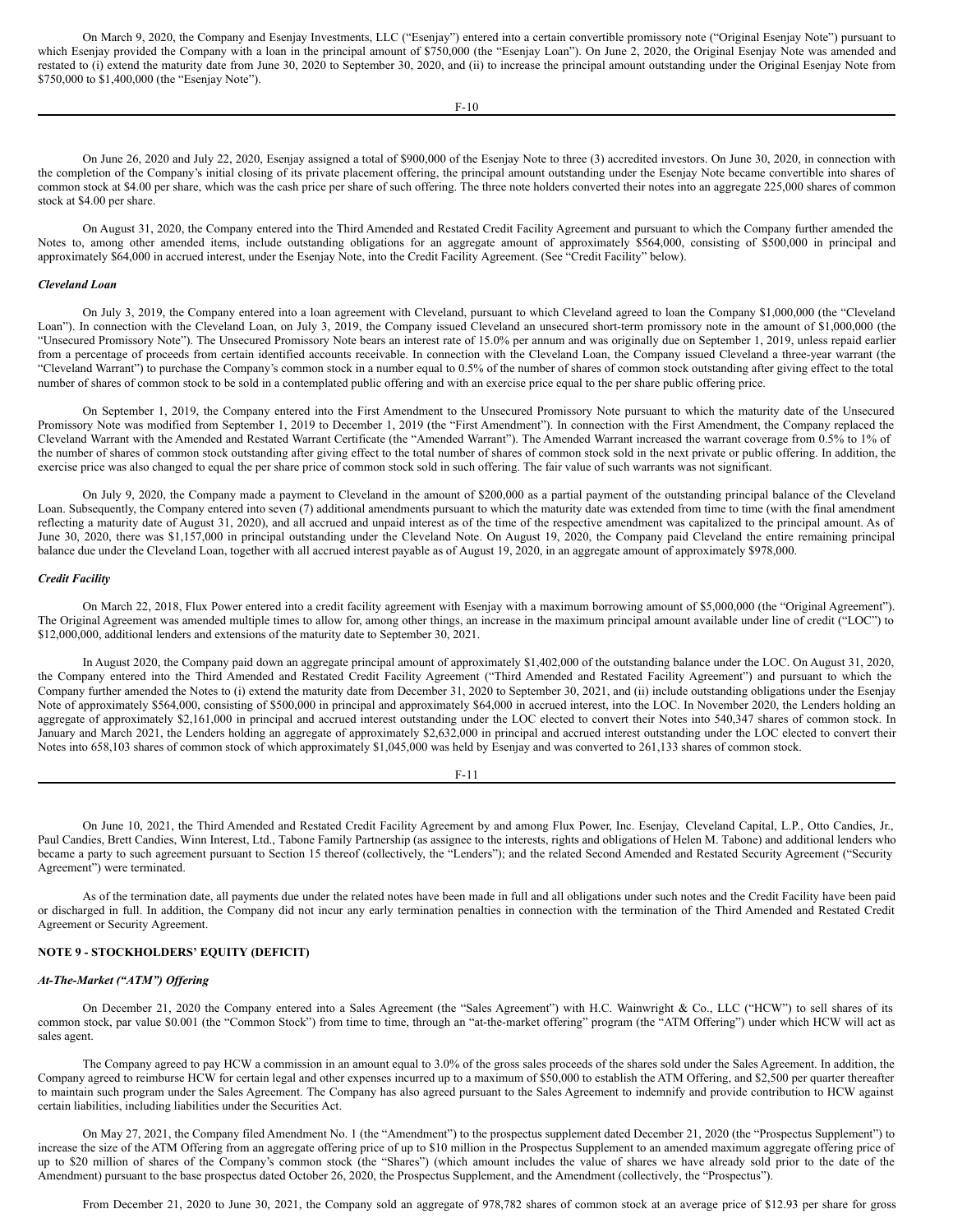proceeds of approximately \$12.7 million in the ATM Offering, prior to deducting commissions and other offering related expenses.

The Shares have been registered under the Securities Act of 1933, as amended (the "Securities Act"), pursuant to the Company's Registration Statement on Form S-3 (File No. 333-249521), declared effective by the Securities and Exchange Commission (the "Commission") on October 26, 2020, and the Prospectus. Sales of the Shares, if any, may be made by any method permitted by law deemed to be an "at-the-market offering" as defined in Rule 415(a)(4) of the Securities Act. The Company or the HCW may, upon written notice to the other party in accordance with the terms of the Sales Agreement, suspend offers and sales of the Shares. The Company and HCW each have the right, in its sole discretion, to terminate the Sales Agreement at any time upon prior written notice pursuant to the terms and subject to the conditions set forth in the Sales Agreement.

#### *Public Of ering*

### *2020 Public Of ering and NASDAQ Capital Market Uplisting*

In August 2020, the Company closed an underwritten public offering of its common stock at a public offering price of \$4.00 per share for gross proceeds of approximately \$12.4 million, which included the full exercise of the underwriters' over-allotment option to purchase additional shares, prior to deducting underwriting discounts and commissions and offering expenses. A total of 3,099,250 shares of common stock were issued by the Company in the offering, including the full exercise of the overallotment option. The securities were offered pursuant to a registration statement on Form S-1 (File No. 333-231766), which was declared effective by the SEC on August 12, 2020.

Concurrent with the announcement of the public offering, on August 14, 2020, the Company's common stock commenced trading on The NASDAQ Capital Market under the symbol "FLUX."

#### *Private Placements*

#### *2020 Private Placement*

On April 22, 2020, the Company sold and issued an aggregate of 66,250 shares of common stock, at \$4.00 per share, for an aggregate purchase price of \$265,000 in cash to two (2) accredited investors (the "2020 Private Placement"). On June 30, 2020, the Company completed an initial closing of the 2020 Private Placement offering of up to 2,000,000 shares of common stock, pursuant to which the Company sold an aggregate of 275,000 shares of common stock at \$4.00 per share, for an aggregate purchase price of \$1,100,000 to six (6) accredited investors. The \$1,100,000 aggregate purchase price for such shares was paid in cash. Esenjay and Mr. Dutt, the Company's president and chief executive officer, participated in the initial closing in the amount of \$300,000 and \$50,000, respectively. On July 24, 2020, the Company sold and issued an aggregate of 800,000 shares of common stock, at \$4.00 per share, for an aggregate purchase price of \$3,200,000 in cash to accredited investors, including Mr. Cosentino, one of our directors, who participated in the offering in the amount of \$250,000.

The shares offered and sold in the 2020 Private Placement described above were sold to accredited investors in reliance upon exemptions from registration pursuant to Rule 506(b) of Regulation D promulgated under Section 4(a)(2) under the Securities Act. Such shares were not registered under the Securities Act of 1933, as amended ("Securities Act"), and could not be offered or sold in the United States absent registration or an applicable exemption from the registration requirements of the Securities Act. Pursuant to a registration statement on Form S-3 filed with the SEC on October 16, 2020 which became effective on October 26, 2020, such shares were registered.

### *Debt Conversion*

### *LOC Conversion*

On June 30, 2020, there was a partial conversion of the debt underlying the secured promissory notes issued to lenders under the LOC at a conversion price of \$4.00 per share (the "Conversion"). At the option of the lenders, on June 30, 2020, an aggregate of approximately \$7,383,000 in principal and accrued interest outstanding under the LOC was converted into 1,845,830 shares of common stock, which consisted of (a) partial conversion of Principal plus interest under the Esenjay LOC Note in the amount of \$4,400,000 into 1,100,000 shares of common stock at \$4.00 per share, and (b) conversion of approximately \$2,983,000 of the secured promissory notes issued in connection with the LOC, principal plus accrued interest, by other lenders, including certain assignees of the Esenjay LOC Note, into 745,830 shares of common stock.

On November 6, 2020, there was a partial conversion of the debt underlying the secured promissory notes issued to lenders under the LOC at a conversion price of \$4.00 per share (the "November 2020 Conversion"). At the option of the lenders, on November 6, 2020, an aggregate of approximately \$2,161,000 in principal and accrued interest outstanding under the LOC was converted into 540,347 shares of common stock.

In January and March 2021, there was a conversion of the remaining debt underlying the secured promissory notes issued to lenders under the LOC at a conversion price of \$4.00 per share. At the option of the lenders, an aggregate of approximately \$2,632,000 in principal and accrued interest outstanding under the LOC was converted into 658,103 shares of common stock.

### *Esenjay Note Conversion*

On June 30, 2020, two (2) accredited individuals, who became note holders to the Esenjay Note pursuant to the assignment of such notes by Esenjay to the note holders, converted \$500,000 in principal into 125,000 shares of common stock at \$4.00 per share.

On July 22, 2020, one accredited individual, who became note holder to the Esenjay Note pursuant to the assignment of such note by Esenjay to the note holder, converted \$400,000 in principal into 100,000 shares of common stock at \$4.00 per share.

F-13

#### *Warrants*

On July 3, 2019, the Company issued a three-year warrant to Cleveland Capital, L.P. ("Cleveland Warrant") to purchase our common stock in a number equal to onehalf percent (0.5%) of the number of shares of common stock outstanding after giving effect to the total number of shares of common stock sold in a public offering at an exercise price equal to the per share public offering price. On September 1, 2019, the Cleveland Warrant was amended and restated to change the warrant coverage from 0.5% to 1% of the number of shares of common stock outstanding after giving effect to the total number of shares of common stock sold in the next private or public offering ("Offering") at an exercise price equal the per share price of common stock sold in the Offering. The closing of a private offering constituting the Offering occurred on July 24, 2020. Upon such closing, the number and the exercise price of the Cleveland Warrant became determinable, and represented as a right to purchase up to 83,205 shares of common stock at \$4.00 per share and had a fair value of approximately \$174,000. As of June 30, 2021, all 83,205 warrants remained outstanding and exercisable.

In August 2020 and in conjunction with the Company's public offering, the Company issued five-year warrants to the underwriters to purchase up to 185,955 shares of the Company's common stock at an exercise price of \$4.80 per share and had a fair value of approximately \$513,000. The underwriters' warrants became exercisable on February 8, 2021.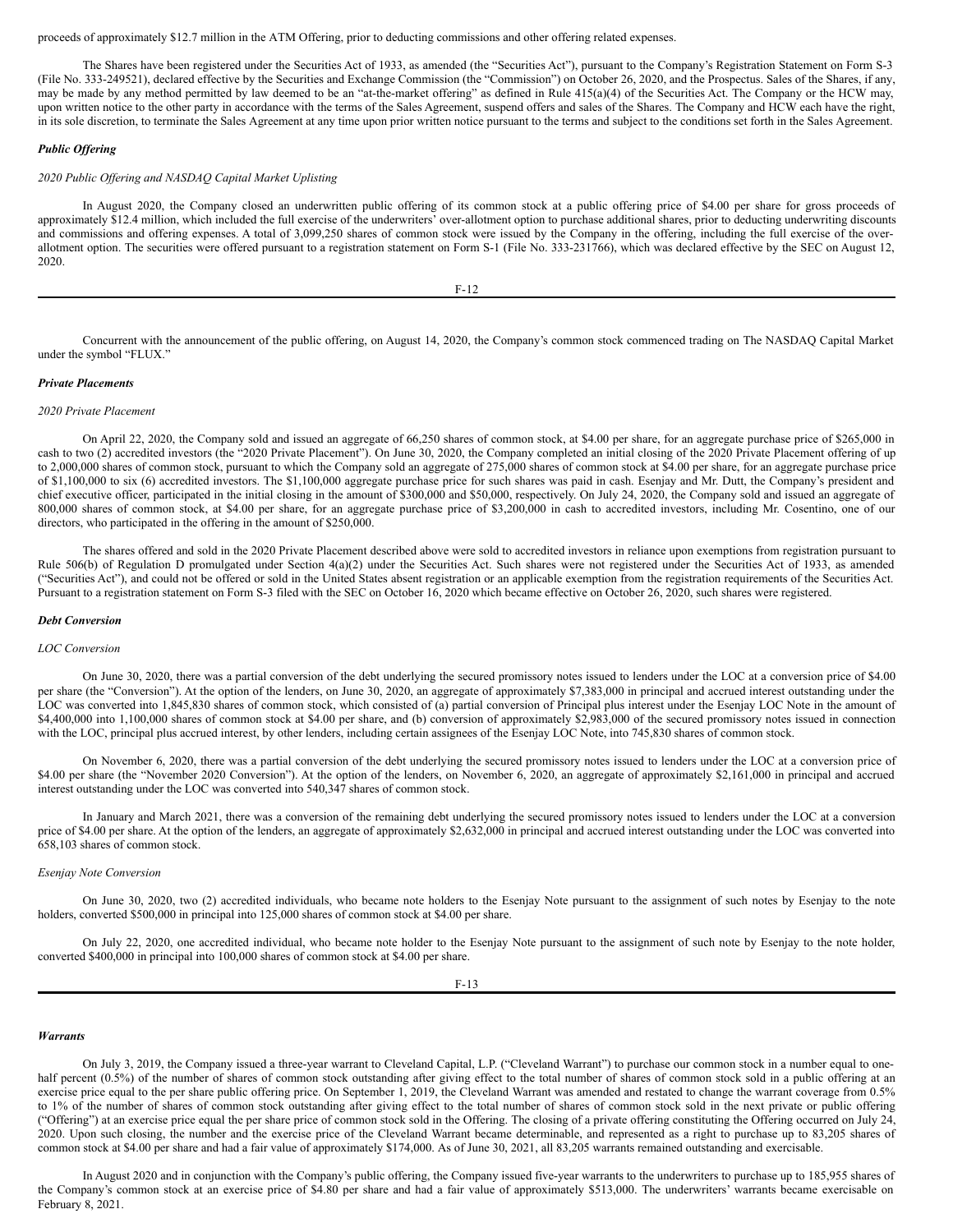|                                                       | Number of<br>Warrants | weighted<br>Average<br><b>Exercise</b><br><b>Price Per</b><br>Warrant | Remaining<br>Contract<br>Term (# years) |
|-------------------------------------------------------|-----------------------|-----------------------------------------------------------------------|-----------------------------------------|
| Warrants outstanding and exercisable at June 30, 2020 | 83,205                | 4.00                                                                  | 2.01                                    |
| Warrants issued                                       | 185,955               | 4.80                                                                  | 5.00                                    |
| Warrants exercised                                    | (40,993)              | 4.80                                                                  |                                         |
| Warrants forfeited                                    | (13, 284)             | 4.80                                                                  |                                         |
| Warrants outstanding and exercisable at June 30, 2021 | 214,883               | 4.49                                                                  | 2.92                                    |

**Weighted**

Warrant detail for the year ended June 30, 2020 is reflected below:

|                                                       | Number of<br>Warrants | Weighted<br>Average<br><b>Exercise</b><br><b>Price Per</b><br>Warrant | Remaining<br>Contract<br>Term (# years) |
|-------------------------------------------------------|-----------------------|-----------------------------------------------------------------------|-----------------------------------------|
| Warrants outstanding and exercisable at June 30, 2019 | 8,333                 | 20.00                                                                 | 0.25                                    |
| Warrants issued                                       | 83,205                | 4.00                                                                  | 3.00                                    |
| Warrants forfeited                                    | (8,333)               | 20.00                                                                 |                                         |
| Warrants outstanding and exercisable at June 30, 2020 | 83,205                | 4.00                                                                  | 2.01                                    |

### *Stock Options*

In connection with the reverse acquisition of Flux Power, Inc in 2012, we assumed the 2010 Option Plan. As of June 30, 2021, the number of options outstanding to purchase common stock under the 2010 Option Plan was 22,536. No additional options to purchase common stock may be granted under the 2010 Option Plan.

On November 26, 2014, the Board of Directors approved the 2014 Equity Incentive Plan (the "2014 Option Plan"), which was approved by the Company's stockholders on February 17, 2015. The 2014 Option Plan offers selected employees, directors, and consultants the opportunity to acquire our common stock subject to vesting requirements and serves to encourage such persons to remain employed by us and to attract new employees. The 2014 Option Plan allows for the award of stock and options, up to 1,000,000 shares of our common stock.

F-14

Activity in stock options during the year ended June 30, 2021 and related balances outstanding as of that date are reflected below:

|                              | Number of<br><b>Shares</b> | Weighted<br>Average<br><b>Exercise Price</b> | Weighted<br>Average<br>Remaining<br>Contract<br>Term (# years) |
|------------------------------|----------------------------|----------------------------------------------|----------------------------------------------------------------|
|                              |                            |                                              |                                                                |
| Outstanding at June 30, 2020 | 579,584                    | 11.00                                        | 7.55                                                           |
| Exercised                    | (22,760)                   | 6.16                                         |                                                                |
| Forfeited and cancelled      | (25,619)                   | 14.62                                        |                                                                |
| Outstanding at June 30, 2021 | 531,205                    | 11.02                                        | 6.73                                                           |
| Exercisable at June 30, 2021 | 490.323                    | 10.87                                        | 6.64                                                           |

Activity in stock options during the year ended June 30, 2020 and related balances outstanding as of that date are reflected below:

|                              | Number of<br><b>Shares</b> |   | Weighted<br>Average<br><b>Exercise Price</b> | Weighted<br>Average<br>Remaining<br>Contract<br>Term (# years) |
|------------------------------|----------------------------|---|----------------------------------------------|----------------------------------------------------------------|
| Outstanding at June 30, 2019 | 580,171                    |   | 11.05                                        | 8.59                                                           |
| Granted                      | 19.272                     |   | 8.45                                         |                                                                |
| Exercised                    | (5,249)                    | S | 4.68                                         |                                                                |
| Forfeited and cancelled      | (14,610)                   | S | 11.86                                        |                                                                |
| Outstanding at June 30, 2020 | 579,584                    | Ф | 11.00                                        | 7.55                                                           |
| Exercisable at June 30, 2020 | 454,156                    |   | 10.77                                        | 7.27                                                           |

### *Restricted Stock Units*

On November 5, 2020, the Company's Board of Directors approved an amendment to the Company's 2014 Option Plan, to allow grants of Restricted Stock Units ("RSUs"). Subject to vesting requirements set forth in the RSU Award Agreement, one share of common stock is issuable for one vested RSU. On November 5, 2020, the Board of Directors authorized the following RSUs to be granted under the amended 2014 Option Plan: (i) a total of 43,527 RSUs to certain executive officers as one-time retention incentive awards, and (ii) a total of 91,338 RSUs to certain key employees as annual equity compensation of which 45,652 were performance-based RSUs and 45,686 were time-based RSUs. On April 29, 2021, an additional 18,312 time-based RSUs were authorized by the Company's Board of Directors to be granted under the amended 2014 Option Plan.

Activity in RSUs during the year ended June 30, 2021 and related balances outstanding as of that date are reflected below:

|                         | <b>Weighted Average</b> | <b>Weighted Average</b><br><b>Remaining Contract</b> |
|-------------------------|-------------------------|------------------------------------------------------|
|                         | <b>Grant date Fair</b>  | Term                                                 |
| <b>Number of Shares</b> | Value                   | $# \, \text{years}$                                  |
|                         |                         |                                                      |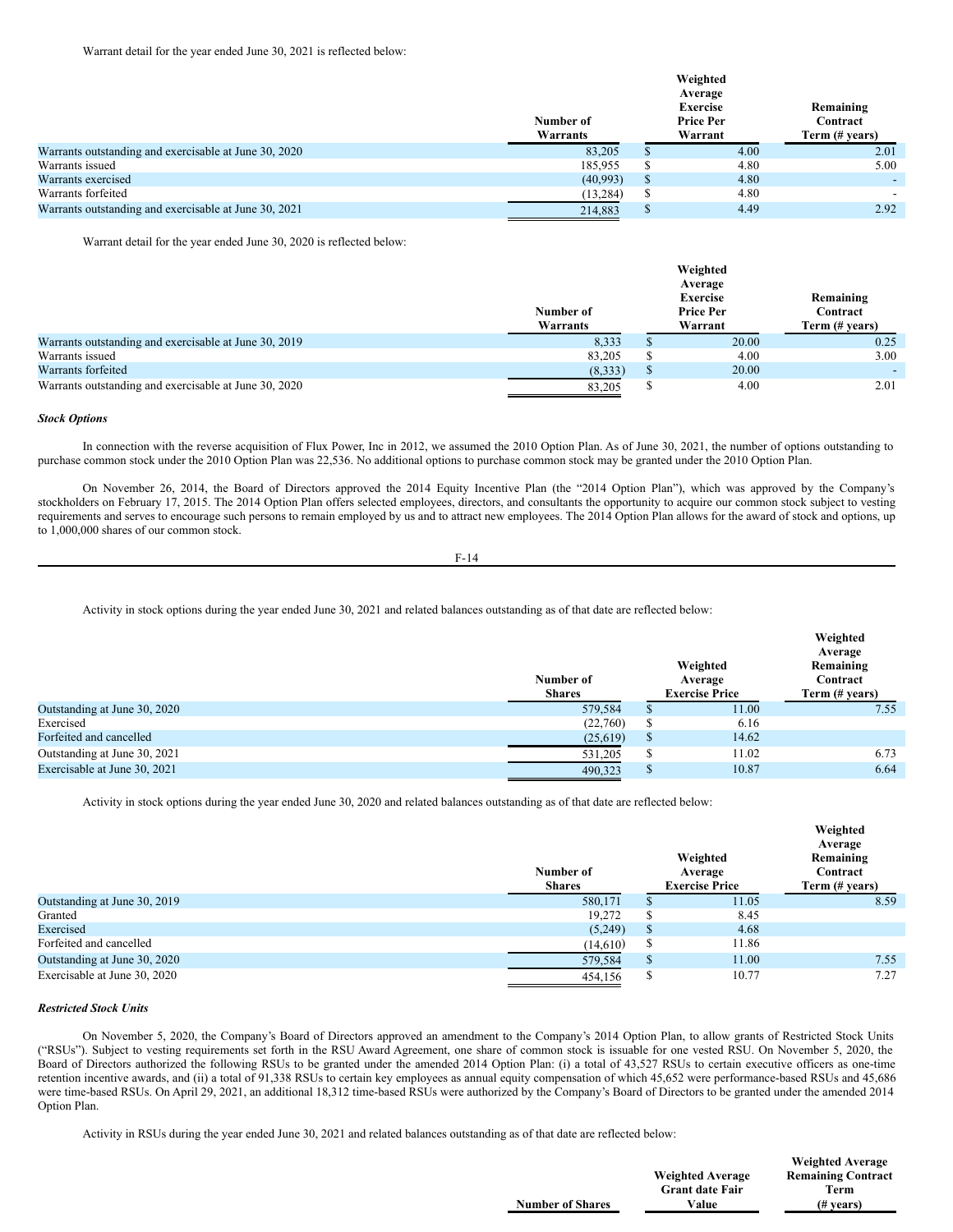| Outstanding at June 30, 2020 | $\overline{\phantom{a}}$ |                   |                    |
|------------------------------|--------------------------|-------------------|--------------------|
| Granted                      |                          | 9.20              |                    |
| Forfeited and cancelled      | (21.525)                 | 8.88              |                    |
| Outstanding at June 30, 2021 | 131.652                  | <b>UD</b><br>ر ے. | $\sim$ $\sim$<br>. |

There were no RSUs granted or outstanding during the year ended June 30, 2020.

F-15

#### **Stock-based Compensation**

Stock-based compensation expense recognized in the consolidated statements of operations for the year ended June 30, 2021 and 2020, includes compensation expense for stock-based options and awards granted based on the grant date fair value. For options and awards granted, expenses are amortized under the straight-line method over the expected vesting period. Stock-based compensation expense recognized in the consolidated statements of operations has been reduced for estimated forfeitures of options that are subject to vesting. Forfeitures are estimated at the time of grant and revised, if necessary, in subsequent periods if actual forfeitures differ from those estimates.

At June 30, 2021, the aggregate intrinsic value of exercisable options was approximately \$1,278,000.

We allocated stock-based compensation expense included in the consolidated statements of operations for employee option grants and non-employee option grants as follows:

| Years ended June 30.                   | 2021    | 2020     |
|----------------------------------------|---------|----------|
| Research and development               | 178,000 | 215,000  |
| Selling and administrative             | 619,000 | 588.000  |
| Total stock-based compensation expense | 797,000 | .803.000 |

The Company uses the Black-Scholes valuation model to calculate the fair value of stock options. The fair value of stock options was measured at the grant date using the assumptions (annualized percentages) in the table below:

| Years ended June 30,       | 2021 | 2020                |
|----------------------------|------|---------------------|
| <b>Expected volatility</b> | 0%   | $100.6\% - 119.6\%$ |
| Risk free interest rate    | 0%   | $0.35\% - 2.00\%$   |
| Forfeiture rate            | 20%  | 20%                 |
| Dividend yield             | 0%   | $0\%$               |
| Expected term (years)      |      | 6.35                |

At June 30, 2021, the unamortized stock-based compensation expense relating to outstanding stock options and RSUs was approximately \$361,000 and \$687,000, respectively, and these amounts are expected to be expensed over the weighted-average remaining recognition period of 0.69 years and 2.69years, respectively.

### **NOTE 10 - INCOME TAXES**

Pursuant to the provisions of FASB ASC Topic No. 740 Income Taxes ("ASC 740"), deferred income taxes reflect the net effect of (a) temporary difference between carrying amounts of assets and liabilities for financial purposes and the amounts used for income tax reporting purposes, and (b) net operating loss carryforwards. No net provision for refundable Federal income taxes has been made in the accompanying statement of operations because no recoverable taxes were paid previously. Significant components of the Company's net deferred tax assets at June 30, 2021 and 2020 are shown below. A valuation allowance of approximately \$18,839,000 and \$15,174,000 has been established to offset the net deferred tax assets as of June 30, 2021 and 2020, respectively, due to uncertainties surrounding the Company's ability to generate future taxable income to realize these assets.

The Company is subject to taxation in the United States and California. The Company's tax years for 2010 and forward are subject to examination by the United States and California tax authorities due to the carry forward of unutilized net operating losses and research and development credits (if any).

F-16

The Company has incurred losses since inception, so no current income tax provision or benefit has been recorded. Significant components of the Company's net deferred tax assets are shown in the table below.

|                                             |    | Year Ended June 30, |    |                |  |
|---------------------------------------------|----|---------------------|----|----------------|--|
|                                             |    | 2021                |    | 2020           |  |
| Deferred Tax Assets:                        |    |                     |    |                |  |
| Net operating loss carryforwards            | ъ. | 16,111,000          | S  | 12,865,000     |  |
| Research & development credit carryforward  |    | 27,000              |    |                |  |
| Stock compensation                          |    | 1,696,000           |    | 1,652,000      |  |
| Interest expense Sec. 163                   |    | 366,000             |    | 261,000        |  |
| Lease liability                             |    | 924,000             |    | 1,004,000      |  |
| Other, net                                  |    | 564,000             |    | 353,000        |  |
| Net deferred tax assets                     |    | 19,688,000          |    | 16,135,000     |  |
| Valuation allowance for deferred tax assets |    | (18,839,000)        |    | (15, 174, 000) |  |
| Total deferred tax assets                   |    | 849,000             |    | 961,000        |  |
|                                             |    |                     |    |                |  |
| Deferred Tax Liabilities:                   |    |                     |    |                |  |
| Right of use asset                          |    | (849,000)           | \$ | (961,000)      |  |
| Total deferred tax liabilities              |    | (849,000)           |    | (961,000)      |  |
| Net deferred tax liabilities                |    | ٠                   |    |                |  |

At June 30, 2021, the Company had unused net operating loss ("NOL") carryovers of approximately \$57,472,000 and \$57,871,000 that are available to offset future federal and state taxable income, respectively. Federal NOL carryforwards arising after 2017 of approximately \$35,064,000 do not expire. Federal NOL carryforwards arrising before 2018 of approximately \$22,408,000 and all of the state NOL carryforward begin to expire in 2030.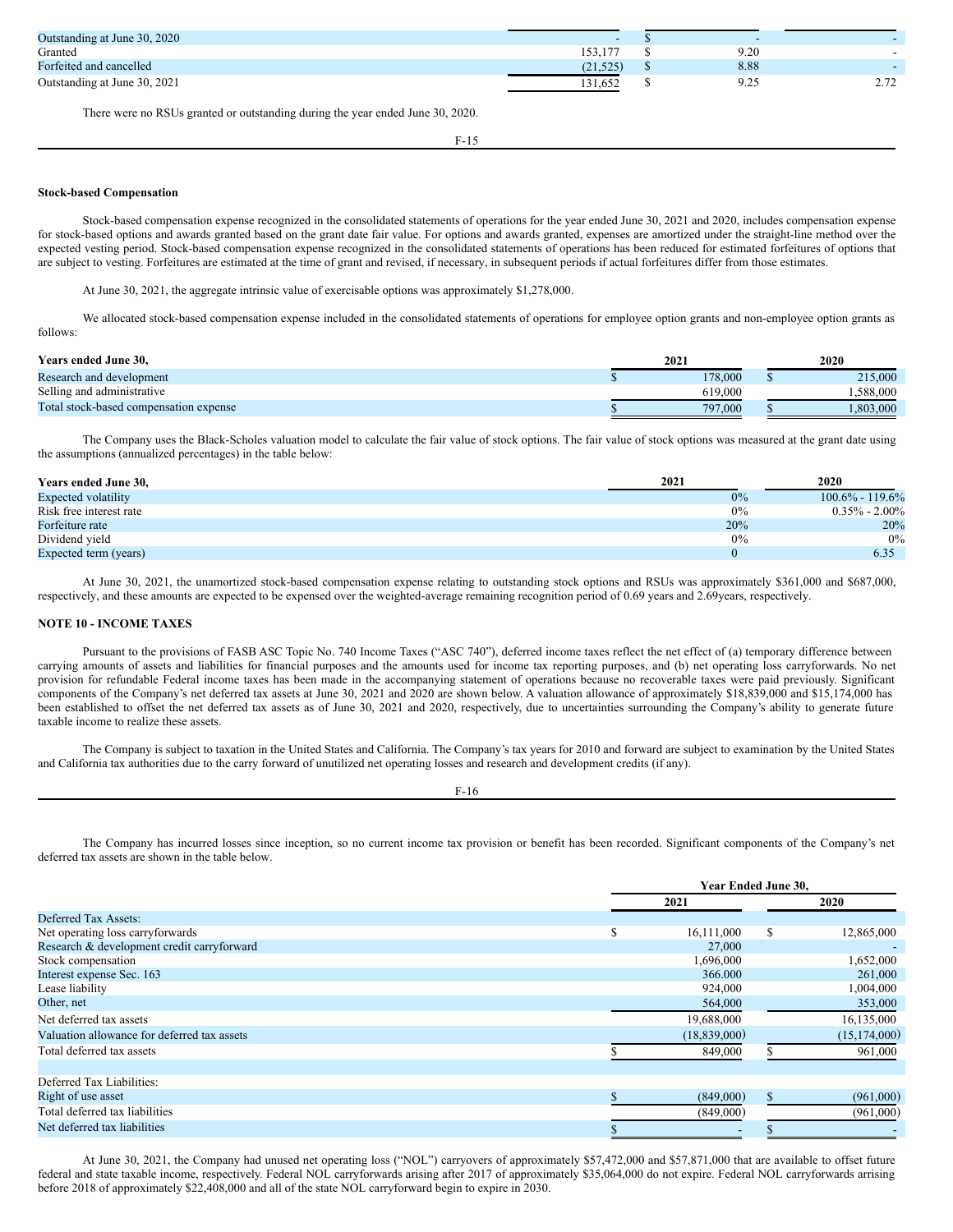The provision for income taxes on earnings subject to income taxes differs from the statutory federal rate at June 30, 2021 and 2020, due to the following:

|                                 | Year Ended June 30. |  |             |  |
|---------------------------------|---------------------|--|-------------|--|
|                                 | 2021                |  | 2020        |  |
| Federal income taxes at 21%     | (2,686,000)         |  | (3,011,000) |  |
| State income taxes, net         | (894,000)           |  | (1,001,000) |  |
| Permanent differences and other | (58,000)            |  | 474,000     |  |
| Other true ups, if any          | (27,000)            |  |             |  |
| Change in federal tax rate      |                     |  |             |  |
| Change in valuation allowance   | (3,665,000)         |  | (3,538,000) |  |
| Provision for income taxes      | . .                 |  |             |  |

Internal Revenue Code Sections 382 limits the use of our net operating loss carryforwards if there has been a cumulative change in ownership of more than 50% within a three-year period. The Company has not yet completed a Section 382 net operating loss analysis. In the event that such analysis determines there is a limitation on the use on net operating loss carryforwards to offset future taxable income, the recorded deferred tax asset relating to such net operating loss carryforwards will be reduced. However, as the Company has recorded a full valuation allowance against its net deferred tax assets, there is no impact on the Company's consolidated financial statements as of June 30, 2021 and 2020.

Under ASC 740, the impact of an uncertain income tax position on the income tax return must be recognized at the largest amount that is more-likely-than-not to be sustained upon audit by the relevant taxing authority. An uncertain income tax position will not be recognized if it has less than a 50% likelihood of being sustained. Additionally, ASC 740 provides guidance on de-recognition, classification, interest and penalties, accounting in interim periods, disclosure and transition.

In accordance with ASC 740, there are no unrecognized tax benefits as of June 30, 2021 or June 30, 2020

### **NOTE 11 - CONCENTRATIONS**

#### *Credit Risk*

Financial instruments that potentially subject the Company to concentrations of credit risk consist principally of temporary cash investments and unsecured trade accounts receivable. The Company maintains cash balances at a California commercial bank. Our cash balance at this institution is secured by the Federal Deposit Insurance Corporation up to \$250,000. As of June 30, 2021 and 2020, cash was approximately \$4,713,000, and \$726,000 respectively, which consisted of funds held in a non-interest bearing bank deposit account. The Company has not experienced any losses in such accounts. Management believes that the Company is not exposed to any significant credit risk with respect to its cash.

#### F-17

#### *Customer Concentrations*

During the year ended June 30, 2021, the Company had three (3) major customers that each represented more than 10% of its revenues, on an individual basis, and together represented approximately \$16,004,000 or 61% of its total revenues.

During the year ended June 30, 2020, the Company had three (3) major customers that each represented more than 10% of its revenues, on an individual basis, and together represented approximately \$10,045,000 or 60% of its total revenues.

### *Suppliers/Vendor Concentrations*

The Company obtains a limited number of components and supplies included in its products from a small group of suppliers. During the year ended June 30, 2021 the Company had two (2) suppliers who accounted for more than 10% of its total purchases, on an individual basis, and together represented approximately \$9,260,000 or 27% of its total purchases.

During the year ended June 30, 2020, the Company had two (2) suppliers who accounted for more than 10% of its total purchases, on an individual basis, and together represented approximately \$6,598,000 or 35% of its total purchases.

### **NOTE 12 - COMMITMENTS AND CONTINGENCIES**

From time to time, the Company may become involved in various lawsuits and legal proceedings which arise in the ordinary course of business. However, litigation is subject to inherent uncertainties and an adverse result in these or other matters may arise from time to time that may harm our business. To the best knowledge of management, there are no material legal proceedings pending against the Company.

#### *Operating Leases*

On April 25, 2019 the Company signed a Standard Industrial/Commercial Multi-Tenant Lease ("Lease") with Accutek to rent approximately 45,600 square feet of industrial space at 2685 S. Melrose Drive, Vista, California. The Lease has an initial term of seven years and four months, commencing on or about June 28, 2019. The lease contains an option to extend the term for two periods of 24 months, and the right of first refusal to lease an additional approximate 15,300 square feet. The monthly rental rate was \$42,400 for the first 12 months, escalating at 3% each year.

On February 26, 2020, the Company entered into the First Amendment to Standard Industrial/Commercial Multi-Tenant Lease dated April 25, 2019 (the "Amendment") with Accutek to rent an additional 16,309 rentable square feet of space plus a residential unit of approximately 1,230 rentable square feet (for a total of approximately 17,539 rentable square feet). The lease for the additional space commenced 30 days following the occupancy date of the additional space, and terminates concurrently with the term for the lease of the original lease, which expires on November 20, 2026. The base rent for the additional space is the same rate as the space rented under the terms of the original lease, \$0.93 per rentable square (subject to 3% annual increase). In connection with the Amendment, the Company purchased certain existing office furniture for a total purchase price of \$8,300.

Total rent expense was approximately \$841,000 and \$673,000 for the years ended June 30, 2021 and 2020, respectively, net of sublease income.

The Future Minimum Lease Payments are:

| 2022 | 746,000 |
|------|---------|
| 2023 | 768,000 |
| 2024 | 791,000 |
| 2025 | 815,000 |
| 2026 | 840,000 |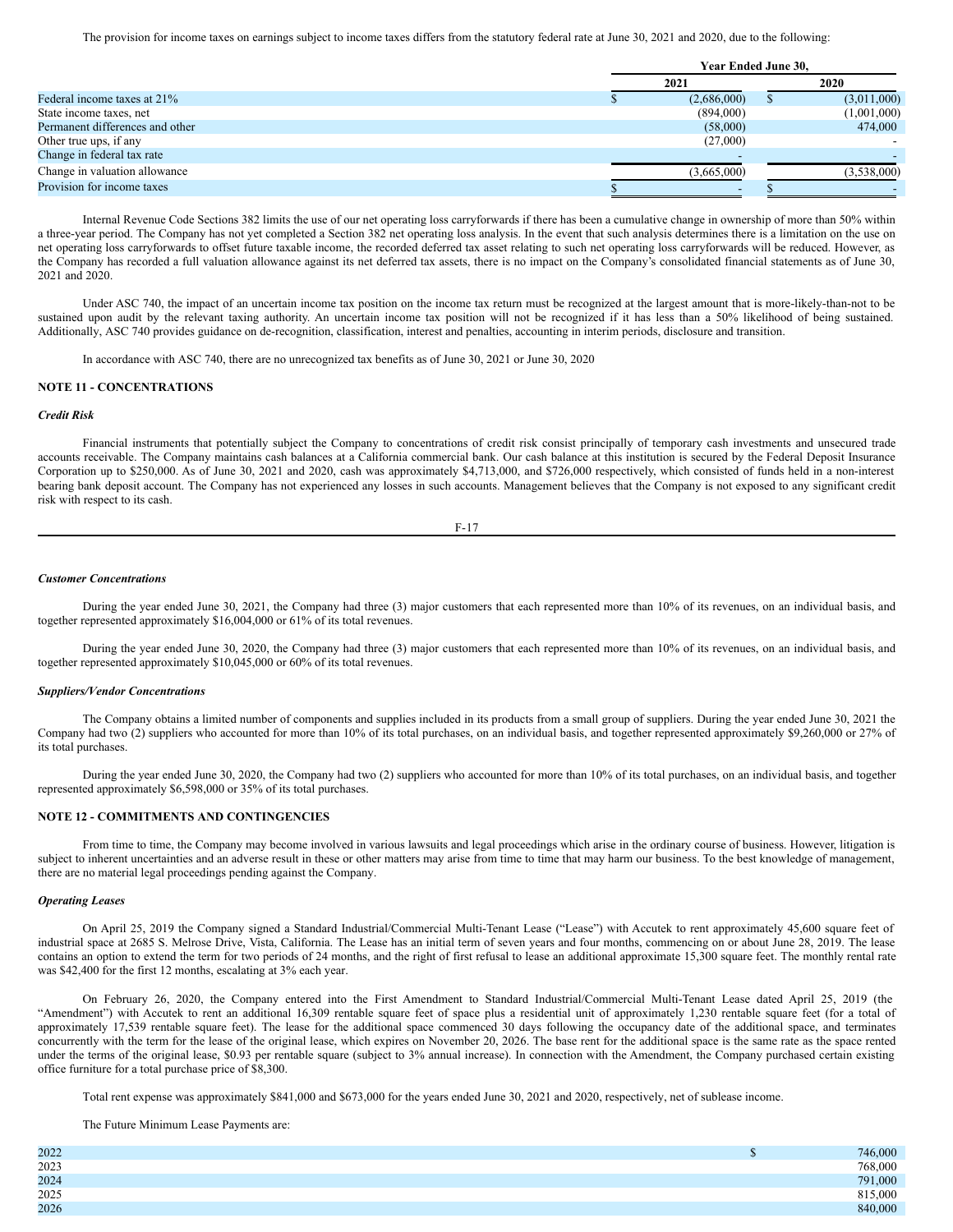| Thereafter                                 | 359,000     |
|--------------------------------------------|-------------|
| <b>Total Future Minimum Lease Payments</b> | 4,319,000   |
| Less: discount                             | (1.018,000) |
| Total lease liability                      | 3,301,000   |

### **NOTE 13 - SUBSEQUENT EVENTS**

On September 22, 2021, the Company entered into a securities purchase agreement (the "Purchase Agreement") with several institutional and accredited investors (the "Purchasers"), pursuant to which the Company agreed to sell in a registered direct offering an aggregate of 2,142,860 shares of Common Stock of the Company (the "Shares") and warrants to purchase up to 1,071,430 shares of its common stock (the "Warrants"), at a combined purchase price of \$7.00 per share and related Warrant, for aggregate gross proceeds to the Company of approximately \$15 million, before deducting placement agent fees and offering expenses payable by the Company (the "Registered Offering").

Subject to certain ownership limitations, the Warrants will be exercisable immediately from the date of issuance, will expire on the five (5) year anniversary of the date of issuance and will have an exercise price of \$7.00 per share. The exercise price of the Warrants is subject to certain adjustments, including stock dividends, stock splits, combinations and reclassifications of the Company's common stock.

The Registered Offering is anticipated to close on or about September 27, 2021.

Pursuant to an engagement letter, dated as of September 22, 2021, we have engaged H.C. Wainwright & Co., LLC ("HCW" or the "Placement Agent") to act as our exclusive Placement Agent in connection with the Registered Offering. As compensation in connection with the Registered Offering, the Company paid HCW a cash fee equal to 6.0% of the gross proceeds of the Registered Offering.

The net proceeds from the Registered Offering, after deducting placement agent fees and offering expenses, are approximately \$14 million.

The Shares and the Warrants and the shares issuable upon exercise of the Warrants were offered and are being sold by the Company pursuant to an effective shelf registration statements on Form S-3 (File No. 333-249521), which was originally filed with the SEC on October 16, 2020 and declared effective on October 26, 2020.

F-18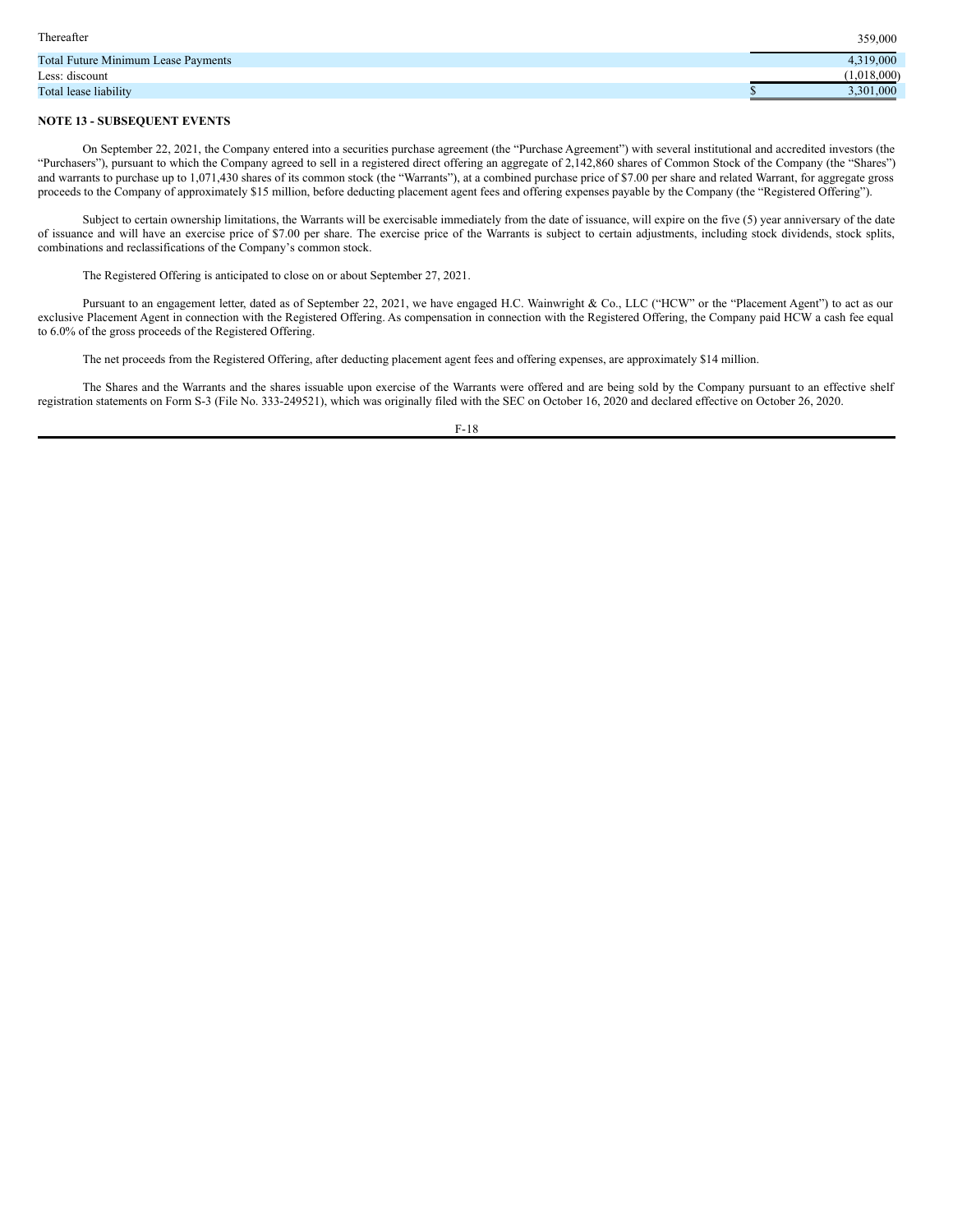### **CONSENT OF INDEPENDENT REGISTERED PUBLIC ACCOUNTING FIRM**

<span id="page-41-0"></span>We consent to the incorporation by reference in the Registration Statement on Form S-3 (No. 333-249521) and Form S-8 (No. 333-229644) of Flux Power Holdings, Inc. (the "Company") of our report dated September 27, 2021, relating to the consolidated financial statements of Flux Power Holdings, Inc., appearing in this Annual Report on Form 10-K of Flux Power Holdings, Inc. for the year ended June 30, 2021.

*/s/ Baker Tilly US, LLP* **BAKER TILLY US, LLP**

San Diego, California September 27, 2021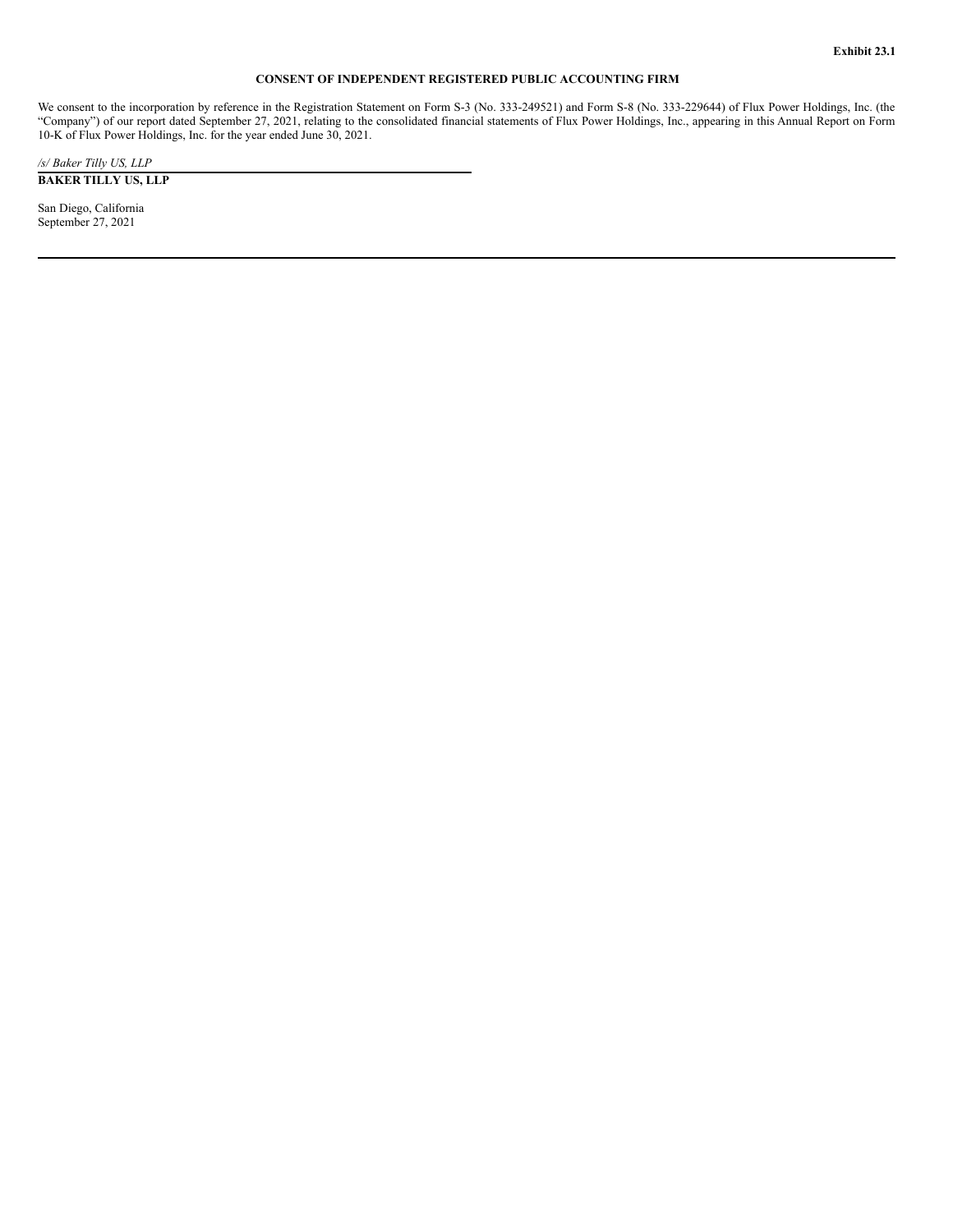### **CERTIFICATIONS OF CHIEF EXECUTIVE OFFICER PURSUANT TO SECTION 302**

<span id="page-42-0"></span>I, Ronald F. Dutt, certify that:

- 1. I have reviewed this Annual Report on Form 10-K of Flux Power Holdings, Inc.
- 2. Based on my knowledge, this report does not contain any untrue statement of a material fact or omit to state a material fact necessary to make the statements made, in light of the circumstances under which such statements were made, not misleading with respect to the period covered by this report;
- 3. Based on my knowledge, the financial statements, and other financial information included in this report, fairly present in all material respects the financial condition, results of operations and cash flows of the Registrant as of, and for, the periods presented in this report;
- 4. The Registrant's other certifying officer and I are responsible for establishing and maintaining disclosure controls and procedures (as defined in Exchange Act Rules 13a-15(e) and 15d-15(e)) and internal control over financial reporting (as defined in Exchange Act Rules 13a-15(f) and 15d-15(f)) for the Registrant and have:
	- a. Designed such disclosure controls and procedures, or caused such disclosure controls and procedures to be designed under our supervision, to ensure that material information relating to the Registrant, including its consolidated subsidiaries, is made known to us by others within those entities, particularly during the period in which this report is being prepared;
	- b. Designed such internal control over financial reporting, or caused such internal control over financial reporting to be designed under our supervision, to provide reasonable assurance regarding the reliability of financial reporting and the preparation of financial statements for external purposes in accordance with generally accepted accounting principles;
	- c. Evaluated the effectiveness of the Registrant's disclosure controls and procedures and presented in this report our conclusions about the effectiveness of the disclosure controls and procedures as of the end of the period covered by this report based on such evaluation; and
	- d. Disclosed in this report any change in the Registrant's internal control over financial reporting that occurred during the Registrant's most recent fiscal quarter (the Registrant's fourth fiscal quarter) that has materially affected, or is reasonably likely to materially affect, the Registrant's internal control over financial reporting; and
- 5. The Registrant's other certifying officer and I have disclosed, based on our most recent evaluation of internal control over financial reporting, to the Registrant's auditors and the audit committee of the Registrant's board of directors (or persons performing the equivalent functions):
	- All significant deficiencies and material weaknesses in the design or operation of internal control over financial reporting which are reasonably likely to adversely affect the Registrant's ability to record, process, summarize and report financial information; and
	- b. Any fraud, whether or not material, that involves management or other employees who have a significant role in the Registrant's internal control over financial reporting.

Date: September 27, 2021

| By:    | /s/ Ronald F. Dutt            |
|--------|-------------------------------|
|        | Name: Ronald F. Dutt          |
| Title: | Chief Executive Officer       |
|        | (Principal Executive Officer) |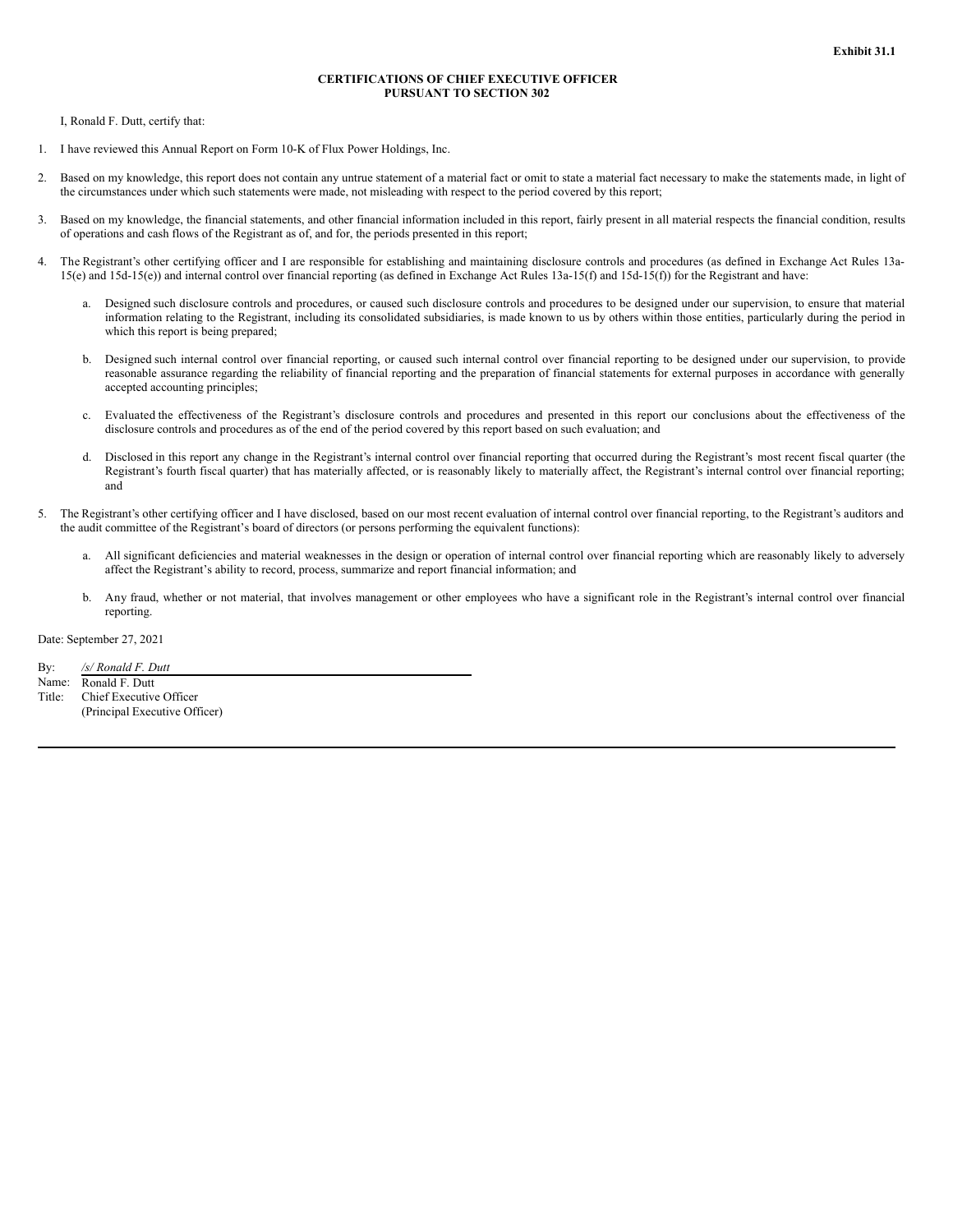### **CERTIFICATIONS OF CHIEF FINANCIAL OFFICER PURSUANT TO SECTION 302**

<span id="page-43-0"></span>I, Charles A. Scheiwe, certify that:

- 1. I have reviewed this Annual Report on Form 10-K of Flux Power Holdings, Inc.
- 2. Based on my knowledge, this report does not contain any untrue statement of a material fact or omit to state a material fact necessary to make the statements made, in light of the circumstances under which such statements were made, not misleading with respect to the period covered by this report;
- 3. Based on my knowledge, the financial statements, and other financial information included in this report, fairly present in all material respects the financial condition, results of operations and cash flows of the Registrant as of, and for, the periods presented in this report;
- 4. The Registrant's other certifying officer and I are responsible for establishing and maintaining disclosure controls and procedures (as defined in Exchange Act Rules 13a-15(e) and 15d-15(e)) and internal control over financial reporting (as defined in Exchange Act Rules 13a-15(f) and 15d-15(f)) for the Registrant and have:
	- a. Designed such disclosure controls and procedures, or caused such disclosure controls and procedures to be designed under our supervision, to ensure that material information relating to the Registrant, including its consolidated subsidiaries, is made known to us by others within those entities, particularly during the period in which this report is being prepared;
	- b. Designed such internal control over financial reporting, or caused such internal control over financial reporting to be designed under our supervision, to provide reasonable assurance regarding the reliability of financial reporting and the preparation of financial statements for external purposes in accordance with generally accepted accounting principles;
	- c. Evaluated the effectiveness of the Registrant's disclosure controls and procedures and presented in this report our conclusions about the effectiveness of the disclosure controls and procedures as of the end of the period covered by this report based on such evaluation; and
	- d. Disclosed in this report any change in the Registrant's internal control over financial reporting that occurred during the Registrant's most recent fiscal quarter (the Registrant's fourth fiscal quarter) that has materially affected, or is reasonably likely to materially affect, the Registrant's internal control over financial reporting; and
- 5. The Registrant's other certifying officer and I have disclosed, based on our most recent evaluation of internal control over financial reporting, to the Registrant's auditors and the audit committee of the Registrant's board of directors (or persons performing the equivalent functions):
	- All significant deficiencies and material weaknesses in the design or operation of internal control over financial reporting which are reasonably likely to adversely affect the Registrant's ability to record, process, summarize and report financial information; and
	- b. Any fraud, whether or not material, that involves management or other employees who have a significant role in the Registrant's internal control over financial reporting.

Date: September 27, 2021

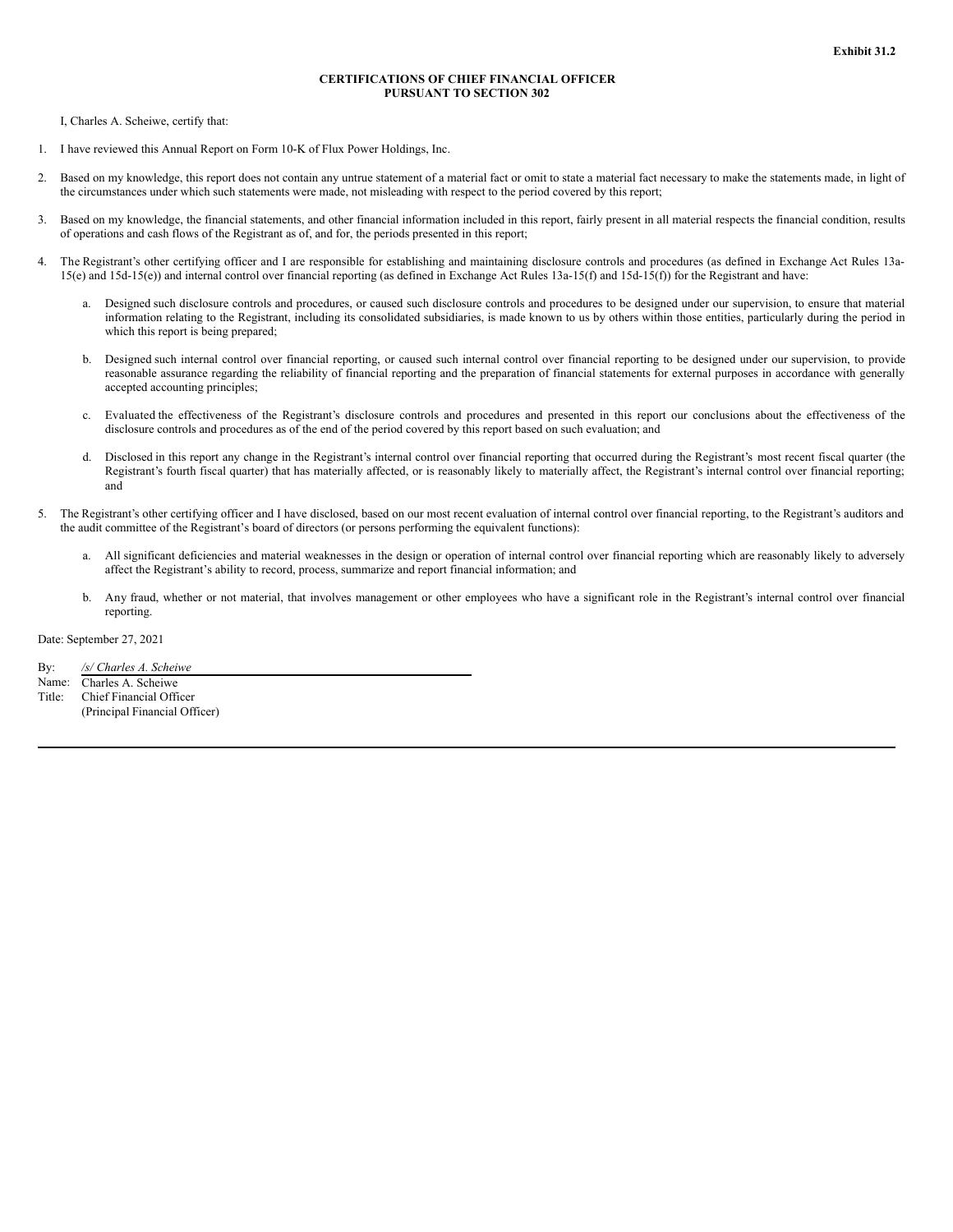### **CERTIFICATION PURSUANT TO 18 U.S.C. SECTION 1350 AS ADOPTED PURSUANT TO SECTION 906 OF THE SARBANES-OXLEY ACT OF 2002**

<span id="page-44-0"></span>In connection with the Annual Report of Flux Power Holdings, Inc. (the "Company") on Form 10-K for the year ended June 30, 2021, as filed with the Securities and Exchange Commission on the date hereof (the "Report"), the undersigned, in the capacities and on the date indicated below, hereby certifies pursuant to 18 U.S.C. Section 1350, as adopted pursuant to Section 906 of the Sarbanes-Oxley Act of 2002, that to his knowledge:

1. The Report fully complies with the requirements of Section 13(a) or 15(d) of the Securities Exchange Act of 1934; and

2. The information contained in the Report fairly presents, in all material respects, the financial condition and results of operation of the Company.

Date: September 27, 2021

By: */s/ Ronald F. Dutt*

Name: Ronald F. Dutt Title: Chief Executive Officer (Principal Executive Officer)